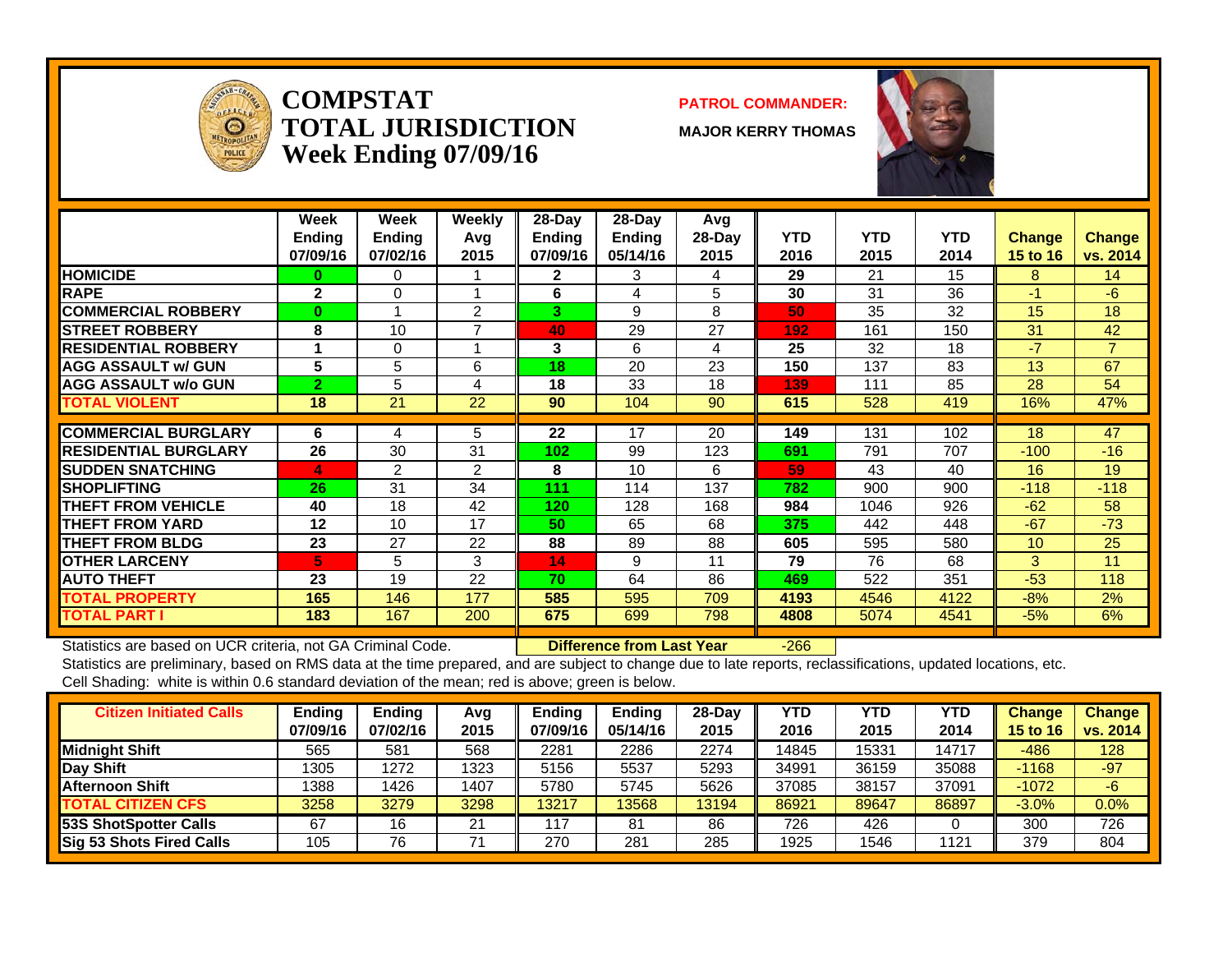

#### **Unincorporated Chatham County PRECINCT COMMANDER: within West Chatham PrecinctWeek Ending 07/09/16**

**CAPT. CARL RAMEY**



|                             | Week<br><b>Ending</b><br>07/09/16 | Week<br><b>Ending</b><br>07/02/16 | Weekly<br>Avq<br>2015 | 28-Day<br><b>Ending</b><br>07/09/16 | $28$ -Day<br><b>Ending</b><br>05/14/16 | Avg<br>28-Day<br>2015 | <b>YTD</b><br>2016 | <b>YTD</b><br>2015 | <b>YTD</b><br>2014 | <b>Change</b><br><b>15 to 16</b> | <b>Change</b><br>vs. 2014 |
|-----------------------------|-----------------------------------|-----------------------------------|-----------------------|-------------------------------------|----------------------------------------|-----------------------|--------------------|--------------------|--------------------|----------------------------------|---------------------------|
| <b>HOMICIDE</b>             | 0                                 | $\Omega$                          | 0.0                   |                                     | 0                                      | 0.1                   | 3                  | 0                  | $\Omega$           | 3                                | 3                         |
| <b>RAPE</b>                 | $\bf{0}$                          | $\Omega$                          | 0.2                   | $\bf{0}$                            | $\Omega$                               | 0.6                   | $\mathbf{2}$       | 4                  | 6                  | $-2$                             | -4                        |
| <b>COMMERCIAL ROBBERY</b>   | $\bf{0}$                          |                                   | 0.1                   | 1                                   | $\Omega$                               | 0.4                   | 7                  | $\overline{2}$     | 4                  | 5                                | 3                         |
| <b>STREET ROBBERY</b>       | $\bf{0}$                          | $\Omega$                          | 0.2                   | 3                                   | $\Omega$                               | 0.9                   | 12                 | 6                  | 4                  | 6                                | 8                         |
| <b>RESIDENTIAL ROBBERY</b>  |                                   | $\bf{0}$                          | 0.1                   | $\overline{2}$                      |                                        | 0.2                   | 5                  | 0                  | $\Omega$           | 5                                | 5                         |
| <b>AGG ASSAULT w/ GUN</b>   |                                   | $\bf{0}$                          | 0.2                   | 3                                   |                                        | 0.6                   | $\overline{9}$     | 4                  | $\Omega$           | 5                                | 9                         |
| <b>AGG ASSAULT w/o GUN</b>  | $\bf{0}$                          |                                   | 0.3                   | $\mathbf{2}$                        | 4                                      | 1.4                   | 13                 | 12                 | 5                  |                                  | 8                         |
| <b>TOTAL VIOLENT</b>        | 2 <sup>2</sup>                    | $\overline{2}$                    | 1.1                   | 12                                  | 6                                      | 4.2                   | 51                 | 28                 | 19                 | 82%                              | 168%                      |
|                             |                                   |                                   |                       |                                     |                                        |                       |                    |                    |                    |                                  |                           |
| <b>COMMERCIAL BURGLARY</b>  |                                   | 0                                 | 0.2                   | 3                                   |                                        | 1.0                   | 11                 | 4                  | 5                  |                                  | 6                         |
| <b>RESIDENTIAL BURGLARY</b> | 5                                 |                                   | 3.9                   | 11                                  | 15                                     | 15.7                  | 100                | 77                 | 51                 | 23                               | 49                        |
| <b>SUDDEN SNATCHING</b>     | 0                                 | $\bf{0}$                          | 0.0                   | $\bf{0}$                            |                                        | 0.0                   | 3                  | $\Omega$           |                    | 3                                | $\overline{2}$            |
| <b>SHOPLIFTING</b>          | $\mathbf{0}$                      |                                   | 3.3                   | 4                                   | 11                                     | 13.2                  | 56                 | 99                 | 4                  | $-43$                            | 52                        |
| <b>THEFT FROM VEHICLE</b>   | $\mathbf{2}$                      | 4                                 | 3.4                   | 10                                  | 19                                     | 13.7                  | 90                 | 75                 | 66                 | 15                               | 24                        |
| <b>THEFT FROM YARD</b>      | $\bf{0}$                          | 3                                 | 1.4                   | 3                                   | 5                                      | 5.4                   | 26                 | 37                 | 21                 | $-11$                            | 5                         |
| <b>THEFT FROM BLDG</b>      | $\bf{0}$                          | $\bf{0}$                          | 1.6                   | 4                                   | 8                                      | 6.3                   | 39                 | 40                 | 48                 | $-1$                             | $-9$                      |
| <b>OTHER LARCENY</b>        | 0                                 | $\bf{0}$                          | 0.3                   | $\bf{0}$                            | $\Omega$                               | 1.2                   | 4                  | 9                  | 6                  | -5                               | $-2$                      |
| <b>AUTO THEFT</b>           | $\mathbf{2}$                      | 3                                 | 2.0                   | 10                                  | 5                                      | 8.0                   | 49                 | 40                 | 28                 | 9                                | 21                        |
| <b>TOTAL PROPERTY</b>       | 10                                | 12                                | 16.1                  | 45                                  | 65                                     | 64.4                  | 378                | 381                | 230                | $-1\%$                           | 64%                       |
| <b>TOTAL PART I</b>         | 12                                | 14                                | 17.2                  | 57                                  | 71                                     | 68.7                  | 429                | 409                | 249                | 5%                               | 72%                       |

Statistics are based on UCR criteria, not GA Criminal Code. **Difference from Last Year** 20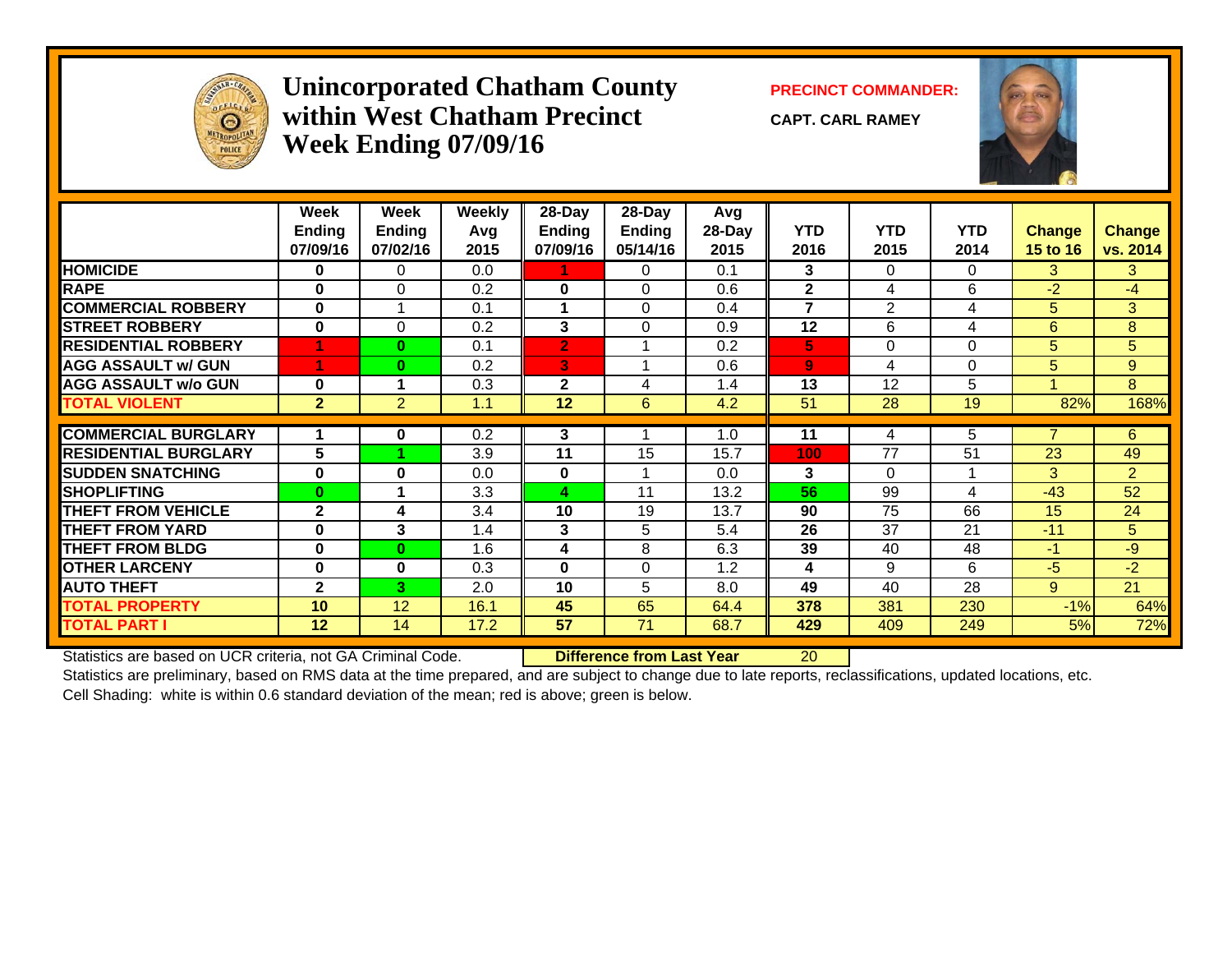

#### **Unincorporated Chatham County PRECINCT COMMANDER: within Islands PrecinctWeek Ending 07/09/16**

**CAPT. JOHN BEST**



|                             | Week<br>Ending<br>07/09/16 | Week<br><b>Ending</b><br>07/02/16 | <b>Weekly</b><br>Avg<br>2015 | $28$ -Day<br><b>Ending</b><br>07/09/16 | $28-Day$<br>Ending<br>05/14/16 | Avg<br>28-Day<br>2015 | <b>YTD</b><br>2016 | <b>YTD</b><br>2015 | <b>YTD</b><br>2014 | <b>Change</b><br>15 to 16 | <b>Change</b><br>vs. 2014 |
|-----------------------------|----------------------------|-----------------------------------|------------------------------|----------------------------------------|--------------------------------|-----------------------|--------------------|--------------------|--------------------|---------------------------|---------------------------|
| <b>HOMICIDE</b>             | $\bf{0}$                   | $\Omega$                          | 0.1                          | 0                                      | 0                              | 0.2                   | 1                  | 2                  |                    | $-1$                      | $\mathbf{0}$              |
| <b>RAPE</b>                 | $\bf{0}$                   | $\Omega$                          | 0.1                          | $\mathbf{0}$                           | $\Omega$                       | 0.2                   | $\mathbf{2}$       | $\Omega$           |                    | $\overline{2}$            |                           |
| <b>COMMERCIAL ROBBERY</b>   | $\bf{0}$                   | $\Omega$                          | 0.2                          | 1                                      | $\Omega$                       | 0.8                   | $\mathbf{2}$       | 3                  | 0                  | $-1$                      | $\overline{2}$            |
| <b>ISTREET ROBBERY</b>      | $\bf{0}$                   | $\Omega$                          | 0.2                          | $\mathbf{0}$                           |                                | 1.0                   | $\mathbf{2}$       | 5                  | 5                  | $-3$                      | $-3$                      |
| <b>RESIDENTIAL ROBBERY</b>  | $\bf{0}$                   | $\Omega$                          | 0.1                          | $\mathbf{0}$                           | $\Omega$                       | 0.4                   | $\bf{0}$           | 4                  | 0                  | $-4$                      | $\overline{0}$            |
| <b>AGG ASSAULT w/ GUN</b>   | $\bf{0}$                   |                                   | 0.2                          | 1                                      | 3                              | 0.8                   | 8                  | 4                  | $\overline{A}$     | 4                         | $\overline{7}$            |
| <b>AGG ASSAULT w/o GUN</b>  | $\bf{0}$                   | $\Omega$                          | 0.2                          | $\mathbf{0}$                           |                                | 0.8                   | 4                  | 3                  | 5                  | 1                         | $-1$                      |
| <b>TOTAL VIOLENT</b>        | $\bf{0}$                   |                                   | 1.0                          | $\overline{2}$                         | 5                              | 4.1                   | 19                 | 21                 | 13                 | $-10%$                    | 46%                       |
|                             |                            |                                   |                              |                                        |                                |                       |                    |                    |                    |                           |                           |
| <b>COMMERCIAL BURGLARY</b>  | $\bf{0}$                   | 0                                 | 0.1                          | $\mathbf 0$                            | $\Omega$                       | 0.5                   | 5                  | 3                  | 4                  | $\overline{2}$            |                           |
| <b>RESIDENTIAL BURGLARY</b> |                            | 2                                 | 2.7                          | 11                                     | 10                             | 10.9                  | 61                 | 65                 | 59                 | $-4$                      | $\overline{2}$            |
| <b>SUDDEN SNATCHING</b>     | $\bf{0}$                   | $\Omega$                          | 0.0                          | $\bf{0}$                               | $\Omega$                       | 0.2                   | $\mathbf{2}$       |                    | $\overline{2}$     | 1                         | $\Omega$                  |
| <b>SHOPLIFTING</b>          | 5                          | 3                                 | 3.9                          | 10                                     | 13                             | 15.4                  | 86                 | 126                | 5                  | $-40$                     | 81                        |
| <b>THEFT FROM VEHICLE</b>   |                            |                                   | 2.2                          | $\overline{7}$                         | 8                              | 8.7                   | 47                 | 51                 | 40                 | $-4$                      | $\overline{7}$            |
| <b>THEFT FROM YARD</b>      | $\mathbf{0}$               | $\Omega$                          | 1.0                          | 4                                      | 3                              | 3.9                   | 19                 | 26                 | 19                 | $-7$                      | $\Omega$                  |
| <b>THEFT FROM BLDG</b>      | $\mathbf 0$                |                                   | 1.3                          | 3                                      | 3                              | 5.4                   | 32                 | 41                 | 25                 | $-9$                      | $\overline{7}$            |
| <b>OTHER LARCENY</b>        | $\mathbf{2}$               | $\Omega$                          | 0.2                          | $\mathbf{2}$                           |                                | 0.8                   | 14                 | 8                  | 4                  | 6                         | 10 <sup>1</sup>           |
| <b>AUTO THEFT</b>           | $\bf{0}$                   | $\Omega$                          | 0.8                          | 1                                      | 5                              | 3.1                   | 17                 | 15                 | 11                 | $\overline{2}$            | 6                         |
| <b>TOTAL PROPERTY</b>       | 9                          | $\overline{7}$                    | 12.2                         | 38                                     | 43                             | 48.9                  | 283                | 336                | 169                | $-16%$                    | 67%                       |
| <b>TOTAL PART I</b>         | 9                          | 8                                 | 13.3                         | 40                                     | 48                             | 53.1                  | 302                | 357                | 182                | $-15%$                    | 66%                       |

Statistics are based on UCR criteria, not GA Criminal Code. **Difference from Last Year** -55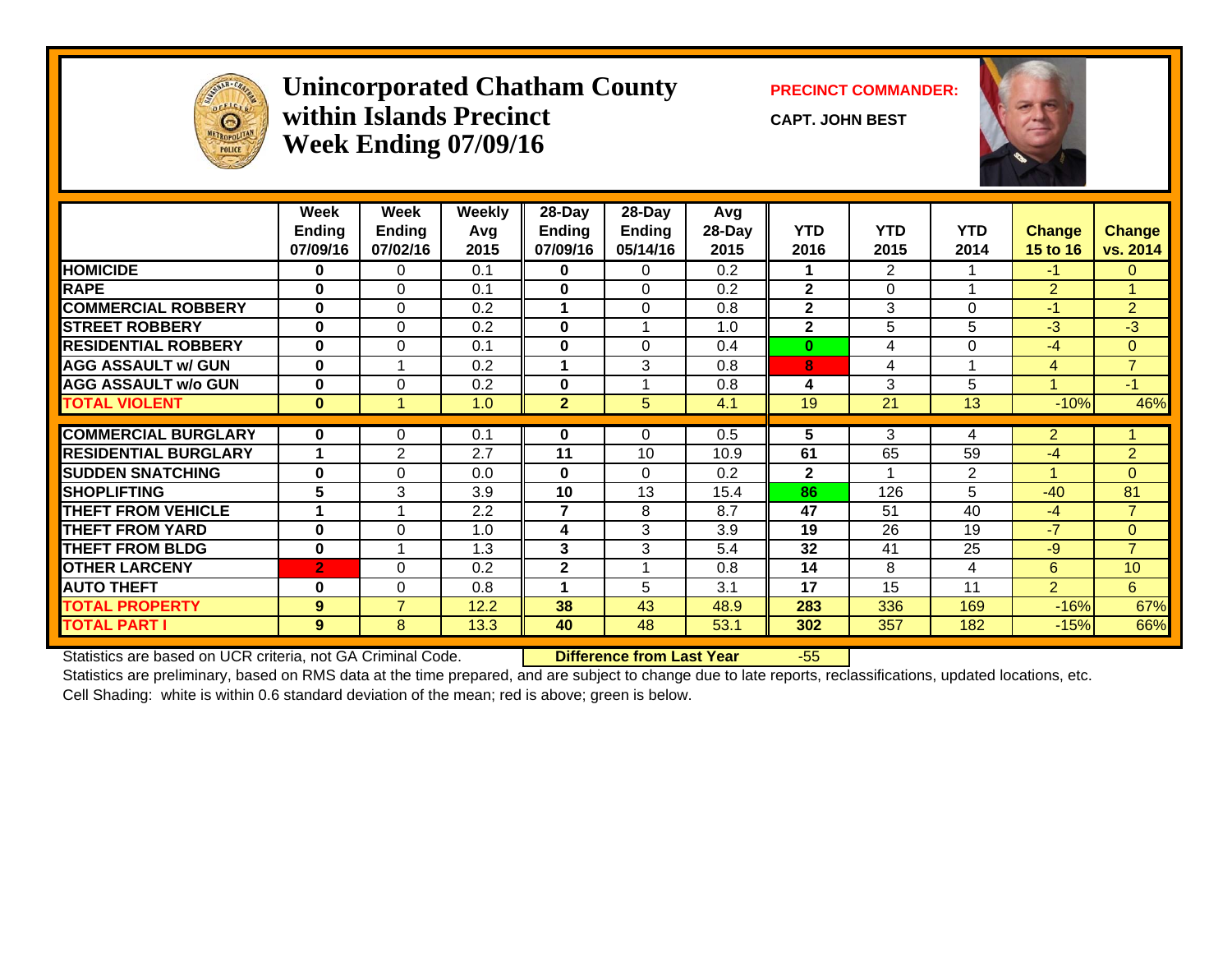

#### **Unincorporated Chatham County within Other Precincts (mostly 4, 89%) PRECINCT COMMANDERS: Week Ending 07/09/16 4 - CAPT. LENNY GUNTHER**



**2 - CAPT. BEN HERRON**

|                             | <b>Week</b>    | Week                | Weekly | 28-Day        | 28-Day         | Avg    |              |                |                |                |                |
|-----------------------------|----------------|---------------------|--------|---------------|----------------|--------|--------------|----------------|----------------|----------------|----------------|
|                             | <b>Ending</b>  | <b>Ending</b>       | Avg    | <b>Ending</b> | Ending         | 28-Day | <b>YTD</b>   | <b>YTD</b>     | <b>YTD</b>     | <b>Change</b>  | <b>Change</b>  |
|                             | 07/09/16       | 07/02/16            | 2015   | 07/09/16      | 05/14/16       | 2015   | 2016         | 2015           | 2014           | 15 to 16       | vs. 2014       |
| <b>HOMICIDE</b>             | $\bf{0}$       | $\mathbf 0$         | 0.0    | 0             | 0              | 0.1    | $\bf{0}$     | 0              | $\Omega$       | $\overline{0}$ | $\Omega$       |
| <b>RAPE</b>                 | $\bf{0}$       | $\Omega$            | 0.0    | $\mathbf{0}$  | $\Omega$       | 0.2    | $\bf{0}$     | 1              | $\Omega$       | $-1$           | $\Omega$       |
| <b>COMMERCIAL ROBBERY</b>   | $\bf{0}$       | $\Omega$            | 0.0    | $\mathbf{0}$  | $\Omega$       | 0.0    | $\mathbf 0$  | 0              | $\Omega$       | $\Omega$       | $\Omega$       |
| <b>STREET ROBBERY</b>       | $\bf{0}$       | $\Omega$            | 0.0    | $\mathbf{0}$  | $\Omega$       | 0.1    | 1            | 4              | $\Omega$       | $\Omega$       |                |
| <b>RESIDENTIAL ROBBERY</b>  | $\bf{0}$       | $\Omega$            | 0.0    | 0             | $\Omega$       | 0.0    | $\bf{0}$     | 0              | $\Omega$       | $\Omega$       | $\mathbf{0}$   |
| <b>AGG ASSAULT w/ GUN</b>   | $\bf{0}$       | $\Omega$            | 0.1    | 0             | $\Omega$       | 0.3    | $\bf{0}$     | 0              |                | $\Omega$       | $-1$           |
| <b>AGG ASSAULT w/o GUN</b>  | $\bf{0}$       | 0                   | 0.1    | 0             | $\Omega$       | 0.2    | 1            | $\overline{2}$ |                | $-1$           | $\Omega$       |
| <b>TOTAL VIOLENT</b>        | $\bf{0}$       | $\Omega$            | 0.2    | $\bf{0}$      | $\Omega$       | 0.8    | 2            | $\overline{4}$ | $\overline{2}$ | $-50%$         | 0%             |
| <b>COMMERCIAL BURGLARY</b>  |                |                     |        |               |                |        |              |                |                | $-1$           |                |
|                             | $\mathbf{0}$   | 0                   | 0.0    | 0             | 0              | 0.1    | $\bf{0}$     |                | $\Omega$       |                | $\mathbf{0}$   |
| <b>RESIDENTIAL BURGLARY</b> | $\bf{0}$       |                     | 0.7    | 3             | 2              | 2.9    | 12           | 19             | 10             | $-7$           | $\overline{2}$ |
| <b>SUDDEN SNATCHING</b>     | $\bf{0}$       | $\Omega$            | 0.0    | 0             | $\Omega$       | 0.1    | $\bf{0}$     | 0              | $\Omega$       | $\Omega$       | $\mathbf{0}$   |
| <b>SHOPLIFTING</b>          | $\bf{0}$       | $\mathbf 0$         | 0.0    | 0             | $\Omega$       | 0.0    | $\mathbf{2}$ | 0              | 0              | $\overline{2}$ | $\overline{2}$ |
| <b>THEFT FROM VEHICLE</b>   | $\bf{0}$       | $\mathbf{0}$        | 0.6    |               | $\overline{2}$ | 2.5    | 18           | 9              | 4              | 9              | 14             |
| <b>THEFT FROM YARD</b>      | $\bf{0}$       | 0                   | 0.3    |               | 2              | 1.1    | 6            | 10             | 8              | $-4$           | $-2$           |
| <b>THEFT FROM BLDG</b>      |                | $\mathbf 0$         | 0.5    | $\mathbf{2}$  | 2              | 1.9    | 11           | 8              | 11             | 3              | $\Omega$       |
| <b>OTHER LARCENY</b>        | $\bf{0}$       | $\Omega$            | 0.0    | 0             | 0              | 0.2    | 1            | 0              | 2              |                | $-1$           |
| <b>AUTO THEFT</b>           | $\overline{2}$ | $\Omega$            | 0.1    | $\mathbf{2}$  | $\Omega$       | 0.4    | 3            | $\overline{2}$ | 4              |                | $-1$           |
| <b>TOTAL PROPERTY</b>       | 3              | $\overline{\bf{4}}$ | 2.3    | 9             | 8              | 9.1    | 53           | 49             | 39             | 8%             | 36%            |
| <b>TOTAL PART I</b>         | 3 <sup>1</sup> |                     | 2.5    | 9             | 8              | 10.0   | 55           | 53             | 41             | 4%             | 34%            |

Statistics are based on UCR criteria, not GA Criminal Code. **Difference from Last Year** 2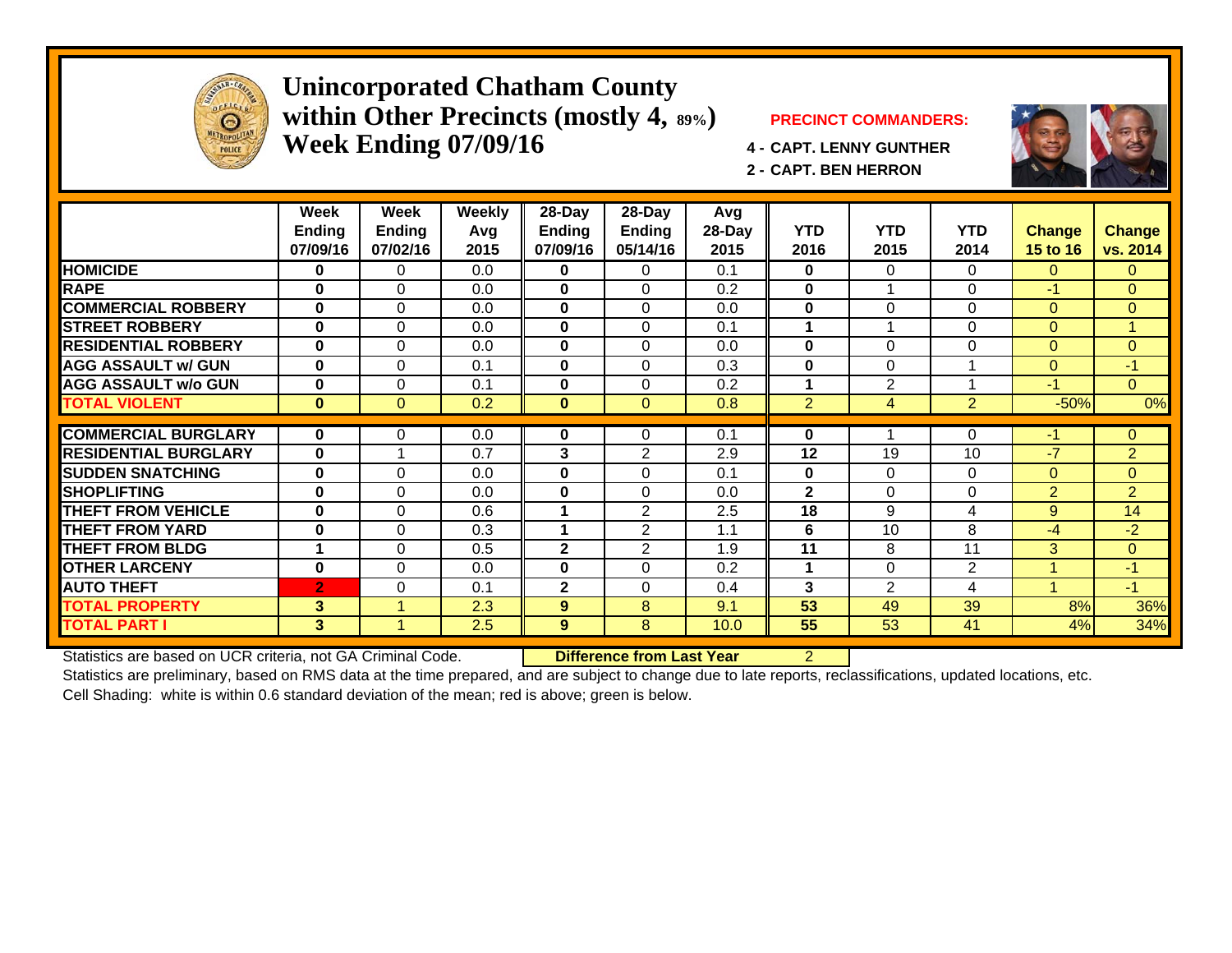

#### **Unincorporated Chatham County PATROL COMMANDER:**  $\bf Total\ Unincorporated$   $\qquad\qquad$   $\qquad\qquad$   $\qquad$   $\qquad$   $\qquad$   $\qquad$   $\qquad$   $\qquad$   $\qquad$   $\qquad$   $\qquad$   $\qquad$   $\qquad$   $\qquad$   $\qquad$   $\qquad$   $\qquad$   $\qquad$   $\qquad$   $\qquad$   $\qquad$   $\qquad$   $\qquad$   $\qquad$   $\qquad$   $\qquad$   $\qquad$   $\qquad$   $\qquad$   $\qquad$   $\qquad$   $\qquad$   $\qquad$   $\qquad$  **Week Ending 07/09/16**



|                             | Week<br><b>Ending</b> | Week<br><b>Ending</b> | <b>Weekly</b><br>Avg | 28-Day<br>Ending | $28$ -Day<br>Ending | Avg<br>28-Day | <b>YTD</b> | <b>YTD</b>             | <b>YTD</b>     | <b>Change</b>              | <b>Change</b>  |
|-----------------------------|-----------------------|-----------------------|----------------------|------------------|---------------------|---------------|------------|------------------------|----------------|----------------------------|----------------|
| <b>HOMICIDE</b>             | 07/09/16<br>$\bf{0}$  | 07/02/16<br>0         | 2015<br>0.1          | 07/09/16         | 05/14/16<br>0       | 2015<br>0.4   | 2016       | 2015<br>$\overline{2}$ | 2014           | 15 to 16<br>$\overline{2}$ | vs. 2014<br>3  |
|                             |                       |                       |                      |                  |                     |               | 4          |                        | 7              |                            |                |
| <b>RAPE</b>                 | 0                     | $\Omega$              | 0.2                  | $\bf{0}$         | $\Omega$            | 1.0           | 4          | 5                      |                | $-1$                       | $-3$           |
| <b>COMMERCIAL ROBBERY</b>   | 0                     |                       | 0.3                  | 2                | $\Omega$            | 1.2           | 9          | 5                      | 4              | 4                          | 5              |
| <b>STREET ROBBERY</b>       | $\bf{0}$              | $\Omega$              | 0.5                  | 3                |                     | 2.0           | 15         | 12                     | 0              | 3                          | 15             |
| <b>RESIDENTIAL ROBBERY</b>  | 4                     | $\Omega$              | 0.2                  | $\overline{2}$   | 1                   | 0.6           | 5          | 4                      | $\Omega$       |                            | 5.             |
| <b>AGG ASSAULT w/ GUN</b>   |                       |                       | 0.4                  | 4                | 4                   | 1.7           | 17         | 8                      | $\overline{2}$ | 9                          | 15             |
| <b>AGG ASSAULT w/o GUN</b>  | $\bf{0}$              |                       | 0.6                  | $\mathbf{2}$     | 5                   | 2.4           | 18         | 17                     | 11             |                            | $\overline{7}$ |
| <b>TOTAL VIOLENT</b>        | $\overline{2}$        | 3                     | 2.3                  | 14               | 11                  | 9.2           | 72         | 53                     | 25             | 36%                        | 188%           |
|                             |                       |                       |                      |                  |                     |               |            |                        |                |                            |                |
| <b>COMMERCIAL BURGLARY</b>  |                       | 0                     | 0.4                  | 3                |                     | 1.6           | 16         | 8                      | 9              | 8                          | $\overline{7}$ |
| <b>RESIDENTIAL BURGLARY</b> | 6                     | 4                     | 7.4                  | 25               | 27                  | 29.5          | 173        | 161                    | 120            | 12                         | 53             |
| <b>SUDDEN SNATCHING</b>     | 0                     | $\Omega$              | 0.1                  | 0                |                     | 0.2           | 5          |                        | 3              | 4                          | $\overline{2}$ |
| <b>SHOPLIFTING</b>          | 5                     | 4                     | 7.2                  | 14               | 24                  | 28.6          | 144        | 225                    | 255            | $-81$                      | $-111$         |
| <b>THEFT FROM VEHICLE</b>   | 3                     | 5                     | 6.2                  | 18               | 29                  | 24.9          | 155        | 135                    | 110            | 20                         | 45             |
| <b>THEFT FROM YARD</b>      | $\bf{0}$              | 3                     | 2.6                  | 8                | 10                  | 10.4          | 51         | 73                     | 48             | $-22$                      | 3              |
| <b>THEFT FROM BLDG</b>      |                       |                       | 3.4                  | 9.               | 13                  | 13.6          | 82         | 89                     | 84             | $-7$                       | $-2$           |
| <b>OTHER LARCENY</b>        | $\overline{2}$        | $\Omega$              | 0.5                  | $\mathbf{2}$     |                     | 2.1           | 19         | 17                     | 12             | $\overline{2}$             | $\overline{7}$ |
| <b>AUTO THEFT</b>           | 4                     | 3                     | 2.9                  | 13               | 10                  | 11.4          | 69         | 57                     | 43             | 12                         | 26             |
| <b>TOTAL PROPERTY</b>       | 22                    | 20                    | 30.6                 | 92               | 116                 | 122.5         | 714        | 766                    | 684            | $-7%$                      | 4%             |
| <b>TOTAL PART I</b>         | 24                    | 23                    | 32.9                 | 106              | 127                 | 131.7         | 786        | 819                    | 709            | $-4%$                      | 11%            |
|                             |                       |                       |                      |                  |                     |               |            |                        |                |                            |                |

Statistics are based on UCR criteria, not GA Criminal Code. **Difference from Last Year** -33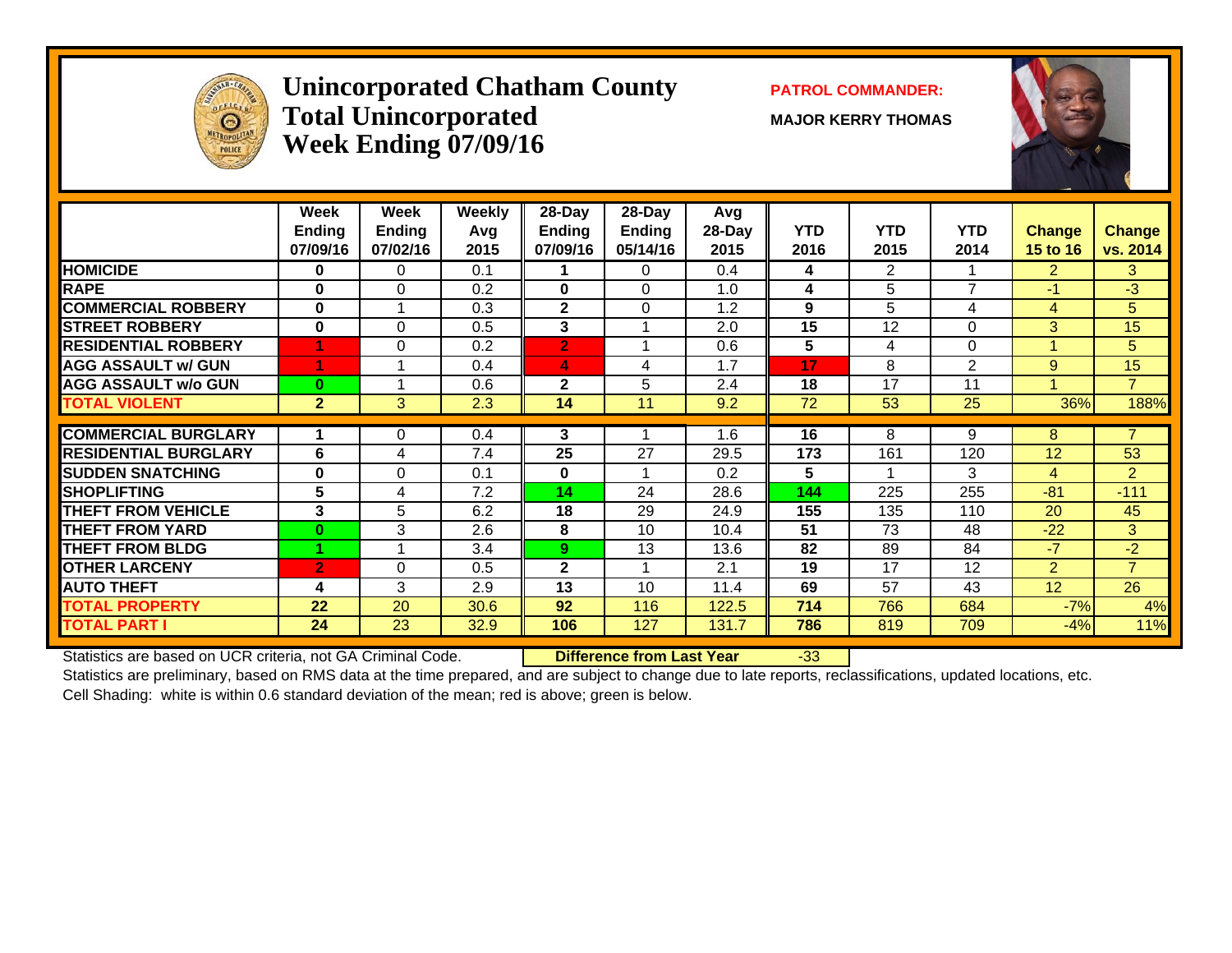

#### **COMPSTATWEST CHATHAM PRECINCTWeek Ending 07/09/16**

**PRECINCT COMMANDER:**

**CAPT. CARL RAMEY**



|                             | Week<br><b>Ending</b><br>07/09/16 | Week<br><b>Ending</b><br>07/02/16 | <b>Weekly</b><br>Avg<br>2015 | 28-Day<br><b>Ending</b><br>07/09/16 | 28-Day<br><b>Ending</b><br>05/14/16 | Avg<br>28-Day<br>2015 | <b>YTD</b><br>2016 | <b>YTD</b><br>2015 | <b>YTD</b><br>2014 | <b>Change</b><br><b>15 to 16</b> | <b>Change</b><br>vs. 2014 |
|-----------------------------|-----------------------------------|-----------------------------------|------------------------------|-------------------------------------|-------------------------------------|-----------------------|--------------------|--------------------|--------------------|----------------------------------|---------------------------|
| <b>HOMICIDE</b>             | 0                                 | $\Omega$                          | $\Omega$                     | $\mathbf{0}$                        | 0                                   | 0                     | 3                  | 0                  | $\Omega$           | 3                                | 3                         |
| <b>RAPE</b>                 |                                   | $\Omega$                          | $\Omega$                     |                                     |                                     |                       | 7                  | 10                 | 8                  | $-3$                             | $-1$                      |
| <b>COMMERCIAL ROBBERY</b>   | $\bf{0}$                          |                                   | $\Omega$                     |                                     |                                     |                       | 11                 | $\overline{7}$     | 6                  | 4                                | 5                         |
| <b>STREET ROBBERY</b>       | $\overline{2}$                    | 0                                 |                              | 4                                   | 3                                   | 2                     | 20                 | 13                 | 12                 | $\overline{7}$                   | 8                         |
| <b>RESIDENTIAL ROBBERY</b>  |                                   | $\Omega$                          | $\Omega$                     | 1                                   |                                     |                       | 11                 | 5                  | 7                  | 6                                | 4                         |
| <b>AGG ASSAULT w/ GUN</b>   | $\overline{2}$                    | $\Omega$                          |                              | $\mathbf{2}$                        | 2                                   | 2                     | 23                 | 14                 | 8                  | 9                                | 15                        |
| <b>AGG ASSAULT w/o GUN</b>  | $\mathbf{0}$                      |                                   |                              | 3                                   | $\overline{ }$                      | 3                     | 26                 | 24                 | 11                 | $\overline{2}$                   | 15                        |
| <b>TOTAL VIOLENT</b>        | 6                                 | $\overline{2}$                    | 3                            | 12                                  | 15                                  | 11                    | 101                | 73                 | 52                 | 38%                              | 94%                       |
| <b>COMMERCIAL BURGLARY</b>  | $\overline{2}$                    |                                   | 2                            | 7                                   | 4                                   | 6                     | 35                 | 37                 | 22                 | $-2$                             | 13                        |
| <b>RESIDENTIAL BURGLARY</b> | 7                                 |                                   | $\overline{ }$               | 26                                  | 26                                  | 27                    | 159                | 148                | 126                | 11                               | 33                        |
| <b>SUDDEN SNATCHING</b>     | $\bf{0}$                          |                                   | $\Omega$                     |                                     |                                     | $\Omega$              | 7                  | 3                  | 3                  | 4                                | $\overline{4}$            |
| <b>SHOPLIFTING</b>          |                                   | 3                                 | 4                            | 10                                  | 17                                  | 16                    | 89                 | 111                | 139                | $-22$                            | $-50$                     |
| THEFT FROM VEHICLE          | 7                                 | 5                                 | 8                            | 34                                  | 29                                  | 32                    | 189                | 170                | 158                | 19                               | 31                        |
| <b>THEFT FROM YARD</b>      | $\bf{0}$                          | 4                                 | 3                            | 8                                   | 10                                  | 13                    | 60                 | 90                 | 74                 | $-30$                            | $-14$                     |
| <b>THEFT FROM BLDG</b>      | 5                                 |                                   | 4                            | 14                                  | 13                                  | 16                    | 88                 | 107                | 105                | $-19$                            | $-17$                     |
| <b>OTHER LARCENY</b>        |                                   |                                   |                              | $\mathbf{2}$                        | $\Omega$                            | $\overline{2}$        | 12                 | 18                 | 15                 | $-6$                             | $-3$                      |
| <b>AUTO THEFT</b>           | 4                                 | 5                                 | 5                            | 13                                  | 13                                  | 20                    | 96                 | 103                | 63                 | $-7$                             | 33                        |
| <b>TOTAL PROPERTY</b>       | 27                                | 22                                | 33                           | 115                                 | 113                                 | 133                   | 735                | 787                | 705                | $-7%$                            | 4%                        |
| <b>TOTAL PART I</b>         | 33                                | 24                                | 36                           | 127                                 | 128                                 | 144                   | 836                | 860                | 757                | $-3%$                            | 10%                       |

Statistics are based on UCR criteria, not GA Criminal Code. **Difference from Last Year** -24

| <b>Citizen Initiated Calls</b>  | Week<br><b>Ending</b><br>07/09/16 | <b>Week</b><br><b>Ending</b><br>07/02/16 | Weekly<br>Avg<br>2015 | $28 - Day$<br><b>Ending</b><br>07/09/16 | 28-Day<br><b>Ending</b><br>05/14/16 | Avg<br>$28-Day$<br>2015 | YTD<br>2016 | <b>YTD</b><br>2015 | <b>YTD</b><br>2014 | <b>Change</b><br>15 to 16 | <b>Change</b><br>vs. 2014 |
|---------------------------------|-----------------------------------|------------------------------------------|-----------------------|-----------------------------------------|-------------------------------------|-------------------------|-------------|--------------------|--------------------|---------------------------|---------------------------|
| <b>Midnight Shift</b>           | 127                               | 125                                      | 114                   | 491                                     | 469                                 | 455                     | 3033        | 3009               | 2934               | 24                        | 99                        |
| Day Shift                       | 294                               | 293                                      | 282                   | 1198                                    | 1255                                | 1127                    | 7819        | 7638               | 7490               | 181                       | 329                       |
| <b>Afternoon Shift</b>          | 311                               | 288                                      | 294                   | 1275                                    | 1276                                | 1177                    | 7946        | 7968               | 7843               | $-22$                     | 103                       |
| <b>TOTAL CITIZEN CFS</b>        | 732                               | 732                                      | 690                   | 2964                                    | 3000                                | 2758                    | 18798       | 18615              | 18268              | $1.0\%$                   | 2.9%                      |
| <b>53S ShotSpotter Calls</b>    |                                   |                                          |                       |                                         |                                     |                         |             |                    |                    |                           |                           |
| <b>Sig 53 Shots Fired Calls</b> | 13                                |                                          |                       | 32                                      | 41                                  | 43                      | 275         | 236                | 163                | 39                        | 112                       |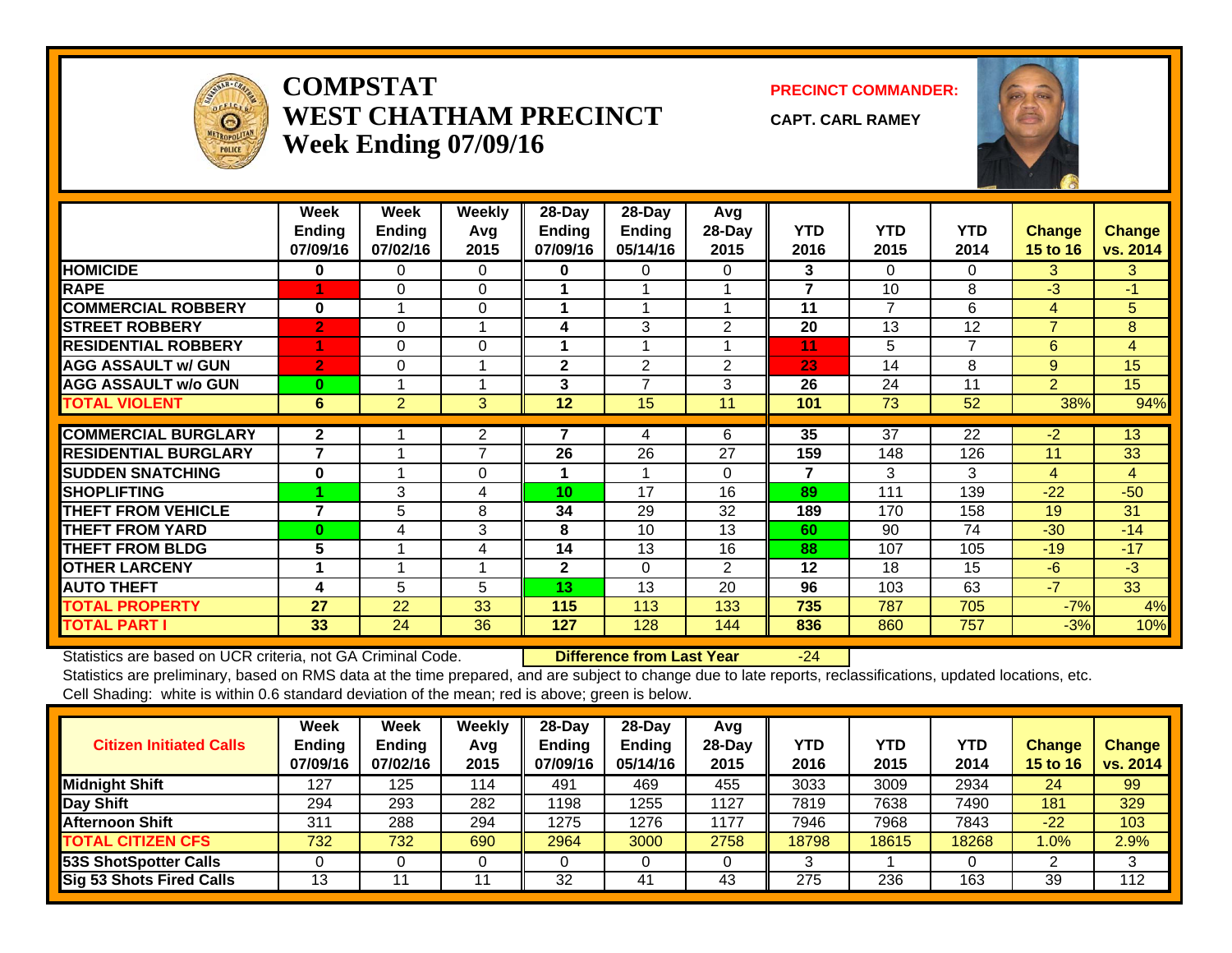# **BEAT 11 West Chatham Precinct Week Ending 07/09/16**



|                             |                | <b>Last 4 Weeks</b> |               |                | 28 Days        | 28 Day  |                |                |              |                |                 |
|-----------------------------|----------------|---------------------|---------------|----------------|----------------|---------|----------------|----------------|--------------|----------------|-----------------|
|                             | <b>Ending</b>  | <b>Ending</b>       | <b>Ending</b> | <b>Ending</b>  | <b>Ending</b>  | Average | <b>YTD</b>     | <b>YTD</b>     | <b>YTD</b>   | <b>Change</b>  | <b>Change</b>   |
|                             | 06/4/16        | 06/11/16            | 07/02/16      | 07/09/16       | 07/09/16       | 2015    | 2016           | 2015           | 2014         | 15 to 16       | vs. 2014        |
| <b>HOMICIDE</b>             | $\Omega$       | 0                   | $\Omega$      | $\Omega$       | 0              | 0.0     | $\mathbf{0}$   | $\mathbf{0}$   | $\Omega$     | $\Omega$       | $\overline{0}$  |
| <b>RAPE</b>                 | $\Omega$       | $\Omega$            | $\Omega$      | 1              | $\mathbf{1}$   | 0.1     | 1              | 1              | 0            | $\Omega$       | $\mathbf{1}$    |
| <b>COMMERCIAL ROBBERY</b>   | $\Omega$       | $\Omega$            | $\Omega$      | $\Omega$       | $\Omega$       | 0.2     | $\overline{2}$ | $\overline{2}$ | $\Omega$     | $\mathbf{0}$   | $\overline{2}$  |
| <b>ISTREET ROBBERY</b>      | $\Omega$       | $\Omega$            | $\Omega$      | $\Omega$       | $\Omega$       | 0.3     | $\mathbf{1}$   | 2              | 3            | $-1$           | $-2$            |
| <b>RESIDENTIAL ROBBERY</b>  | $\Omega$       | $\Omega$            | $\mathbf{0}$  | $\Omega$       | $\Omega$       | 0.0     | $\mathbf{0}$   | $\Omega$       | 0            | $\Omega$       | $\Omega$        |
| <b>AGG ASSAULT w/ GUN</b>   | $\Omega$       | $\Omega$            | $\Omega$      | $\Omega$       | 0              | 0.1     | 1              | 1              | 1            | $\mathbf{0}$   | $\mathbf{0}$    |
| <b>AGG ASSAULT w/o GUN</b>  | $\Omega$       | $\Omega$            | $\Omega$      | $\Omega$       | $\Omega$       | 0.2     | 3              | $\mathbf{0}$   | $\mathbf{1}$ | 3              | 2 <sup>1</sup>  |
| <b>TOTAL VIOLENT</b>        | $\mathbf{0}$   | $\mathbf{0}$        | $\mathbf{0}$  | 1              | $\mathbf{1}$   | 0.8     | 8              | 6              | 5            | 33%            | 60%             |
|                             |                |                     |               |                |                |         |                |                |              |                |                 |
| <b>COMMERCIAL BURGLARY</b>  | 1              | 1                   | 0             | 0              | $\overline{2}$ | 1.0     | 4              | 5              | 4            | $-1$           | $\mathbf{0}$    |
| <b>RESIDENTIAL BURGLARY</b> | $\Omega$       | $\Omega$            | $\Omega$      | $\Omega$       | $\Omega$       | 1.7     | 7              | 11             | 12           | $-4$           | $-5$            |
| <b>SUDDEN SNATCHING</b>     | $\Omega$       | 0                   | $\Omega$      | $\Omega$       | $\Omega$       | 0.0     | $\mathbf{1}$   | 0              | 0            | 1              | 1               |
| <b>SHOPLIFTING</b>          | $\Omega$       | $\Omega$            | $\Omega$      | 0              | 0              | 0.2     | $\Omega$       | 1              | $\mathbf{1}$ | $-1$           | $-1$            |
| <b>THEFT FROM VEHICLE</b>   | 1              | $\mathbf{1}$        | $\Omega$      | 2              | 4              | 3.3     | 21             | 20             | 22           | 1              | $-1$            |
| <b>THEFT FROM YARD</b>      | $\Omega$       | $\Omega$            | $\Omega$      | $\Omega$       | $\Omega$       | 1.8     | 10             | 15             | 10           | $-5$           | $\overline{0}$  |
| <b>THEFT FROM BLDG</b>      | $\Omega$       | $\Omega$            | $\mathbf{0}$  | 4              | 4              | 4.0     | 19             | 31             | 21           | $-12$          | $-2$            |
| <b>OTHER LARCENY</b>        | $\Omega$       | $\Omega$            | $\Omega$      | $\mathbf{1}$   | $\mathbf{1}$   | 0.3     | 4              | $\overline{2}$ | $\mathbf{1}$ | $\overline{2}$ | 3               |
| <b>AUTO THEFT</b>           | $\mathbf 0$    | $\Omega$            | $\mathbf{1}$  | $\Omega$       | 1              | 3.4     | 14             | 15             | 4            | $-1$           | 10 <sup>°</sup> |
| <b>TOTAL PROPERTY</b>       | $\overline{2}$ | $\overline{2}$      | $\mathbf{1}$  | $\overline{7}$ | 12             | 15.6    | 80             | 100            | 75           | $-20%$         | 7%              |
| <b>TOTAL PART I</b>         | 2              | $\overline{2}$      | $\mathbf{1}$  | 8              | 13             | 16.5    | 88             | 106            | 80           | $-17%$         | 10%             |

 **Difference from Last Year**r -18

Statistics are based on UCR criteria, not GA Criminal Code.

| <b>Shots Fired Calls</b>        | Week<br><b>Ending</b><br>06/4/16 | Week<br><b>Endina</b><br>06/11/16 | Week<br>Ending | Week<br>Ending<br>07/02/16   07/09/16    07/09/16 | 28 Days<br><b>Ending</b> | 28 Day<br>Average II<br>2015 | YTD<br>2016 | YTD<br>2015 | YTD<br>2014 | <b>Change</b><br>15 to 16 $\vert$ | <b>Change</b><br>vs. 2014 |
|---------------------------------|----------------------------------|-----------------------------------|----------------|---------------------------------------------------|--------------------------|------------------------------|-------------|-------------|-------------|-----------------------------------|---------------------------|
| <b>153S ShotSpotter Calls</b>   |                                  |                                   |                |                                                   |                          | 0.0                          |             |             |             | 0%                                | 0%                        |
| <b>Sig 53 Shots Fired Calls</b> |                                  |                                   |                |                                                   |                          | 2.9                          |             | 18          |             | $-56%$                            | $-53%$                    |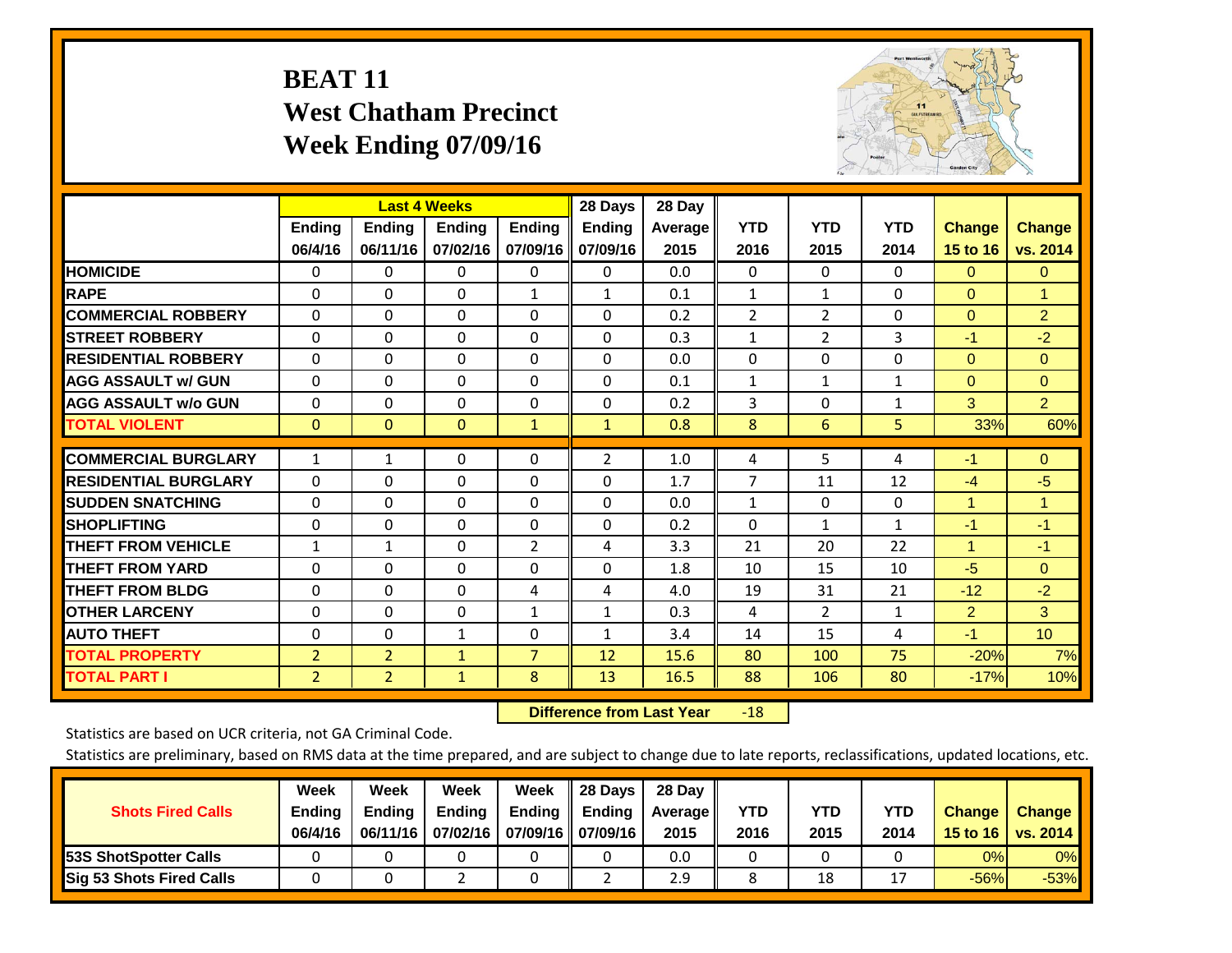# **BEAT 12 West Chatham Precinct Week Ending 07/09/16**



|                             |               |               | <b>Last 4 Weeks</b> |               | 28 Days        | 28 Day  |                |              |                |                |                |
|-----------------------------|---------------|---------------|---------------------|---------------|----------------|---------|----------------|--------------|----------------|----------------|----------------|
|                             | <b>Ending</b> | <b>Ending</b> | <b>Endina</b>       | <b>Ending</b> | <b>Ending</b>  | Average | <b>YTD</b>     | <b>YTD</b>   | <b>YTD</b>     | <b>Change</b>  | <b>Change</b>  |
|                             | 06/4/16       | 06/11/16      | 07/02/16            | 07/09/16      | 07/09/16       | 2015    | 2016           | 2015         | 2014           | 15 to 16       | vs. 2014       |
| <b>HOMICIDE</b>             | 0             | 0             | $\Omega$            | 0             | 0              | 0.0     | 1              | 0            | 0              | 1              | 1.             |
| <b>RAPE</b>                 | 0             | $\Omega$      | $\Omega$            | $\Omega$      | $\Omega$       | 0.3     | 1              | 3            | 5              | $-2$           | $-4$           |
| <b>COMMERCIAL ROBBERY</b>   | $\Omega$      | 0             | $\Omega$            | 0             | $\Omega$       | 0.2     | 3              | $\mathbf{1}$ | 1              | $\overline{2}$ | $\overline{2}$ |
| <b>ISTREET ROBBERY</b>      | $\Omega$      | $\Omega$      | $\Omega$            | $\Omega$      | $\Omega$       | 0.5     | 5              | 3            | $\overline{2}$ | $\overline{2}$ | 3              |
| <b>RESIDENTIAL ROBBERY</b>  | $\Omega$      | $\Omega$      | $\Omega$            | 1             | 1              | 0.2     | $\overline{2}$ | $\Omega$     | 0              | $\overline{2}$ | $\overline{2}$ |
| <b>AGG ASSAULT w/ GUN</b>   | $\Omega$      | $\Omega$      | $\Omega$            | $\Omega$      | $\Omega$       | 0.2     | 5              | $\Omega$     | 0              | 5              | 5 <sup>5</sup> |
| <b>AGG ASSAULT w/o GUN</b>  | 0             | 0             | 1                   | 0             | 1              | 0.8     | 4              | 6            | 5              | $-2$           | $-1$           |
| <b>TOTAL VIOLENT</b>        | $\Omega$      | $\Omega$      | $\mathbf{1}$        | $\mathbf{1}$  | $\overline{2}$ | 2.3     | 21             | 13           | 13             | 62%            | 62%            |
| <b>COMMERCIAL BURGLARY</b>  | $\Omega$      | $\Omega$      | $\Omega$            | 0             | $\Omega$       | 0.6     |                | 3            | 3              | 1              | 1              |
|                             |               |               |                     |               |                |         | 4              |              |                |                |                |
| <b>RESIDENTIAL BURGLARY</b> | 4             | 4             | $\mathbf{0}$        | 2             | 10             | 9.7     | 59             | 40           | 35             | 19             | 24             |
| <b>SUDDEN SNATCHING</b>     | 0             | 0             | $\mathbf{0}$        | $\mathbf{0}$  | $\Omega$       | 0.0     | $\overline{2}$ | $\Omega$     | 1              | 2              | 1              |
| <b>SHOPLIFTING</b>          | 1             | $\mathbf{1}$  | $\Omega$            | $\Omega$      | $\overline{2}$ | 2.4     | 19             | 14           | 20             | 5              | $-1$           |
| <b>THEFT FROM VEHICLE</b>   | 6             | 6             | 2                   | 1             | 15             | 8.4     | 53             | 51           | 42             | $\overline{2}$ | 11             |
| <b>THEFT FROM YARD</b>      | $\mathbf{1}$  | 1             | $\overline{2}$      | 0             | 4              | 3.1     | 14             | 21           | 17             | $-7$           | $-3$           |
| <b>THEFT FROM BLDG</b>      | $\Omega$      | $\Omega$      | $\Omega$            | $\mathbf{0}$  | $\Omega$       | 2.9     | 17             | 17           | 16             | $\Omega$       | 1              |
| <b>OTHER LARCENY</b>        | $\Omega$      | 0             | $\mathbf{0}$        | $\Omega$      | $\Omega$       | 0.3     | 3              | 4            | 4              | $-1$           | $-1$           |
| <b>AUTO THEFT</b>           | 1             | $\mathbf{1}$  | $\mathbf{1}$        | 2             | 5              | 4.7     | 26             | 28           | 19             | $-2$           | $\overline{7}$ |
| <b>TOTAL PROPERTY</b>       | 13            | 13            | 5                   | 5             | 36             | 32.2    | 197            | 178          | 157            | 11%            | 25%            |
| <b>TOTAL PART I</b>         | 13            | 13            | 6                   | 6             | 38             | 34.5    | 218            | 191          | 170            | 14%            | 28%            |

 **Difference from Last Year**r 27

Statistics are based on UCR criteria, not GA Criminal Code.

| <b>Shots Fired Calls</b>        | Week<br><b>Ending</b><br>06/4/16 | Week<br><b>Endina</b><br>06/11/16 | <b>Week</b><br>Ending<br>07/02/16 | Week<br>Ending | 28 Days<br><b>Ending</b><br>07/09/16    07/09/16 | 28 Day<br>Average II<br>2015 | YTD<br>2016 | YTD<br>2015 | <b>YTD</b><br>2014 | <b>Change</b><br>15 to 16 | <b>Change</b><br>vs. 2014 |
|---------------------------------|----------------------------------|-----------------------------------|-----------------------------------|----------------|--------------------------------------------------|------------------------------|-------------|-------------|--------------------|---------------------------|---------------------------|
| <b>153S ShotSpotter Calls</b>   |                                  |                                   |                                   |                |                                                  | 0.0                          |             |             |                    | 0%                        | 0%                        |
| <b>Sig 53 Shots Fired Calls</b> |                                  |                                   |                                   |                | 10                                               | 6.2                          | 44          | 36          | 25                 | 22%                       | 76%                       |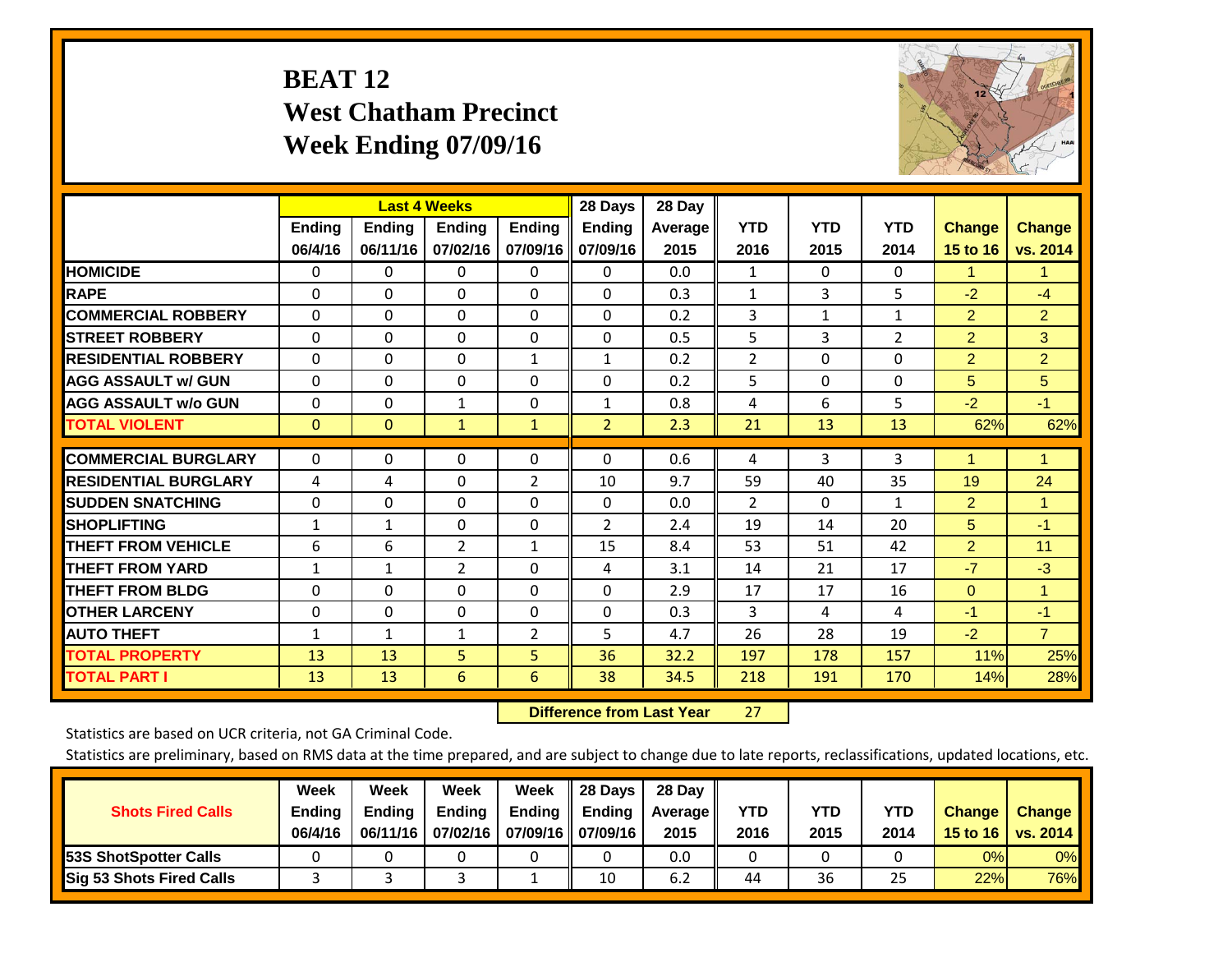# **BEAT 13 West Chatham Precinct Week Ending 07/09/16**



|                             |                          |                           | <b>Last 4 Weeks</b>       |                           | 28 Days                   | 28 Day            |                    |                    |                    |                           |                           |
|-----------------------------|--------------------------|---------------------------|---------------------------|---------------------------|---------------------------|-------------------|--------------------|--------------------|--------------------|---------------------------|---------------------------|
|                             | <b>Ending</b><br>06/4/16 | <b>Ending</b><br>06/11/16 | <b>Endina</b><br>07/02/16 | <b>Endina</b><br>07/09/16 | <b>Endina</b><br>07/09/16 | Average  <br>2015 | <b>YTD</b><br>2016 | <b>YTD</b><br>2015 | <b>YTD</b><br>2014 | <b>Change</b><br>15 to 16 | <b>Change</b><br>vs. 2014 |
| <b>HOMICIDE</b>             | 0                        | 0                         | $\Omega$                  | 0                         | 0                         | 0.2               | $\Omega$           | 0                  | 0                  | $\Omega$                  | $\mathbf{0}$              |
| <b>RAPE</b>                 | $\Omega$                 | $\Omega$                  | $\Omega$                  | $\Omega$                  | $\Omega$                  | 0.2               | 3                  | $\mathbf{1}$       | 0                  | $\overline{2}$            | 3                         |
| <b>COMMERCIAL ROBBERY</b>   | $\Omega$                 | $\Omega$                  | $\Omega$                  | $\Omega$                  | $\Omega$                  | 0.2               | 1                  | 1                  | $\mathbf{1}$       | $\Omega$                  | $\Omega$                  |
| <b>STREET ROBBERY</b>       | $\mathbf{1}$             | 1                         | $\mathbf{0}$              | 0                         | $\overline{2}$            | 0.4               | 3                  | 2                  | 3                  | $\blacktriangleleft$      | $\mathbf{0}$              |
| <b>RESIDENTIAL ROBBERY</b>  | $\Omega$                 | $\Omega$                  | $\mathbf{0}$              | $\Omega$                  | $\Omega$                  | 0.2               | $\overline{2}$     | $\overline{2}$     | 2                  | $\Omega$                  | $\Omega$                  |
| <b>AGG ASSAULT w/ GUN</b>   | $\Omega$                 | $\Omega$                  | $\mathbf{0}$              | 1                         | $\mathbf{1}$              | 0.7               | 9                  | 5.                 | 3                  | 4                         | 6                         |
| <b>AGG ASSAULT w/o GUN</b>  | 0                        | 0                         | $\mathbf{0}$              | $\Omega$                  | $\Omega$                  | 0.8               | 6                  | 7                  | $\overline{2}$     | $-1$                      | 4                         |
| <b>TOTAL VIOLENT</b>        | $\mathbf{1}$             | $\mathbf{1}$              | $\overline{0}$            | $\mathbf{1}$              | 3                         | 2.8               | 24                 | 18                 | 11                 | 33%                       | 118%                      |
| <b>COMMERCIAL BURGLARY</b>  | $\mathbf{1}$             | 1                         | $\mathbf{0}$              | $\Omega$                  | $\overline{2}$            | 2.0               | $\overline{7}$     | 13                 | 8                  | $-6$                      | $-1$                      |
| <b>RESIDENTIAL BURGLARY</b> | $\Omega$                 | $\Omega$                  | $\mathbf{0}$              | $\Omega$                  | $\Omega$                  | 4.0               | 17                 | 26                 | 20                 | -9                        | $-3$                      |
| <b>ISUDDEN SNATCHING</b>    | $\Omega$                 | $\Omega$                  | $\mathbf{1}$              | $\Omega$                  | $\mathbf{1}$              | 0.3               | 1                  | 3                  | $\mathbf{1}$       | $-2$                      | $\mathbf{0}$              |
| <b>SHOPLIFTING</b>          | $\Omega$                 | $\Omega$                  | $\Omega$                  | $\mathbf{1}$              | $\mathbf{1}$              | 0.5               | 10                 | 4                  | 5                  | 6                         | 5                         |
| <b>THEFT FROM VEHICLE</b>   | 1                        | 1                         | $\mathbf{1}$              | 3                         | 6                         | 5.7               | 34                 | 30                 | 20                 | 4                         | 14                        |
| <b>THEFT FROM YARD</b>      | 0                        | $\Omega$                  | $\Omega$                  | 0                         | $\Omega$                  | 2.3               | 11                 | 15                 | 17                 | $-4$                      | $-6$                      |
| <b>THEFT FROM BLDG</b>      | 1                        | 1                         | $\mathbf{0}$              | 1                         | 3                         | 2.0               | 11                 | 16                 | 15                 | $-5$                      | $-4$                      |
| <b>OTHER LARCENY</b>        | $\Omega$                 | $\Omega$                  | $\Omega$                  | $\Omega$                  | 0                         | 0.3               | $\Omega$           | 3                  | 1                  | $-3$                      | $-1$                      |
| <b>AUTO THEFT</b>           | 0                        | 0                         | $\Omega$                  | 0                         | $\Omega$                  | 2.8               | 15                 | 20                 | 12                 | $-5$                      | 3                         |
| <b>TOTAL PROPERTY</b>       | 3                        | 3                         | $\overline{2}$            | 5                         | 13                        | 19.9              | 106                | 130                | 99                 | $-18%$                    | 7%                        |
| <b>TOTAL PART I</b>         | 4                        | 4                         | $\overline{2}$            | 6                         | 16                        | 22.7              | 130                | 148                | 110                | $-12%$                    | 18%                       |

 **Difference from Last Year**r -18

Statistics are based on UCR criteria, not GA Criminal Code.

| <b>Shots Fired Calls</b>        | Week<br><b>Ending</b><br>06/4/16 | Week<br><b>Endina</b><br>06/11/16 | <b>Week</b><br>Ending<br>07/02/16 | Week<br>Ending | 28 Days<br><b>Ending</b><br>07/09/16    07/09/16 | 28 Day<br>Average II<br>2015 | YTD<br>2016 | YTD<br>2015 | <b>YTD</b><br>2014 | <b>Change</b><br>15 to 16 | <b>Change</b><br>vs. 2014 |
|---------------------------------|----------------------------------|-----------------------------------|-----------------------------------|----------------|--------------------------------------------------|------------------------------|-------------|-------------|--------------------|---------------------------|---------------------------|
| <b>153S ShotSpotter Calls</b>   |                                  |                                   |                                   |                |                                                  | 0.0                          |             |             |                    | 0%                        | 0%                        |
| <b>Sig 53 Shots Fired Calls</b> |                                  |                                   |                                   |                |                                                  | 10.6                         | 64          | 49          | <b>O</b> 4<br>⊥ر   | 31%                       | 106%                      |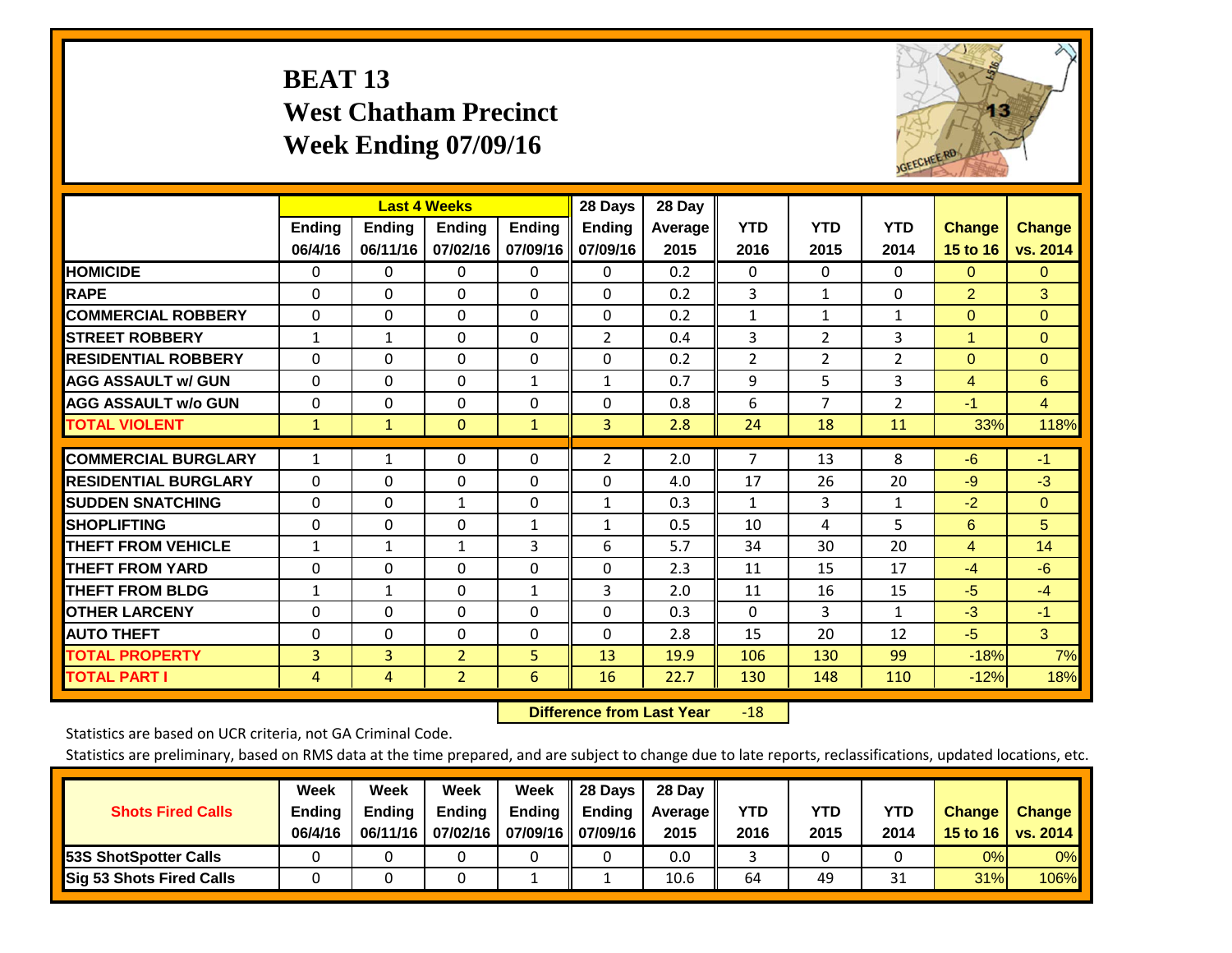# **BEAT 14 West Chatham Precinct Week Ending 07/09/16**



|                             |              | <b>Last 4 Weeks</b> |                |                | 28 Days      | 28 Day         |              |              |                |                      |                |
|-----------------------------|--------------|---------------------|----------------|----------------|--------------|----------------|--------------|--------------|----------------|----------------------|----------------|
|                             | Ending       | <b>Ending</b>       | Ending         | Ending         | Ending       | <b>Average</b> | <b>YTD</b>   | <b>YTD</b>   | <b>YTD</b>     | <b>Change</b>        | <b>Change</b>  |
|                             | 06/4/16      | 06/11/16            | 07/02/16       | 07/09/16       | 07/09/16     | 2015           | 2016         | 2015         | 2014           | 15 to 16             | vs. 2014       |
| <b>HOMICIDE</b>             | 0            | 0                   | $\Omega$       | 0              | 0            | 0.1            | 1            | $\mathbf{0}$ | 0              | 1                    | 1.             |
| <b>RAPE</b>                 | $\Omega$     | $\Omega$            | $\Omega$       | $\Omega$       | $\Omega$     | 0.5            | $\Omega$     | 3            | $\overline{2}$ | $-3$                 | $-2$           |
| <b>COMMERCIAL ROBBERY</b>   | $\Omega$     | $\Omega$            | $\Omega$       | $\Omega$       | $\Omega$     | 0.2            | $\Omega$     | $\Omega$     | $\Omega$       | $\Omega$             | $\mathbf{0}$   |
| <b>STREET ROBBERY</b>       | $\Omega$     | $\mathbf{0}$        | $\Omega$       | 0              | $\Omega$     | 0.1            | $\mathbf{1}$ | $\mathbf{1}$ | $\mathbf{1}$   | $\Omega$             | $\Omega$       |
| <b>RESIDENTIAL ROBBERY</b>  | $\Omega$     | 0                   | 0              | 0              | $\Omega$     | 0.0            | $\mathbf{1}$ | $\Omega$     | $\overline{2}$ | $\blacktriangleleft$ | $-1$           |
| <b>AGG ASSAULT w/ GUN</b>   | $\Omega$     | 0                   | $\mathbf{0}$   | 0              | $\Omega$     | 0.0            | 2            | $\Omega$     | 1              | $\overline{2}$       | 1.             |
| <b>AGG ASSAULT w/o GUN</b>  | $\Omega$     | $\Omega$            | $\Omega$       | 0              | $\Omega$     | 0.1            | 4            | $\mathbf{1}$ | 0              | 3                    | $\overline{4}$ |
| <b>TOTAL VIOLENT</b>        | $\mathbf{0}$ | $\mathbf{0}$        | $\overline{0}$ | $\mathbf{0}$   | $\mathbf{0}$ | 0.9            | 9            | 5            | 6              | 80%                  | 50%            |
| <b>COMMERCIAL BURGLARY</b>  |              |                     |                |                |              |                |              |              |                |                      |                |
|                             | $\mathbf 0$  | 0                   | 0              | 0              | $\Omega$     | 0.7            | 5            | 5            | $\mathbf{1}$   | $\mathbf{0}$         | 4              |
| <b>RESIDENTIAL BURGLARY</b> | 1            | $\mathbf{1}$        | $\Omega$       | $\overline{2}$ | 4            | 3.5            | 28           | 20           | 16             | 8                    | 12             |
| <b>ISUDDEN SNATCHING</b>    | $\Omega$     | $\Omega$            | $\Omega$       | $\Omega$       | $\Omega$     | 0.0            | $\mathbf{1}$ | 0            | $\Omega$       | 1                    | 1              |
| <b>SHOPLIFTING</b>          | $\Omega$     | $\Omega$            | $\mathbf{1}$   | 0              | 1            | 0.6            | 6            | 3            | 8              | 3                    | $-2$           |
| <b>THEFT FROM VEHICLE</b>   | 3            | 3                   | $\Omega$       | $\Omega$       | 6            | 4.4            | 18           | 27           | 31             | -9                   | $-13$          |
| <b>THEFT FROM YARD</b>      | 0            | $\Omega$            | $\Omega$       | $\Omega$       | $\Omega$     | 2.1            | 10           | 12           | 3              | $-2$                 | $\overline{7}$ |
| <b>THEFT FROM BLDG</b>      | 3            | 3                   | $\mathbf{0}$   | 0              | 6            | 2.7            | 9            | 16           | 17             | $-7$                 | $-8$           |
| <b>OTHER LARCENY</b>        | $\Omega$     | $\Omega$            | $\mathbf{1}$   | 0              | $\mathbf{1}$ | 0.8            | 3            | 6            | 3              | $-3$                 | $\mathbf{0}$   |
| <b>AUTO THEFT</b>           | $\mathbf{1}$ | 1                   | 1              | $\overline{2}$ | 5            | 3.5            | 15           | 15           | 12             | $\mathbf{0}$         | 3 <sup>1</sup> |
| <b>TOTAL PROPERTY</b>       | 8            | 8                   | 3              | 4              | 23           | 18.2           | 95           | 104          | 91             | $-9%$                | 4%             |
| <b>TOTAL PART I</b>         | 8            | 8                   | $\overline{3}$ | 4              | 23           | 19.1           | 104          | 109          | 97             | $-5%$                | 7%             |

 **Difference from Last Year**‐5

Statistics are based on UCR criteria, not GA Criminal Code.

| <b>Shots Fired Calls</b>        | Week<br><b>Ending</b><br>06/4/16 | Week<br><b>Endina</b><br>06/11/16 | Week<br>Ending<br>07/02/16 | Week<br>Ending | 28 Days<br><b>Ending</b><br>07/09/16    07/09/16 | 28 Day<br>Average II<br>2015 | YTD<br>2016 | YTD<br>2015 | <b>YTD</b><br>2014 | <b>Change</b><br>15 to 16 | <b>Change</b><br>vs. 2014 |
|---------------------------------|----------------------------------|-----------------------------------|----------------------------|----------------|--------------------------------------------------|------------------------------|-------------|-------------|--------------------|---------------------------|---------------------------|
| <b>153S ShotSpotter Calls</b>   |                                  |                                   |                            |                |                                                  | 0.1                          |             |             |                    | 0%                        | 0%                        |
| <b>Sig 53 Shots Fired Calls</b> |                                  |                                   |                            |                |                                                  | 8.4                          | 61          | 50          | 42                 | 22%                       | 45%                       |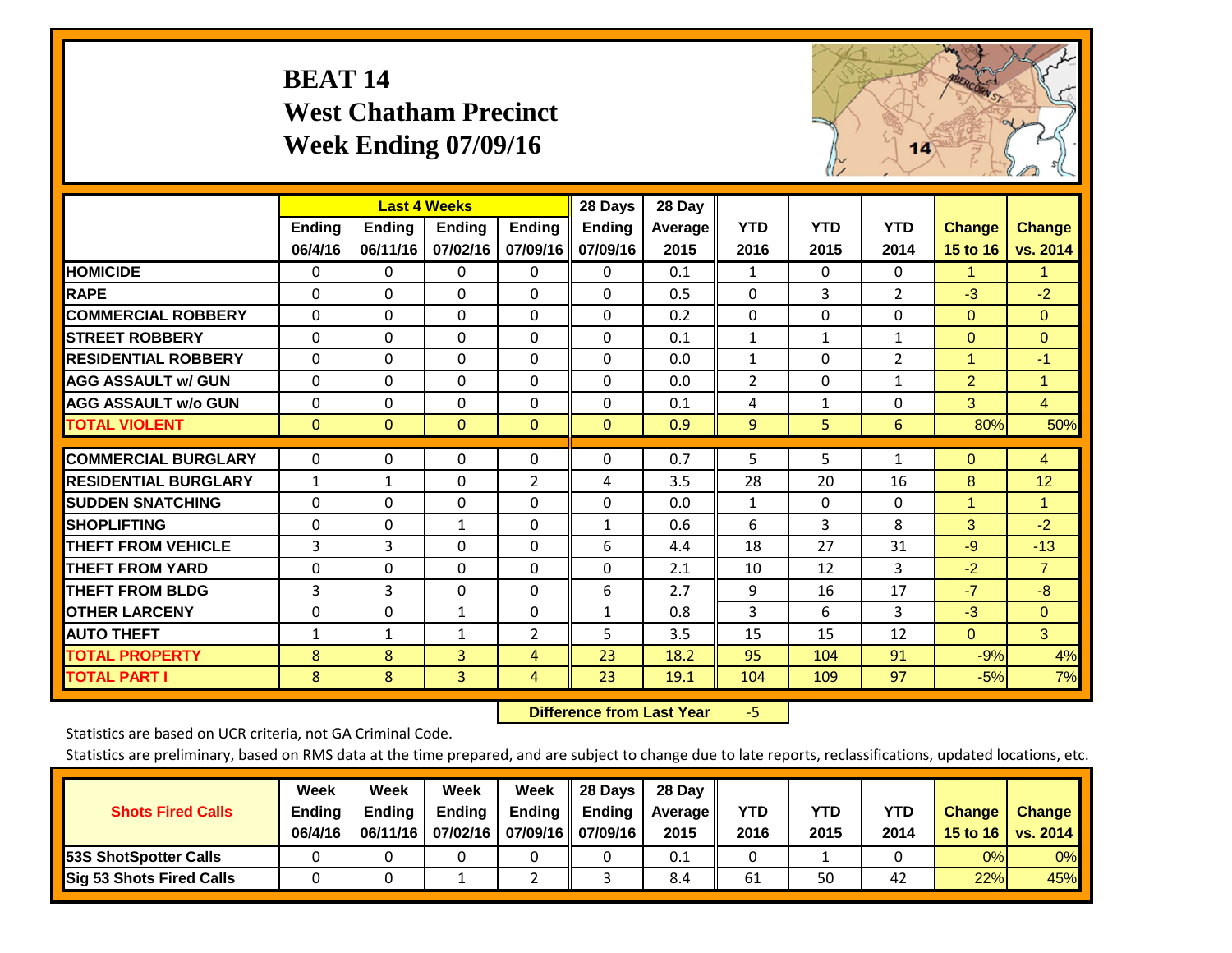# **BEAT 15 West Chatham Precinct Week Ending 07/09/16**



|                             |                | <b>Last 4 Weeks</b> |               |                | 28 Days        | 28 Day  |                |                |                |                |                      |
|-----------------------------|----------------|---------------------|---------------|----------------|----------------|---------|----------------|----------------|----------------|----------------|----------------------|
|                             | <b>Ending</b>  | <b>Ending</b>       | <b>Endina</b> | <b>Endina</b>  | <b>Endina</b>  | Average | <b>YTD</b>     | <b>YTD</b>     | <b>YTD</b>     | <b>Change</b>  | <b>Change</b>        |
|                             | 06/4/16        | 06/11/16            | 07/02/16      | 07/09/16       | 07/09/16       | 2015    | 2016           | 2015           | 2014           | 15 to 16       | vs. 2014             |
| <b>HOMICIDE</b>             | 0              | 0                   | $\Omega$      | 0              | 0              | 0.0     | 1              | $\Omega$       | 0              | 1              | $\blacktriangleleft$ |
| <b>RAPE</b>                 | 0              | $\Omega$            | $\Omega$      | $\Omega$       | $\Omega$       | 0.2     | $\mathbf{1}$   | $\overline{2}$ | $\mathbf{1}$   | $-1$           | $\Omega$             |
| <b>COMMERCIAL ROBBERY</b>   | $\Omega$       | 0                   | $\mathbf{1}$  | 0              | $\mathbf{1}$   | 0.2     | 4              | 0              | 0              | $\overline{4}$ | $\overline{4}$       |
| <b>STREET ROBBERY</b>       | $\Omega$       | $\Omega$            | $\Omega$      | $\overline{2}$ | $\overline{2}$ | 0.5     | 6              | 4              | $\overline{2}$ | $\overline{2}$ | $\overline{4}$       |
| <b>RESIDENTIAL ROBBERY</b>  | 0              | $\Omega$            | $\Omega$      | $\mathbf{0}$   | $\Omega$       | 0.1     | 3              | $\mathbf{1}$   | $\overline{2}$ | $\overline{2}$ | $\blacktriangleleft$ |
| <b>AGG ASSAULT w/ GUN</b>   | 0              | $\Omega$            | $\Omega$      | 1              | $\mathbf{1}$   | 1.0     | 4              | 8              | 3              | $-4$           | $\blacktriangleleft$ |
| <b>AGG ASSAULT w/o GUN</b>  | $\Omega$       | 0                   | $\Omega$      | 0              | $\Omega$       | 0.5     | $\overline{7}$ | 4              | $\overline{2}$ | 3              | 5 <sup>5</sup>       |
| <b>TOTAL VIOLENT</b>        | $\mathbf{0}$   | $\mathbf{0}$        | $\mathbf{1}$  | 3              | 4              | 2.4     | 26             | 19             | 10             | 37%            | 160%                 |
|                             |                |                     |               |                |                |         |                |                |                |                |                      |
| <b>COMMERCIAL BURGLARY</b>  | $\Omega$       | 0                   | 1             | 1              | 2              | 1.5     | 8              | 10             | 2              | $-2$           | 6                    |
| <b>RESIDENTIAL BURGLARY</b> | 1              | 1                   | $\mathbf{1}$  | 1              | 4              | 5.1     | 30             | 29             | 34             |                | $-4$                 |
| <b>SUDDEN SNATCHING</b>     | $\Omega$       | $\Omega$            | $\Omega$      | $\Omega$       | $\Omega$       | 0.0     | $\overline{2}$ | $\Omega$       | 1              | $\overline{2}$ | 1                    |
| <b>SHOPLIFTING</b>          | $\Omega$       | 0                   | $\Omega$      | $\Omega$       | $\Omega$       | 0.8     | 13             | $\mathbf{1}$   | 5              | 12             | 8                    |
| <b>THEFT FROM VEHICLE</b>   | $\Omega$       | 0                   | $\mathbf{0}$  | $\mathbf{0}$   | $\Omega$       | 4.5     | 21             | 18             | 17             | 3              | 4                    |
| <b>THEFT FROM YARD</b>      | $\mathbf{1}$   | $\mathbf{1}$        | $\mathbf{0}$  | $\Omega$       | 2              | 0.9     | $\overline{7}$ | 7              | 14             | $\mathbf{0}$   | $-7$                 |
| <b>THEFT FROM BLDG</b>      | $\Omega$       | 0                   | $\mathbf{1}$  | $\mathbf{0}$   | $\mathbf{1}$   | 1.5     | 13             | 6              | 10             | $\overline{7}$ | 3                    |
| <b>IOTHER LARCENY</b>       | 0              | 0                   | $\mathbf{0}$  | $\Omega$       | 0              | 0.0     | 2              | $\Omega$       | 3              | $\overline{2}$ | $-1$                 |
| <b>AUTO THEFT</b>           | 0              | 0                   | 1             | 0              | 1              | 3.0     | 12             | 15             | 9              | $-3$           | 3                    |
| <b>TOTAL PROPERTY</b>       | $\overline{2}$ | $\overline{2}$      | 4             | $\overline{2}$ | 10             | 17.3    | 108            | 86             | 95             | 26%            | 14%                  |
| <b>TOTAL PART I</b>         | $\overline{2}$ | $\overline{2}$      | 5             | 5.             | 14             | 19.6    | 134            | 105            | 105            | 28%            | 28%                  |

 **Difference from Last Year**r 29

Statistics are based on UCR criteria, not GA Criminal Code.

| <b>Shots Fired Calls</b>        | Week<br><b>Ending</b><br>06/4/16 | Week<br><b>Endina</b><br>06/11/16 | Week<br>Ending | Week<br>Ending<br>07/02/16   07/09/16    07/09/16 | 28 Days<br><b>Ending</b> | 28 Day<br>Average II<br>2015 | YTD<br>2016 | YTD<br>2015 | <b>YTD</b><br>2014 | <b>Change</b><br>15 to $16$ | <b>Change</b><br>vs. 2014 |
|---------------------------------|----------------------------------|-----------------------------------|----------------|---------------------------------------------------|--------------------------|------------------------------|-------------|-------------|--------------------|-----------------------------|---------------------------|
| <b>153S ShotSpotter Calls</b>   |                                  |                                   |                |                                                   |                          | 0.0                          |             |             |                    | 0%                          | 0%                        |
| <b>Sig 53 Shots Fired Calls</b> |                                  |                                   |                |                                                   | 12                       | 9.7                          | 62          | 59          | 35                 | 5%                          | 77%                       |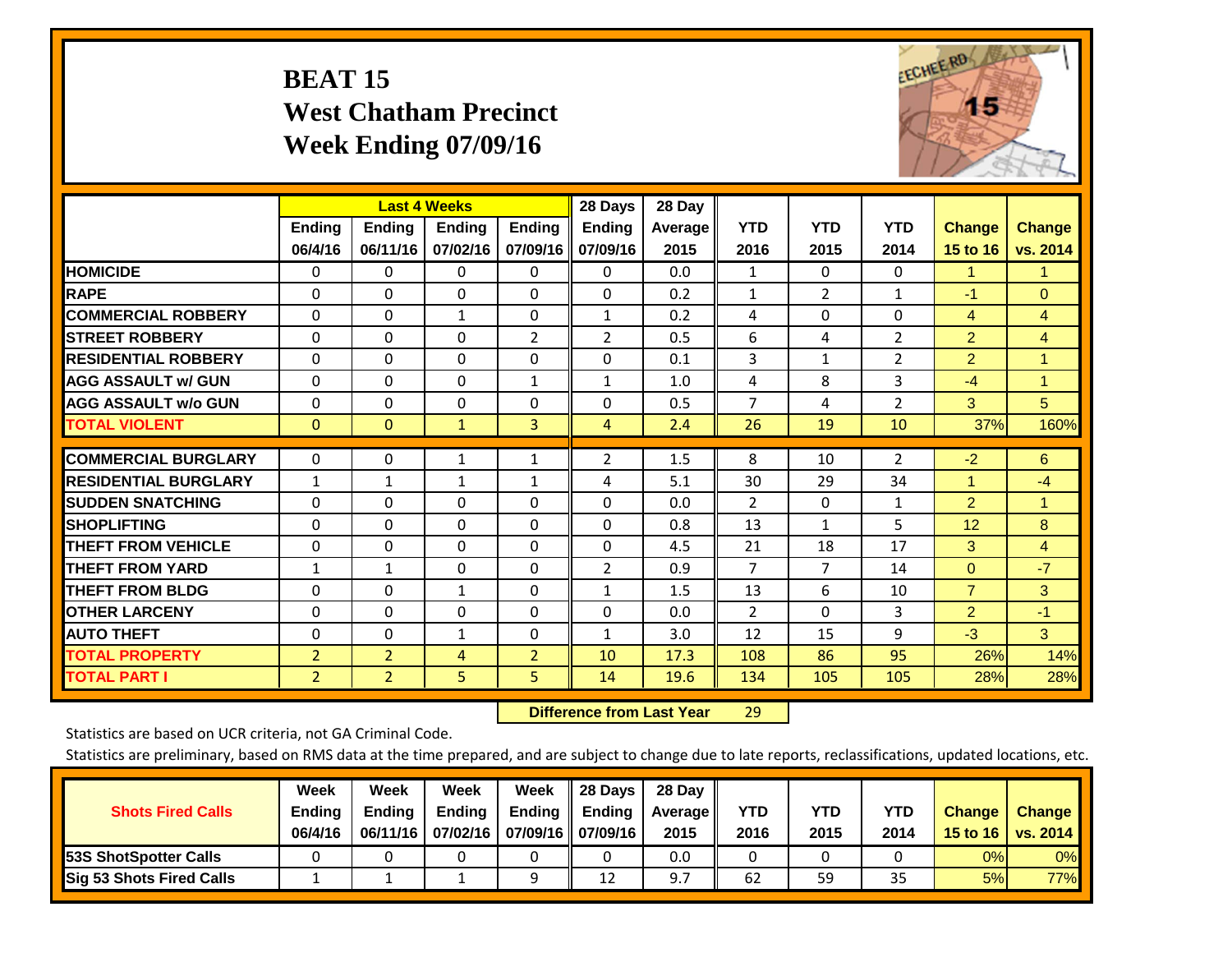# **BEAT 16 West Chatham Precinct Week Ending 07/09/16**



|                             |                          |                           | <b>Last 4 Weeks</b>       |                           | 28 Days                   | 28 Day            |                    |                    |                    |                           |                           |
|-----------------------------|--------------------------|---------------------------|---------------------------|---------------------------|---------------------------|-------------------|--------------------|--------------------|--------------------|---------------------------|---------------------------|
|                             | <b>Ending</b><br>06/4/16 | <b>Ending</b><br>06/11/16 | <b>Endina</b><br>07/02/16 | <b>Endina</b><br>07/09/16 | <b>Endina</b><br>07/09/16 | Average  <br>2015 | <b>YTD</b><br>2016 | <b>YTD</b><br>2015 | <b>YTD</b><br>2014 | <b>Change</b><br>15 to 16 | <b>Change</b><br>vs. 2014 |
| <b>HOMICIDE</b>             | 0                        | 0                         | $\Omega$                  | 0                         | 0                         | 0.0               | 0                  | $\Omega$           | 0                  | $\mathbf{0}$              | $\mathbf{0}$              |
| <b>RAPE</b>                 | 0                        | $\Omega$                  | $\Omega$                  | $\Omega$                  | $\Omega$                  | 0.1               | $\mathbf{1}$       | $\Omega$           | $\Omega$           | 1                         | 1                         |
| <b>COMMERCIAL ROBBERY</b>   | $\Omega$                 | $\Omega$                  | $\Omega$                  | 0                         | $\Omega$                  | 0.3               | $\mathbf{1}$       | 3                  | 4                  | $-2$                      | $-3$                      |
| <b>STREET ROBBERY</b>       | $\Omega$                 | $\Omega$                  | $\Omega$                  | $\Omega$                  | $\Omega$                  | 0.4               | 4                  | $\mathbf{1}$       | $\mathbf{1}$       | 3                         | 3                         |
| <b>RESIDENTIAL ROBBERY</b>  | 0                        | $\Omega$                  | $\Omega$                  | $\mathbf{0}$              | $\Omega$                  | 0.2               | 3                  | $\overline{2}$     | $\mathbf{1}$       | 1                         | $\overline{2}$            |
| <b>AGG ASSAULT w/ GUN</b>   | 0                        | $\Omega$                  | $\Omega$                  | $\Omega$                  | $\Omega$                  | 0.1               | $\overline{2}$     | $\Omega$           | $\Omega$           | $\overline{2}$            | $\overline{2}$            |
| <b>AGG ASSAULT w/o GUN</b>  | 1                        | $\mathbf{1}$              | $\Omega$                  | 0                         | 2                         | 0.6               | $\overline{2}$     | 6                  | 1                  | $-4$                      | $\mathbf{1}$              |
| <b>TOTAL VIOLENT</b>        | 1                        | $\mathbf{1}$              | $\mathbf{0}$              | $\mathbf{0}$              | $\overline{2}$            | 1.7               | 13                 | 12                 | $\overline{7}$     | 8%                        | 86%                       |
| <b>COMMERCIAL BURGLARY</b>  | $\Omega$                 | 0                         | $\mathbf{0}$              | 1                         | $\mathbf{1}$              | 0.5               | $\overline{7}$     | $\mathbf{1}$       | 4                  | 6                         | 3                         |
|                             |                          |                           |                           |                           |                           |                   |                    |                    |                    |                           |                           |
| <b>RESIDENTIAL BURGLARY</b> | 3                        | 3                         | $\Omega$                  | 2                         | 8                         | 3.4               | 18                 | 22                 | 9                  | $-4$                      | 9                         |
| <b>SUDDEN SNATCHING</b>     | $\Omega$                 | $\Omega$                  | $\Omega$                  | $\Omega$                  | $\Omega$                  | 0.0               | $\Omega$           | 0                  | $\Omega$           | $\Omega$                  | $\Omega$                  |
| <b>SHOPLIFTING</b>          | 2                        | $\overline{2}$            | $\overline{2}$            | 0                         | 6                         | 11.4              | 41                 | 88                 | 100                | $-47$                     | $-59$                     |
| <b>THEFT FROM VEHICLE</b>   | $\Omega$                 | 0                         | $\overline{2}$            | $\mathbf{1}$              | 3                         | 5.3               | 42                 | 24                 | 26                 | 18                        | 16                        |
| <b>THEFT FROM YARD</b>      | $\Omega$                 | $\Omega$                  | $\overline{2}$            | $\Omega$                  | 2                         | 2.6               | 8                  | 20                 | 13                 | $-12$                     | $-5$                      |
| <b>THEFT FROM BLDG</b>      | $\Omega$                 | 0                         | $\Omega$                  | $\mathbf{0}$              | $\Omega$                  | 2.8               | 19                 | 21                 | 26                 | $-2$                      | $-7$                      |
| <b>IOTHER LARCENY</b>       | 0                        | 0                         | $\mathbf{0}$              | $\Omega$                  | 0                         | 0.4               | $\Omega$           | 3                  | 3                  | $-3$                      | $-3$                      |
| <b>AUTO THEFT</b>           | 0                        | 0                         | 1                         | 0                         | 1                         | 3.0               | 14                 | 10                 | $\overline{7}$     | $\overline{4}$            | $\overline{7}$            |
| <b>TOTAL PROPERTY</b>       | 5                        | 5 <sup>1</sup>            | $\overline{7}$            | 4                         | 21                        | 29.4              | 149                | 189                | 188                | $-21%$                    | $-21%$                    |
| <b>TOTAL PART I</b>         | 6                        | 6                         | $\overline{7}$            | 4                         | 23                        | 31.1              | 162                | 201                | 195                | $-19%$                    | $-17%$                    |

 **Difference from Last Year**r -39

Statistics are based on UCR criteria, not GA Criminal Code.

| <b>Shots Fired Calls</b>        | Week<br><b>Ending</b><br>06/4/16 | Week<br><b>Endina</b><br>06/11/16 | Week<br>Ending | Week<br>Ending<br>07/02/16   07/09/16    07/09/16 | 28 Days<br><b>Ending</b> | 28 Day<br>Average II<br>2015 | YTD<br>2016 | YTD<br>2015 | <b>YTD</b><br>2014 | <b>Change</b><br>15 to $16$ | <b>Change</b><br>vs. 2014 |
|---------------------------------|----------------------------------|-----------------------------------|----------------|---------------------------------------------------|--------------------------|------------------------------|-------------|-------------|--------------------|-----------------------------|---------------------------|
| <b>153S ShotSpotter Calls</b>   |                                  |                                   |                |                                                   |                          | 0.0                          |             |             |                    | 0%                          | 0%                        |
| <b>Sig 53 Shots Fired Calls</b> |                                  |                                   |                |                                                   |                          | 5.2                          | 36          | 24          | 1.                 | 50%                         | <b>177%</b>               |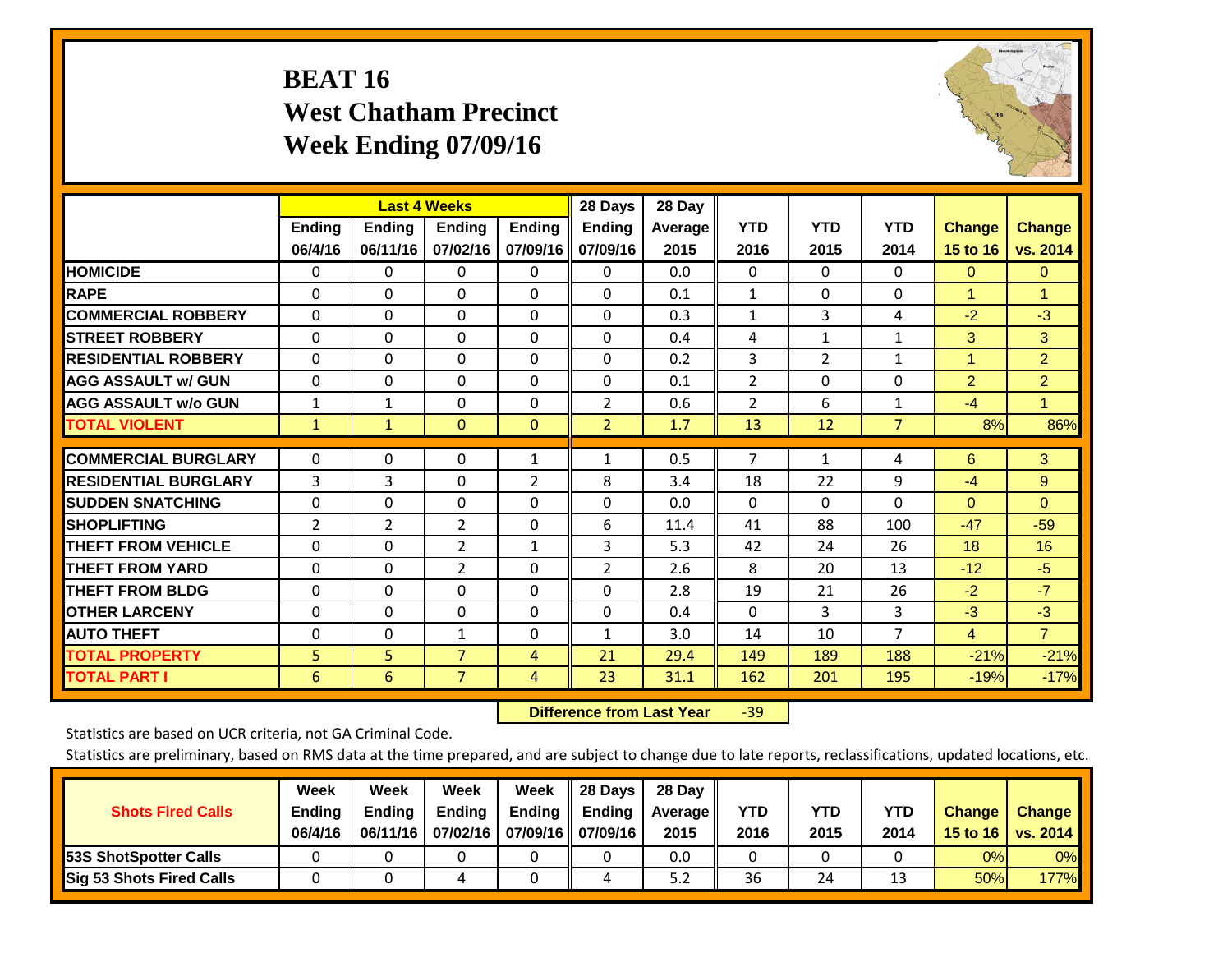

#### **COMPSTATDOWNTOWN PRECINCTWeek Ending 07/09/16**

**PRECINCT COMMANDER:**

**CAPT. JOY GELLATLY**



|                             | Week<br>Ending<br>07/09/16 | Week<br><b>Ending</b><br>07/02/16 | <b>Weekly</b><br>Avq<br>2015 | 28-Day<br>Ending<br>07/09/16 | 28-Day<br><b>Ending</b><br>05/14/16 | Avg<br>28-Day<br>2015 | <b>YTD</b><br>2016 | <b>YTD</b><br>2015 | <b>YTD</b><br>2014 | Change<br>15 to 16 | <b>Change</b><br>vs. 2014 |
|-----------------------------|----------------------------|-----------------------------------|------------------------------|------------------------------|-------------------------------------|-----------------------|--------------------|--------------------|--------------------|--------------------|---------------------------|
| <b>HOMICIDE</b>             | 0                          | 0                                 | $\Omega$                     | 0                            | 0                                   |                       | 3                  | $\overline{2}$     | 2                  |                    |                           |
| <b>RAPE</b>                 | 1                          | $\Omega$                          | $\Omega$                     | 3                            |                                     |                       | 4                  | 7                  | 6                  | $-3$               | $-2$                      |
| <b>COMMERCIAL ROBBERY</b>   | $\bf{0}$                   | $\Omega$                          | $\Omega$                     | $\bf{0}$                     | $\Omega$                            |                       | 4                  | 4                  | 3                  | $\overline{0}$     | 1                         |
| <b>STREET ROBBERY</b>       | 4                          | 6                                 | 2                            | 12                           | 10                                  | 9                     | 86                 | 56                 | 36                 | 30                 | 50                        |
| <b>RESIDENTIAL ROBBERY</b>  | 0                          | $\Omega$                          | $\Omega$                     | $\mathbf{2}$                 | 2                                   |                       | 3                  | 6                  | 1                  | $-3$               | $\overline{2}$            |
| <b>AGG ASSAULT w/ GUN</b>   |                            | 3                                 |                              | 4                            | 3                                   | 4                     | 41                 | 22                 | 15                 | 19                 | 26                        |
| <b>AGG ASSAULT w/o GUN</b>  | $\bf{0}$                   |                                   |                              | 5                            | $\overline{7}$                      | 4                     | 28                 | 24                 | 22                 | 4                  | 6                         |
| <b>TOTAL VIOLENT</b>        | 6                          | 10                                | 5                            | 26                           | 23                                  | 21                    | 169                | 121                | 85                 | 40%                | 99%                       |
| <b>COMMERCIAL BURGLARY</b>  |                            |                                   |                              | 3                            |                                     |                       | 24                 | 13                 | 19                 |                    | 5                         |
|                             |                            | 0                                 |                              |                              |                                     | 2                     |                    |                    |                    | 11                 |                           |
| <b>RESIDENTIAL BURGLARY</b> | 4                          | 8                                 | 3                            | 14                           | 9                                   | 11                    | 75                 | 69                 | 57                 | 6                  | 18                        |
| <b>ISUDDEN SNATCHING</b>    |                            |                                   |                              | 4                            | 5                                   | 3                     | 27                 | 20                 | 14                 | $\overline{7}$     | 13                        |
| <b>SHOPLIFTING</b>          | 3                          | 5                                 | 5                            | 22                           | 19                                  | 19                    | 92                 | 123                | 126                | $-31$              | $-34$                     |
| <b>THEFT FROM VEHICLE</b>   | 11                         | $\overline{2}$                    | 8                            | 25                           | 29                                  | 32                    | 267                | 204                | 247                | 63                 | 20                        |
| <b>THEFT FROM YARD</b>      | 4                          | $\Omega$                          | 4                            | 10                           | 17                                  | 17                    | 99                 | 100                | 120                | $-1$               | $-21$                     |
| <b>THEFT FROM BLDG</b>      | 5                          | 5                                 | 4                            | 12                           | 16                                  | 18                    | 145                | 113                | 134                | 32                 | 11                        |
| <b>OTHER LARCENY</b>        | 0                          | 2                                 | $\Omega$                     | $\mathbf{2}$                 | $\Omega$                            | $\overline{2}$        | 18                 | 11                 | 9                  | $\overline{7}$     | 9                         |
| <b>AUTO THEFT</b>           |                            | 4                                 | 4                            | 13                           | 14                                  | 16                    | 95                 | 94                 | 58                 | 4                  | 37                        |
| <b>TOTAL PROPERTY</b>       | 30                         | 27                                | 30                           | 105                          | 110                                 | 119                   | 842                | 747                | 784                | 13%                | 7%                        |
| <b>TOTAL PART I</b>         | 36                         | $\overline{37}$                   | 35                           | 131                          | 133                                 | 139                   | 1011               | 868                | 869                | 16%                | 16%                       |

Statistics are based on UCR criteria, not GA Criminal Code. **Difference from Last Year** 143

| <b>Citizen Initiated Calls</b>  | <b>Week</b><br><b>Ending</b><br>07/09/16 | <b>Week</b><br><b>Ending</b><br>07/02/16 | Weekly<br>Avg<br>2015 | $28$ -Day<br><b>Ending</b><br>07/09/16 | $28$ -Dav<br><b>Ending</b><br>05/14/16 | Avg<br>$28$ -Day<br>2015 | YTD<br>2016 | <b>YTD</b><br>2015 | <b>YTD</b><br>2014 | <b>Change</b><br>15 to 16 | <b>Change</b><br>vs. 2014 |
|---------------------------------|------------------------------------------|------------------------------------------|-----------------------|----------------------------------------|----------------------------------------|--------------------------|-------------|--------------------|--------------------|---------------------------|---------------------------|
| <b>Midnight Shift</b>           | 111                                      | 127                                      | 121                   | 477                                    | 518                                    | 484                      | 3166        | 3236               | 3180               | $-70$                     | $-14$                     |
| Day Shift                       | 241                                      | 194                                      | 233                   | 877                                    | 968                                    | 931                      | 5980        | 6475               | 6110               | $-495$                    | $-130$                    |
| <b>Afternoon Shift</b>          | 237                                      | 271                                      | 252                   | 1018                                   | 1028                                   | 1010                     | 6526        | 6899               | 6659               | $-373$                    | $-133$                    |
| <b>TOTAL CITIZEN CFS</b>        | 589                                      | 592                                      | 606                   | 2372                                   | 2514                                   | 2425                     | 15672       | 16610              | 15949              | $-5.6%$                   | $-1.7%$                   |
| <b>53S ShotSpotter Calls</b>    | 16                                       |                                          | 6                     | 34                                     | 24                                     | 25                       | 237         | 116                |                    | 121                       | 237                       |
| <b>Sig 53 Shots Fired Calls</b> | 14                                       | 16                                       | 10                    | 46                                     | 58                                     | 38                       | 319         | 191                | 176                | 128                       | 143                       |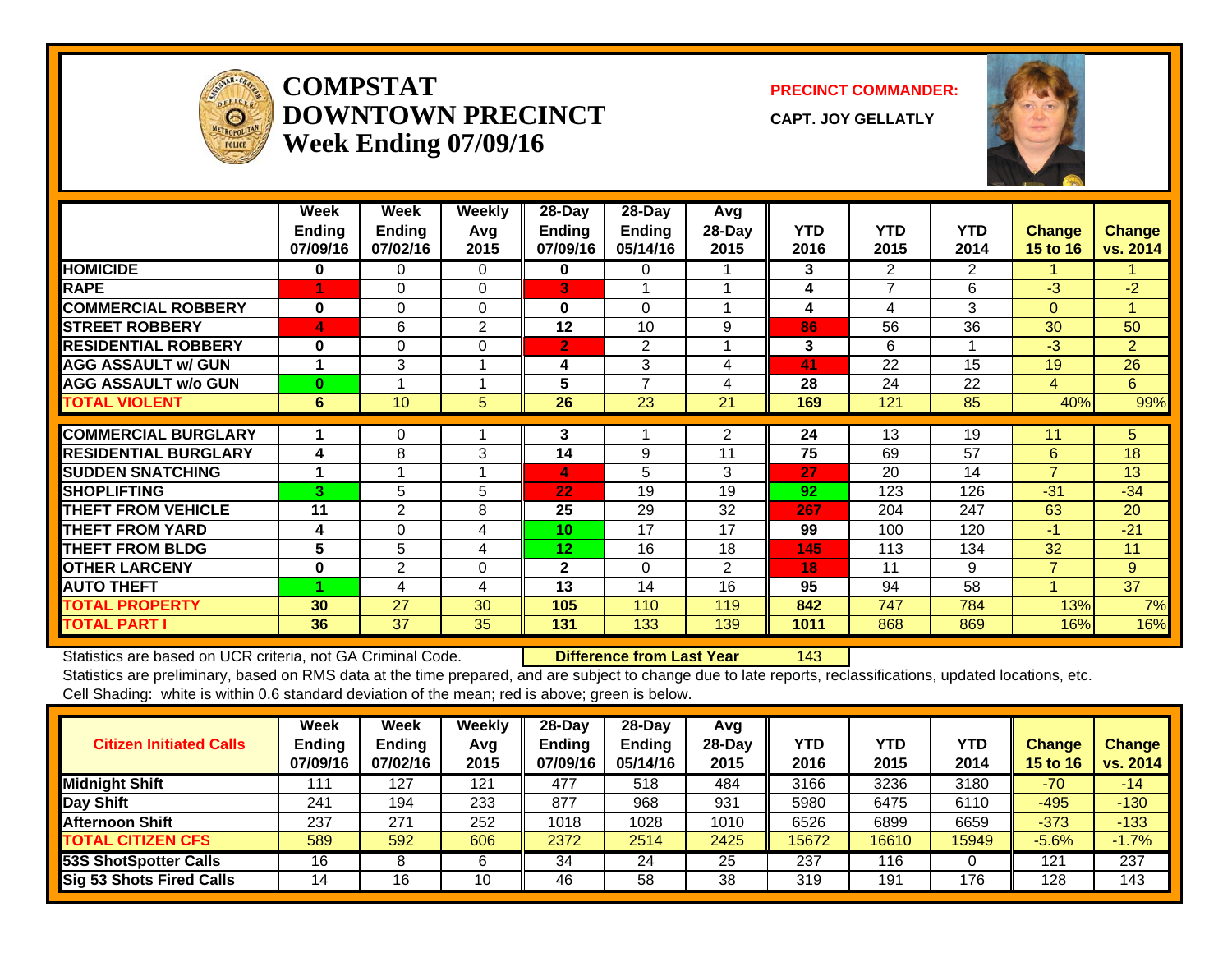# **BEAT 21 Downtown Precinct Week Ending 07/09/16**



|                             |               | <b>Last 4 Weeks</b> |               |               | 28 Days        | 28 Day  |                |              |                |                      |                 |
|-----------------------------|---------------|---------------------|---------------|---------------|----------------|---------|----------------|--------------|----------------|----------------------|-----------------|
|                             | <b>Ending</b> | Ending              | <b>Endina</b> | <b>Ending</b> | <b>Ending</b>  | Average | <b>YTD</b>     | <b>YTD</b>   | <b>YTD</b>     | <b>Change</b>        | <b>Change</b>   |
|                             | 06/4/16       | 06/11/16            | 07/02/16      | 07/09/16      | 07/09/16       | 2015    | 2016           | 2015         | 2014           | 15 to 16             | vs. 2014        |
| <b>HOMICIDE</b>             | 0             | 0                   | $\Omega$      | $\Omega$      | 0              | 0.2     | $\overline{2}$ | $\mathbf{0}$ | $\mathbf{1}$   | $\overline{2}$       | $\mathbf{1}$    |
| <b>RAPE</b>                 | $\Omega$      | 0                   | $\Omega$      | $\Omega$      | 0              | 0.2     | $\mathbf{0}$   | 1            | 1              | $-1$                 | $-1$            |
| <b>COMMERCIAL ROBBERY</b>   | $\Omega$      | 0                   | $\mathbf{0}$  | $\Omega$      | 0              | 0.2     | 3              | $\mathbf{1}$ | $\mathbf{1}$   | 2                    | $\overline{2}$  |
| <b>STREET ROBBERY</b>       | $\Omega$      | $\Omega$            | $\Omega$      | $\Omega$      | $\Omega$       | 1.0     | 6              | 8            | 5              | $-2$                 | 1               |
| <b>RESIDENTIAL ROBBERY</b>  | $\Omega$      | $\Omega$            | $\Omega$      | $\Omega$      | $\Omega$       | 0.2     | $\Omega$       | 3            | $\Omega$       | $-3$                 | $\Omega$        |
| <b>AGG ASSAULT w/ GUN</b>   | $\Omega$      | $\Omega$            | $\mathbf{0}$  | $\Omega$      | $\Omega$       | 1.3     | 8              | 7            | 1              | $\overline{1}$       | $\overline{7}$  |
| <b>AGG ASSAULT w/o GUN</b>  | $\Omega$      | $\Omega$            | $\Omega$      | $\Omega$      | $\Omega$       | 0.7     | 8              | 6            | 6              | $\overline{2}$       | $\overline{2}$  |
| <b>TOTAL VIOLENT</b>        | $\mathbf{0}$  | $\overline{0}$      | $\mathbf{0}$  | $\mathbf{0}$  | $\mathbf{0}$   | 3.8     | 27             | 26           | 15             | 4%                   | 80%             |
| <b>COMMERCIAL BURGLARY</b>  | $\Omega$      | $\Omega$            | $\mathbf{0}$  | $\Omega$      | $\Omega$       | 0.3     | $\mathbf{1}$   | $\mathbf{1}$ | 6              | $\Omega$             | $-5$            |
|                             |               |                     |               |               |                |         |                |              |                |                      |                 |
| <b>RESIDENTIAL BURGLARY</b> | $\Omega$      | $\Omega$            | 1             | $\Omega$      | $\mathbf{1}$   | 3.4     | 12             | 25           | 16             | $-13$                | $-4$            |
| <b>SUDDEN SNATCHING</b>     | $\mathbf 0$   | $\Omega$            | $\mathbf{0}$  | $\Omega$      | $\Omega$       | 0.1     | $\mathbf{1}$   | $\Omega$     | 1              | $\blacktriangleleft$ | $\mathbf{0}$    |
| <b>SHOPLIFTING</b>          | $\mathbf{1}$  | $\mathbf{1}$        | $\Omega$      | $\Omega$      | $\overline{2}$ | 2.1     | 6              | 13           | 11             | $-7$                 | $-5$            |
| <b>THEFT FROM VEHICLE</b>   | $\Omega$      | $\Omega$            | $\Omega$      | $\mathbf{1}$  | 1              | 3.5     | 13             | 33           | 11             | $-20$                | $\overline{2}$  |
| <b>THEFT FROM YARD</b>      | $\mathbf{1}$  | $\mathbf{1}$        | $\Omega$      | $\Omega$      | $\overline{2}$ | 1.0     | 8              | 6            | 8              | $\overline{2}$       | $\Omega$        |
| <b>THEFT FROM BLDG</b>      | $\Omega$      | $\Omega$            | $\mathbf{0}$  | $\mathbf{1}$  | $\mathbf{1}$   | 2.1     | 13             | 14           | 19             | $-1$                 | $-6$            |
| <b>OTHER LARCENY</b>        | $\Omega$      | $\Omega$            | $\Omega$      | $\Omega$      | $\Omega$       | 0.1     | $\mathbf{1}$   | 1            | 0              | $\Omega$             | $\mathbf{1}$    |
| <b>AUTO THEFT</b>           | $\mathbf{1}$  | $\mathbf{1}$        | $\Omega$      | $\mathbf{1}$  | 3              | 3.4     | 19             | 16           | $\overline{7}$ | 3                    | 12 <sub>2</sub> |
| <b>TOTAL PROPERTY</b>       | 3             | 3                   | $\mathbf{1}$  | 3             | 10             | 16.0    | 74             | 109          | 79             | $-32%$               | $-6%$           |
| <b>TOTAL PART I</b>         | 3             | $\overline{3}$      | $\mathbf{1}$  | 3             | 10             | 19.7    | 101            | 135          | 94             | $-25%$               | 7%              |

 **Difference from Last Year**r -34

Statistics are based on UCR criteria, not GA Criminal Code.

| <b>Shots Fired Calls</b>        | Week<br><b>Ending</b><br>06/4/16 | Week<br><b>Endina</b><br>06/11/16 | Week<br>Ending | Week<br>Ending<br>07/02/16   07/09/16    07/09/16 | 28 Days<br><b>Ending</b> | 28 Day<br>Average II<br>2015 | YTD<br>2016 | YTD<br>2015 | <b>YTD</b><br>2014 | <b>Change</b><br>15 to $16$ | <b>Change</b><br>vs. 2014 |
|---------------------------------|----------------------------------|-----------------------------------|----------------|---------------------------------------------------|--------------------------|------------------------------|-------------|-------------|--------------------|-----------------------------|---------------------------|
| <b>153S ShotSpotter Calls</b>   |                                  |                                   |                |                                                   |                          | 0.0                          |             |             |                    | 0%                          | 0%                        |
| <b>Sig 53 Shots Fired Calls</b> |                                  |                                   |                |                                                   |                          | 9.3                          | 65          | 46          | 39                 | 41%                         | 67%                       |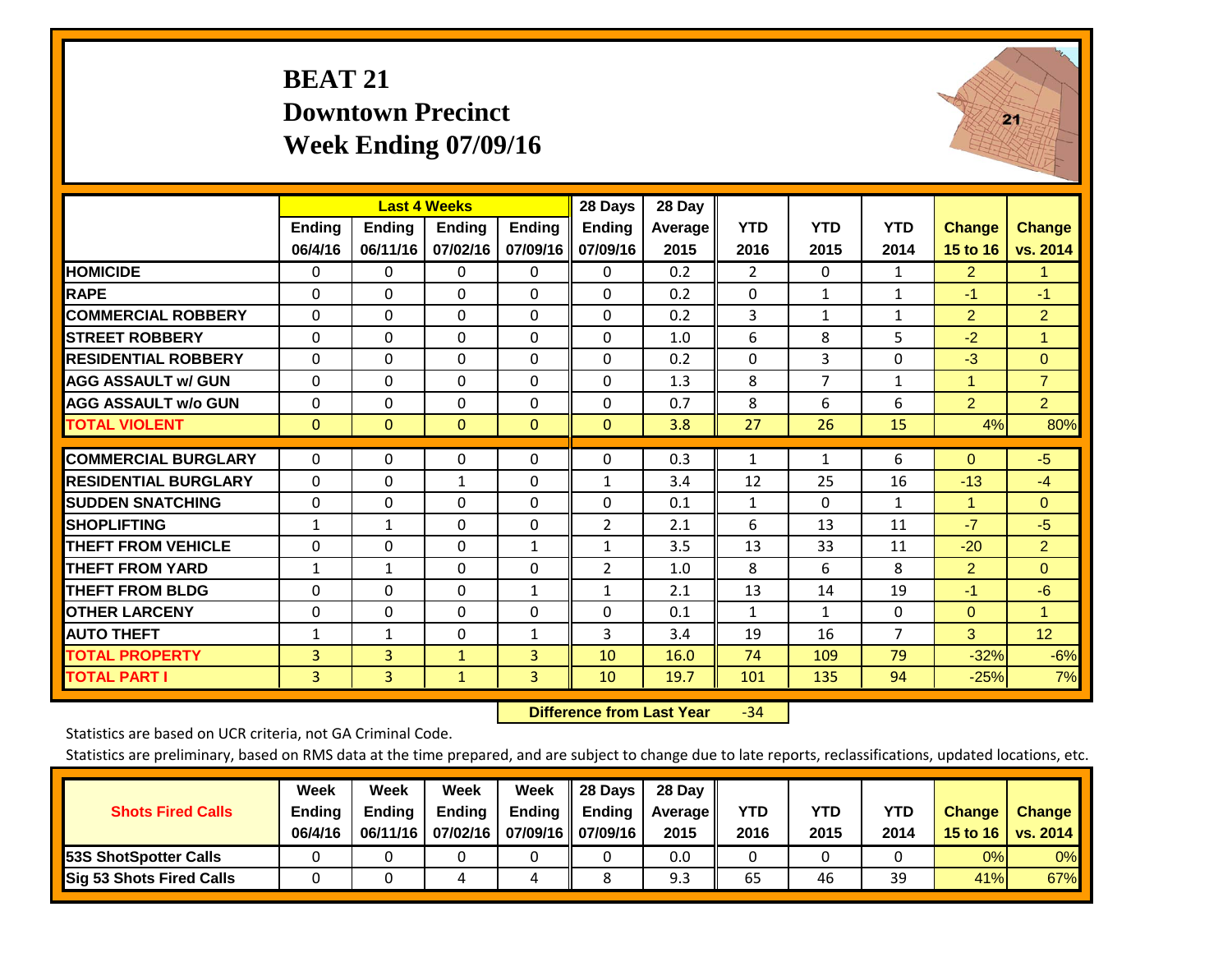# **BEAT 22 Downtown Precinct Week Ending 07/09/16**



|                             |                          | <b>Last 4 Weeks</b>       |                           |                           | 28 Days                   | 28 Day                 |                    |                    |                    |                           |                           |
|-----------------------------|--------------------------|---------------------------|---------------------------|---------------------------|---------------------------|------------------------|--------------------|--------------------|--------------------|---------------------------|---------------------------|
|                             | <b>Ending</b><br>06/4/16 | <b>Ending</b><br>06/11/16 | <b>Endina</b><br>07/02/16 | <b>Ending</b><br>07/09/16 | <b>Ending</b><br>07/09/16 | <b>Average</b><br>2015 | <b>YTD</b><br>2016 | <b>YTD</b><br>2015 | <b>YTD</b><br>2014 | <b>Change</b><br>15 to 16 | <b>Change</b><br>vs. 2014 |
| <b>HOMICIDE</b>             | 0                        | 0                         | 0                         | 0                         | 0                         | 0.1                    | $\Omega$           | $\Omega$           | $\Omega$           | $\mathbf{0}$              | $\mathbf{0}$              |
| <b>RAPE</b>                 | $\mathbf{1}$             | 1                         | $\Omega$                  | $\mathbf{1}$              | 3                         | 0.4                    | $\overline{2}$     | 4                  | $\Omega$           | $-2$                      | $\overline{2}$            |
| <b>COMMERCIAL ROBBERY</b>   | $\Omega$                 | 0                         | $\mathbf 0$               | $\Omega$                  | $\Omega$                  | 0.2                    | $\Omega$           | $\Omega$           | $\Omega$           | $\Omega$                  | $\Omega$                  |
| <b>STREET ROBBERY</b>       | $\Omega$                 | 0                         | $\mathbf{1}$              | $\overline{2}$            | 3                         | 2.3                    | 13                 | 17                 | 10                 | $-4$                      | 3                         |
| <b>RESIDENTIAL ROBBERY</b>  | $\Omega$                 | 0                         | $\mathbf{0}$              | $\Omega$                  | $\Omega$                  | 0.0                    | $\mathbf{0}$       | $\Omega$           | 0                  | $\Omega$                  | $\Omega$                  |
| <b>AGG ASSAULT w/ GUN</b>   | $\Omega$                 | 0                         | 1                         | $\Omega$                  | $\mathbf{1}$              | 0.5                    | 3                  | $\mathbf{1}$       | 3                  | $\overline{2}$            | $\overline{0}$            |
| <b>AGG ASSAULT w/o GUN</b>  | $\Omega$                 | 0                         | $\mathbf{1}$              | $\Omega$                  | $\mathbf{1}$              | 0.7                    | 6                  | 3                  | 6                  | 3                         | $\Omega$                  |
| <b>TOTAL VIOLENT</b>        | $\mathbf{1}$             | $\mathbf{1}$              | $\overline{3}$            | 3                         | 8                         | 4.1                    | 24                 | 25                 | 19                 | $-4%$                     | 26%                       |
| <b>COMMERCIAL BURGLARY</b>  | $\mathbf{1}$             | 1                         | $\mathbf 0$               | $\mathbf{1}$              | 3                         | 0.5                    | 6                  | 4                  | 5                  | $\overline{2}$            | 1                         |
| <b>RESIDENTIAL BURGLARY</b> | $\Omega$                 | 0                         | $\Omega$                  | $\Omega$                  | $\Omega$                  | 0.0                    | 6                  | $\Omega$           | 0                  | 6                         | 6                         |
| <b>SUDDEN SNATCHING</b>     | $\mathbf{1}$             | $\mathbf{1}$              | $\Omega$                  | $\Omega$                  | $\overline{2}$            | 1.3                    | 16                 | 11                 | $\overline{7}$     | 5                         | 9                         |
| <b>SHOPLIFTING</b>          | $\Omega$                 | 0                         | $\mathbf 0$               | $\mathbf{1}$              | $\mathbf{1}$              | 2.1                    | 23                 | 16                 | 15                 | $\overline{7}$            | 8                         |
| <b>THEFT FROM VEHICLE</b>   | $\mathbf{1}$             | $\mathbf{1}$              | 0                         | $\overline{2}$            | 4                         | 5.8                    | 67                 | 33                 | 55                 | 34                        | 12                        |
| <b>THEFT FROM YARD</b>      | $\Omega$                 | 0                         | 0                         | $\overline{2}$            | $\overline{2}$            | 4.1                    | 22                 | 20                 | 21                 | $\overline{2}$            | 1                         |
| <b>THEFT FROM BLDG</b>      | $\Omega$                 | 0                         | 2                         | $\mathbf{1}$              | 3                         | 5.8                    | 53                 | 37                 | 41                 | 16                        | 12                        |
| <b>OTHER LARCENY</b>        | $\Omega$                 | 0                         | 1                         | $\Omega$                  | $\mathbf{1}$              | 0.1                    | 4                  | $\Omega$           | 8                  | $\overline{4}$            | $-4$                      |
| <b>AUTO THEFT</b>           | $\Omega$                 | 0                         | 0                         | $\Omega$                  | $\Omega$                  | 1.8                    | 16                 | 9                  | 5                  | $\overline{7}$            | 11                        |
| <b>TOTAL PROPERTY</b>       | $\overline{3}$           | $\overline{3}$            | $\overline{3}$            | $\overline{7}$            | 16                        | 21.4                   | 213                | 130                | 157                | 64%                       | 36%                       |
| <b>TOTAL PART I</b>         | 4                        | 4                         | 6                         | 10                        | 24                        | 25.5                   | 237                | 155                | 176                | 53%                       | 35%                       |

 **Difference from Last Year**r 82

Statistics are based on UCR criteria, not GA Criminal Code.

| <b>Shots Fired Calls</b>        | Week<br><b>Ending</b><br>06/4/16 | Week<br><b>Endina</b><br>06/11/16 | Week<br>Ending | Week<br>Ending<br>07/02/16   07/09/16    07/09/16 | 28 Days<br><b>Ending</b> | 28 Day<br>Average II<br>2015 | YTD<br>2016 | YTD<br>2015 | YTD<br>2014 | <b>Change</b><br>15 to 16 $\vert$ | <b>Change</b><br>vs. 2014 |
|---------------------------------|----------------------------------|-----------------------------------|----------------|---------------------------------------------------|--------------------------|------------------------------|-------------|-------------|-------------|-----------------------------------|---------------------------|
| <b>153S ShotSpotter Calls</b>   |                                  |                                   |                |                                                   |                          | 1.1                          |             | 4           |             | 0%                                | 0%                        |
| <b>Sig 53 Shots Fired Calls</b> |                                  |                                   |                |                                                   |                          | 2.4                          | 14          | 11          |             | 27%                               | 27%                       |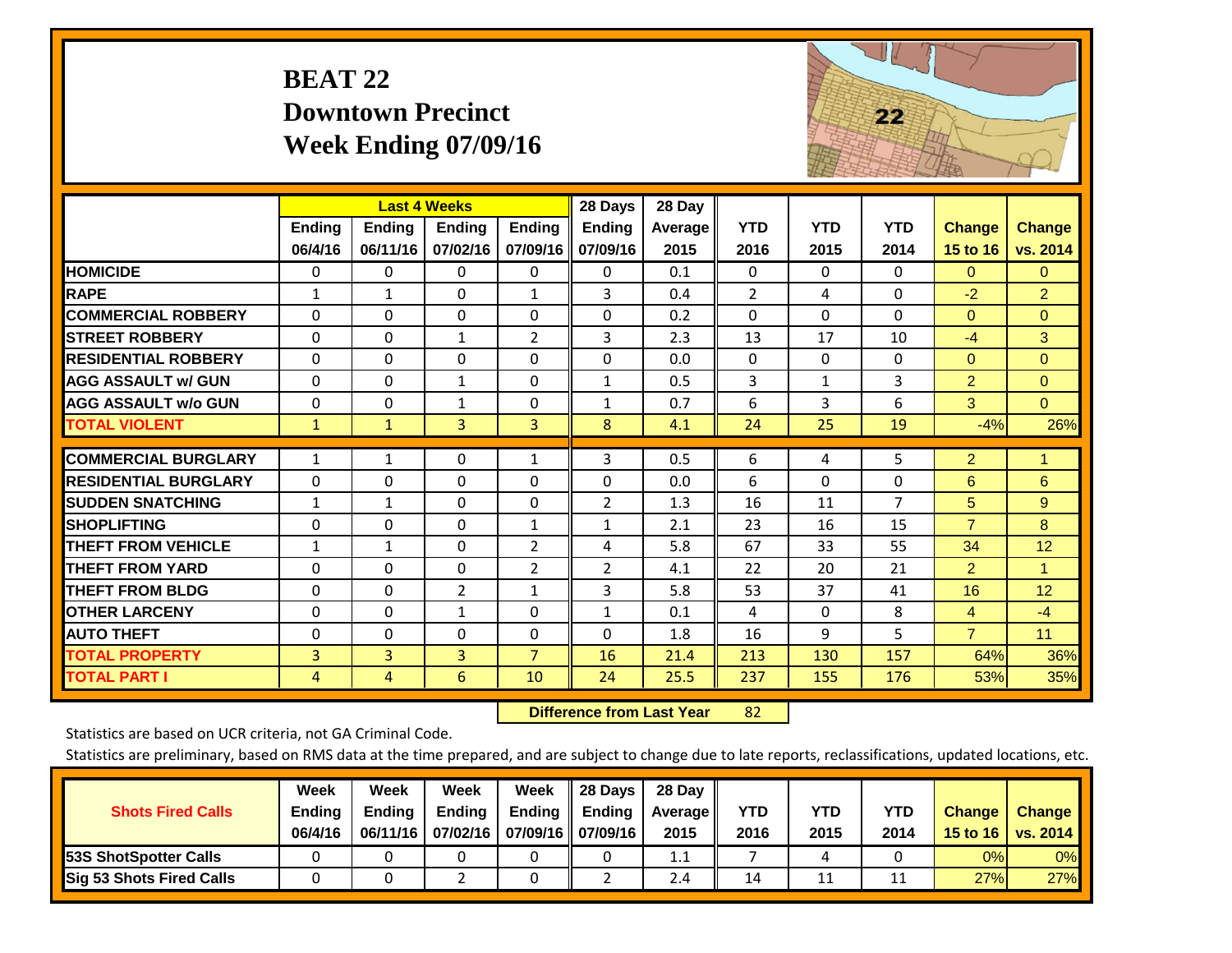# **BEAT 23 Downtown Precinct Week Ending 07/09/16**



|                             |                   | <b>Last 4 Weeks</b>       |                           |                           | 28 Days                   | 28 Day                 |                    |                    |                    |                           |                           |
|-----------------------------|-------------------|---------------------------|---------------------------|---------------------------|---------------------------|------------------------|--------------------|--------------------|--------------------|---------------------------|---------------------------|
|                             | Ending<br>06/4/16 | <b>Endina</b><br>06/11/16 | <b>Endina</b><br>07/02/16 | <b>Ending</b><br>07/09/16 | <b>Ending</b><br>07/09/16 | <b>Average</b><br>2015 | <b>YTD</b><br>2016 | <b>YTD</b><br>2015 | <b>YTD</b><br>2014 | <b>Change</b><br>15 to 16 | <b>Change</b><br>vs. 2014 |
| <b>HOMICIDE</b>             | 0                 | $\Omega$                  | 0                         | $\Omega$                  | $\Omega$                  | 0.2                    | $\mathbf{0}$       | $\Omega$           | $\mathbf{1}$       | $\Omega$                  | $-1$                      |
| <b>RAPE</b>                 | $\Omega$          | 0                         | $\mathbf{0}$              | $\Omega$                  | 0                         | 0.2                    | 1                  | 1                  | $\Omega$           | $\Omega$                  | 1                         |
| <b>COMMERCIAL ROBBERY</b>   | $\Omega$          | 0                         | $\mathbf{0}$              | $\Omega$                  | $\Omega$                  | 0.0                    | $\mathbf{0}$       | 0                  | $\Omega$           | $\Omega$                  | $\Omega$                  |
| <b>STREET ROBBERY</b>       | $\mathbf{1}$      | $\mathbf{1}$              | 0                         | 1                         | 3                         | 1.3                    | 12                 | 9                  | $\overline{2}$     | 3                         | 10                        |
| <b>RESIDENTIAL ROBBERY</b>  | $\mathbf{1}$      | 1                         | $\mathbf{0}$              | $\Omega$                  | $\overline{2}$            | 0.2                    | $\mathbf{1}$       | 1                  | $\Omega$           | $\Omega$                  | $\mathbf{1}$              |
| <b>AGG ASSAULT w/ GUN</b>   | $\Omega$          | $\Omega$                  | $\Omega$                  | $\Omega$                  | $\Omega$                  | 0.8                    | $\overline{2}$     | 4                  | 2                  | $-2$                      | $\Omega$                  |
| <b>AGG ASSAULT w/o GUN</b>  | $\mathbf{1}$      | 1                         | $\mathbf{0}$              | $\Omega$                  | $\overline{2}$            | 0.5                    | 6                  | 4                  | $\Omega$           | $\overline{2}$            | 6                         |
| <b>TOTAL VIOLENT</b>        | 3                 | $\overline{3}$            | $\mathbf{0}$              | $\mathbf{1}$              | $\overline{7}$            | 3.1                    | 22                 | 19                 | 5                  | 16%                       | 340%                      |
| <b>COMMERCIAL BURGLARY</b>  | $\Omega$          | $\Omega$                  | $\mathbf 0$               | $\Omega$                  | $\Omega$                  | 0.0                    | $\mathbf 0$        | 0                  | 1                  | $\mathbf{0}$              | $-1$                      |
| <b>RESIDENTIAL BURGLARY</b> | $\Omega$          | 0                         | 1                         | $\Omega$                  | $\mathbf{1}$              | 0.9                    | 5                  | 6                  | $\overline{2}$     | $-1$                      | 3                         |
| <b>ISUDDEN SNATCHING</b>    | $\Omega$          | 0                         | $\Omega$                  | $\Omega$                  | $\Omega$                  | 0.2                    | $\overline{2}$     | $\overline{2}$     | $\mathbf{1}$       | $\Omega$                  | 1                         |
| <b>SHOPLIFTING</b>          | $\overline{2}$    | $\overline{2}$            | $\mathbf 0$               | 0                         | 4                         | 2.2                    | 8                  | 13                 | 3                  | $-5$                      | 5 <sup>5</sup>            |
| <b>THEFT FROM VEHICLE</b>   | $\Omega$          | $\Omega$                  | $\Omega$                  | $\Omega$                  | $\Omega$                  | 4.3                    | 33                 | 21                 | 21                 | 12                        | 12                        |
| <b>THEFT FROM YARD</b>      | 0                 | $\Omega$                  | $\mathbf 0$               | 0                         | $\Omega$                  | 1.0                    | 6                  | 6                  | 10                 | $\Omega$                  | $-4$                      |
| <b>THEFT FROM BLDG</b>      | $\Omega$          | 0                         | $\Omega$                  | $\mathbf{1}$              | $\mathbf{1}$              | 2.5                    | 23                 | 15                 | 12                 | 8                         | 11                        |
| <b>OTHER LARCENY</b>        | 0                 | $\Omega$                  | $\mathbf 0$               | $\Omega$                  | $\Omega$                  | 0.1                    | $\mathbf{1}$       | 0                  | $\Omega$           | 1                         | $\mathbf{1}$              |
| <b>AUTO THEFT</b>           | $\overline{2}$    | $\overline{2}$            | $\Omega$                  | $\Omega$                  | 4                         | 1.8                    | 13                 | 9                  | 3                  | $\overline{4}$            | 10 <sup>°</sup>           |
| <b>TOTAL PROPERTY</b>       | $\overline{4}$    | 4                         | $\mathbf{1}$              | $\mathbf{1}$              | 10                        | 13.0                   | 91                 | 72                 | 53                 | 26%                       | 72%                       |
| <b>TOTAL PART I</b>         | $\overline{7}$    | $\overline{7}$            | $\mathbf{1}$              | $\overline{2}$            | 17                        | 16.0                   | 113                | 91                 | 58                 | 24%                       | 95%                       |

 **Difference from Last Year**22

Statistics are based on UCR criteria, not GA Criminal Code.

|                                 | Week          | Week          | <b>Week</b> | Week              | 28 Days       | 28 Day     |      |      |      |                  |                 |
|---------------------------------|---------------|---------------|-------------|-------------------|---------------|------------|------|------|------|------------------|-----------------|
| <b>Shots Fired Calls</b>        | <b>Ending</b> | <b>Ending</b> | Ending      | Ending            | <b>Ending</b> | Average II | YTD  | YTD  | YTD  | <b>Change</b>    | <b>Change</b>   |
|                                 | 06/4/16       | 06/11/16      | 07/02/16    | 07/09/16 07/09/16 |               | 2015       | 2016 | 2015 | 2014 | 15 to 16 $\vert$ | <b>VS. 2014</b> |
| <b>153S ShotSpotter Calls</b>   |               |               |             |                   |               | 5.3        | 27   | 26   |      | 0%               | 0%              |
| <b>Sig 53 Shots Fired Calls</b> |               |               |             |                   |               | 3.1        | 24   | 21   |      | 14%              | 60%             |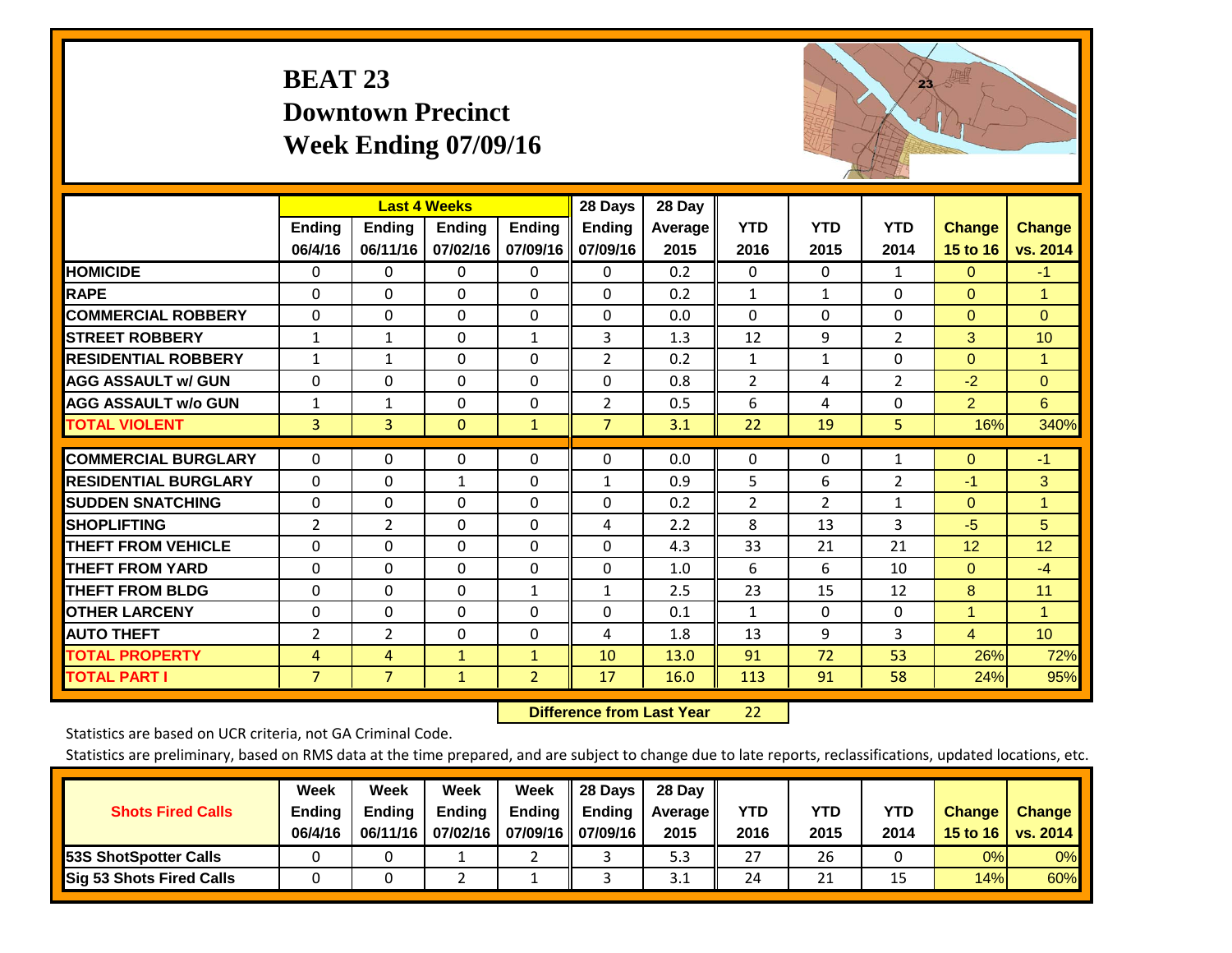# **BEAT 24 Downtown Precinct Week Ending 07/09/16**



|                             |                |                | <b>Last 4 Weeks</b> |                | 28 Days        | 28 Day  |                |              |                |               |                      |
|-----------------------------|----------------|----------------|---------------------|----------------|----------------|---------|----------------|--------------|----------------|---------------|----------------------|
|                             | <b>Ending</b>  | <b>Ending</b>  | <b>Endina</b>       | <b>Ending</b>  | <b>Ending</b>  | Average | <b>YTD</b>     | <b>YTD</b>   | <b>YTD</b>     | <b>Change</b> | <b>Change</b>        |
|                             | 06/4/16        | 06/11/16       | 07/02/16            | 07/09/16       | 07/09/16       | 2015    | 2016           | 2015         | 2014           | 15 to 16      | vs. 2014             |
| <b>HOMICIDE</b>             | 0              | 0              | 0                   | 0              | 0              | 0.0     | 0              | 0            | 0              | $\Omega$      | $\Omega$             |
| <b>RAPE</b>                 | $\Omega$       | $\Omega$       | $\Omega$            | $\Omega$       | $\Omega$       | 0.4     | $\Omega$       | $\mathbf{1}$ | $\overline{2}$ | $-1$          | $-2$                 |
| <b>COMMERCIAL ROBBERY</b>   | $\Omega$       | 0              | $\Omega$            | $\Omega$       | $\Omega$       | 0.1     | $\Omega$       | $\mathbf{1}$ | $\Omega$       | $-1$          | $\Omega$             |
| <b>STREET ROBBERY</b>       | $\Omega$       | $\Omega$       | 4                   | $\mathbf{1}$   | 5              | 1.6     | 22             | 9            | 6              | 13            | 16                   |
| <b>RESIDENTIAL ROBBERY</b>  | $\Omega$       | 0              | $\Omega$            | $\Omega$       | $\Omega$       | 0.2     | $\mathbf{1}$   | $\mathbf{1}$ | $\mathbf{1}$   | $\Omega$      | $\Omega$             |
| <b>AGG ASSAULT w/ GUN</b>   | $\Omega$       | 0              | $\Omega$            | $\Omega$       | $\Omega$       | 0.2     | $\Omega$       | $\mathbf{1}$ | $\overline{2}$ | $-1$          | $-2$                 |
| <b>AGG ASSAULT w/o GUN</b>  | $\Omega$       | $\Omega$       | $\Omega$            | $\Omega$       | $\Omega$       | 0.3     | $\mathbf{1}$   | 3            | 3              | $-2$          | $-2$                 |
| <b>TOTAL VIOLENT</b>        | $\mathbf{0}$   | $\overline{0}$ | 4                   | $\mathbf{1}$   | 5.             | 2.7     | 24             | 16           | 14             | 50%           | 71%                  |
|                             |                |                |                     |                |                |         |                |              |                |               |                      |
| <b>COMMERCIAL BURGLARY</b>  | $\Omega$       | $\Omega$       | 0                   | $\Omega$       | $\Omega$       | 0.1     | 1              | $\mathbf{1}$ | 5              | $\mathbf{0}$  | $-4$                 |
| <b>RESIDENTIAL BURGLARY</b> | $\Omega$       | 0              | $\Omega$            | $\Omega$       | $\Omega$       | 1.5     | $\overline{7}$ | 9            | 13             | $-2$          | $-6$                 |
| <b>ISUDDEN SNATCHING</b>    | $\Omega$       | 0              | $\mathbf{1}$        | $\Omega$       | $\mathbf{1}$   | 0.5     | 6              | 5.           | 3              | 1             | 3                    |
| <b>SHOPLIFTING</b>          | 0              | $\Omega$       | $\overline{2}$      | 1              | 3              | 7.7     | 26             | 62           | 46             | $-36$         | $-20$                |
| <b>THEFT FROM VEHICLE</b>   | 3              | 3              | $\mathbf{1}$        | $\overline{2}$ | 9              | 9.5     | 76             | 61           | 61             | 15            | 15                   |
| <b>THEFT FROM YARD</b>      | $\overline{2}$ | $\overline{2}$ | $\Omega$            | 1              | 5              | 6.5     | 33             | 40           | 42             | $-7$          | $-9$                 |
| <b>THEFT FROM BLDG</b>      | $\Omega$       | 0              | $\overline{2}$      | 1              | 3              | 3.8     | 28             | 22           | 27             | 6             | $\blacktriangleleft$ |
| <b>OTHER LARCENY</b>        | $\Omega$       | $\Omega$       | $\mathbf{1}$        | $\Omega$       | $\mathbf{1}$   | 1.1     | 6              | 8            | $\Omega$       | $-2$          | 6                    |
| <b>AUTO THEFT</b>           | $\Omega$       | $\Omega$       | $\overline{2}$      | $\Omega$       | $\overline{2}$ | 2.9     | 15             | 19           | 16             | $-4$          | $-1$                 |
| <b>TOTAL PROPERTY</b>       | 5              | 5              | $\overline{9}$      | 5              | 24             | 33.6    | 198            | 227          | 213            | $-13%$        | $-7%$                |
| <b>TOTAL PART I</b>         | 5              | 5.             | 13                  | 6              | 29             | 36.3    | 222            | 243          | 227            | $-9%$         | $-2%$                |

 **Difference from Last Year**‐21

Statistics are based on UCR criteria, not GA Criminal Code.

|                                 | Week          | Week          | Week          | Week                 | Il 28 Davs         | 28 Day         |      |            |      |               |               |
|---------------------------------|---------------|---------------|---------------|----------------------|--------------------|----------------|------|------------|------|---------------|---------------|
| <b>Shots Fired Calls</b>        | <b>Ending</b> | <b>Endina</b> | <b>Ending</b> | Ending               | $\parallel$ Ending | <b>Average</b> | YTD  | <b>YTD</b> | YTD  | <b>Change</b> | <b>Change</b> |
|                                 | 06/4/16       | 06/11/16      | 07/02/16      | 07/09/16    07/09/16 |                    | 2015           | 2016 | 2015       | 2014 | 15 to 16      | vs. 2014      |
| <b>153S ShotSpotter Calls</b>   |               |               |               | 4                    |                    | 1.4            | 33   | 11         |      | 0%            | $0\%$         |
| <b>Sig 53 Shots Fired Calls</b> |               |               |               | 4                    | 11                 | 5.2            | 72   | 27         | 25   | 167%          | 188%          |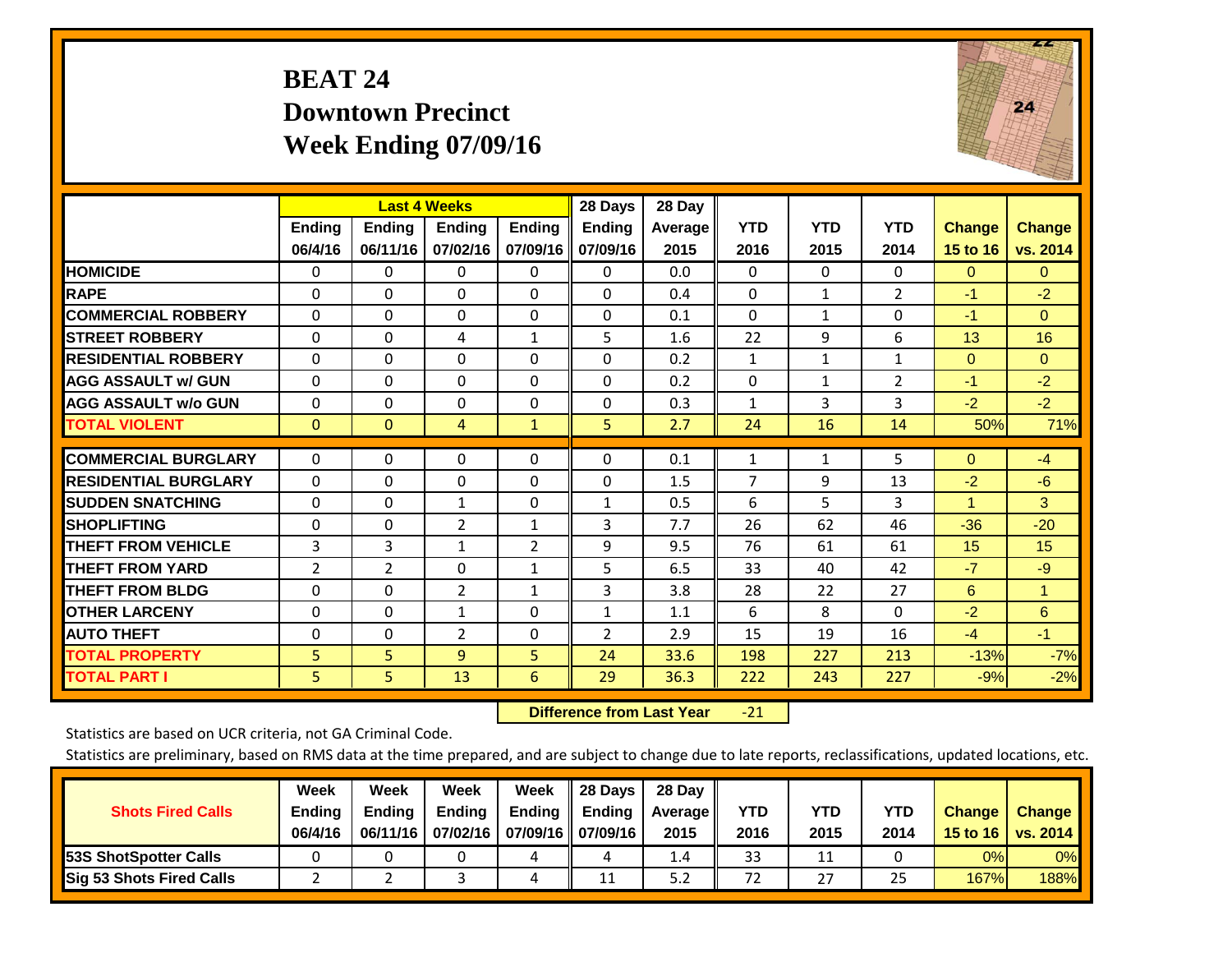# **BEAT 25 Downtown Precinct Week Ending 07/09/16**



|                             |               | <b>Last 4 Weeks</b> |                |               | 28 Days        | 28 Day  |                |                |              |                      |               |
|-----------------------------|---------------|---------------------|----------------|---------------|----------------|---------|----------------|----------------|--------------|----------------------|---------------|
|                             | <b>Ending</b> | <b>Ending</b>       | Ending         | <b>Endina</b> | Ending         | Average | <b>YTD</b>     | <b>YTD</b>     | <b>YTD</b>   | <b>Change</b>        | <b>Change</b> |
|                             | 06/4/16       | 06/11/16            | 07/02/16       | 07/09/16      | 07/09/16       | 2015    | 2016           | 2015           | 2014         | 15 to 16             | vs. 2014      |
| <b>HOMICIDE</b>             | 0             | 0                   | $\Omega$       | $\Omega$      | 0              | 0.1     | $\Omega$       | $\mathbf{1}$   | 0            | $-1$                 | $\mathbf{0}$  |
| <b>RAPE</b>                 | 0             | $\Omega$            | $\mathbf{0}$   | $\Omega$      | 0              | 0.2     | 1              | 0              | 0            | 1                    | 1             |
| <b>COMMERCIAL ROBBERY</b>   | $\Omega$      | 0                   | $\mathbf{0}$   | $\Omega$      | $\Omega$       | 0.4     | $\mathbf{1}$   | $\overline{2}$ | 0            | $-1$                 | $\mathbf{1}$  |
| <b>STREET ROBBERY</b>       | $\Omega$      | $\Omega$            | 1              | 0             | $\mathbf{1}$   | 1.7     | 18             | 7              | 10           | 11                   | 8             |
| <b>RESIDENTIAL ROBBERY</b>  | $\Omega$      | 0                   | $\mathbf{0}$   | $\Omega$      | $\Omega$       | 0.0     | $\mathbf{0}$   | $\Omega$       | 0            | $\Omega$             | $\mathbf{0}$  |
| <b>AGG ASSAULT w/ GUN</b>   | $\Omega$      | $\Omega$            | $\mathbf{1}$   | $\mathbf{1}$  | $\overline{2}$ | 0.9     | 6              | $\overline{7}$ | 3            | $-1$                 | 3             |
| <b>AGG ASSAULT w/o GUN</b>  | $\Omega$      | 0                   | $\mathbf{0}$   | $\Omega$      | $\Omega$       | 0.7     | $\overline{3}$ | 3              | 5            | $\Omega$             | $-2$          |
| <b>TOTAL VIOLENT</b>        | $\mathbf{0}$  | $\mathbf{0}$        | $\overline{2}$ | $\mathbf{1}$  | 3              | 3.9     | 29             | 20             | 18           | 45%                  | 61%           |
|                             |               |                     |                |               |                |         |                |                |              |                      |               |
| <b>COMMERCIAL BURGLARY</b>  | $\Omega$      | $\Omega$            | $\Omega$       | $\mathbf{0}$  | 0              | 0.8     | 11             | 6              | 0            | 5                    | 11            |
| <b>RESIDENTIAL BURGLARY</b> | $\Omega$      | $\Omega$            | $\mathbf{0}$   | 2             | $\overline{2}$ | 1.4     | 13             | 9              | 9            | 4                    | 4             |
| <b>SUDDEN SNATCHING</b>     | 0             | 0                   | $\Omega$       | $\mathbf{1}$  | $\mathbf{1}$   | 0.5     | $\overline{2}$ | $\mathbf{1}$   | $\mathbf{1}$ | 1                    | 1             |
| <b>SHOPLIFTING</b>          | 2             | $\overline{2}$      | $\mathbf{1}$   | $\Omega$      | 5              | 1.7     | 14             | 10             | 31           | 4                    | $-17$         |
| <b>THEFT FROM VEHICLE</b>   | 2             | 2                   | $\mathbf{1}$   | 3             | 8              | 5.1     | 59             | 33             | 53           | 26                   | 6             |
| <b>THEFT FROM YARD</b>      | $\Omega$      | 0                   | $\mathbf{0}$   | $\Omega$      | $\Omega$       | 1.5     | 16             | 10             | 25           | 6                    | $-9$          |
| <b>THEFT FROM BLDG</b>      | 0             | $\Omega$            | $\mathbf{0}$   | $\Omega$      | $\Omega$       | 1.8     | 11             | 14             | 17           | $-3$                 | $-6$          |
| <b>OTHER LARCENY</b>        | $\Omega$      | 0                   | $\mathbf{0}$   | $\Omega$      | $\Omega$       | 0.2     | 3              | $\overline{2}$ | 0            | $\blacktriangleleft$ | 3             |
| <b>AUTO THEFT</b>           | $\Omega$      | $\Omega$            | $\mathbf{1}$   | 0             | $\mathbf{1}$   | 3.0     | 20             | 22             | 9            | $-2$                 | 11            |
| <b>TOTAL PROPERTY</b>       | 4             | 4                   | 3              | 6             | 17             | 15.9    | 149            | 107            | 145          | 39%                  | 3%            |
| <b>TOTAL PART I</b>         | 4             | 4                   | 5              | 7             | 20             | 19.8    | 178            | 127            | 163          | 40%                  | 9%            |

 **Difference from Last Year**r 51

Statistics are based on UCR criteria, not GA Criminal Code.

| <b>Shots Fired Calls</b>        | Week<br><b>Ending</b><br>06/4/16 | Week<br><b>Endina</b><br>06/11/16 | <b>Week</b><br>Ending<br>07/02/16 | Week<br>Ending | 28 Days<br><b>Ending</b><br>07/09/16    07/09/16 | 28 Day<br>Average II<br>2015 | YTD<br>2016 | YTD<br>2015 | <b>YTD</b><br>2014 | <b>Change</b><br>15 to 16 | <b>Change</b><br>vs. 2014 |
|---------------------------------|----------------------------------|-----------------------------------|-----------------------------------|----------------|--------------------------------------------------|------------------------------|-------------|-------------|--------------------|---------------------------|---------------------------|
| <b>153S ShotSpotter Calls</b>   |                                  |                                   |                                   | 4              | 15                                               | 7.1                          | 51          | 32          |                    | 0%                        | 0%                        |
| <b>Sig 53 Shots Fired Calls</b> |                                  |                                   |                                   |                |                                                  | 7.0                          | 60          | 34          | 32                 | 76%                       | 88%                       |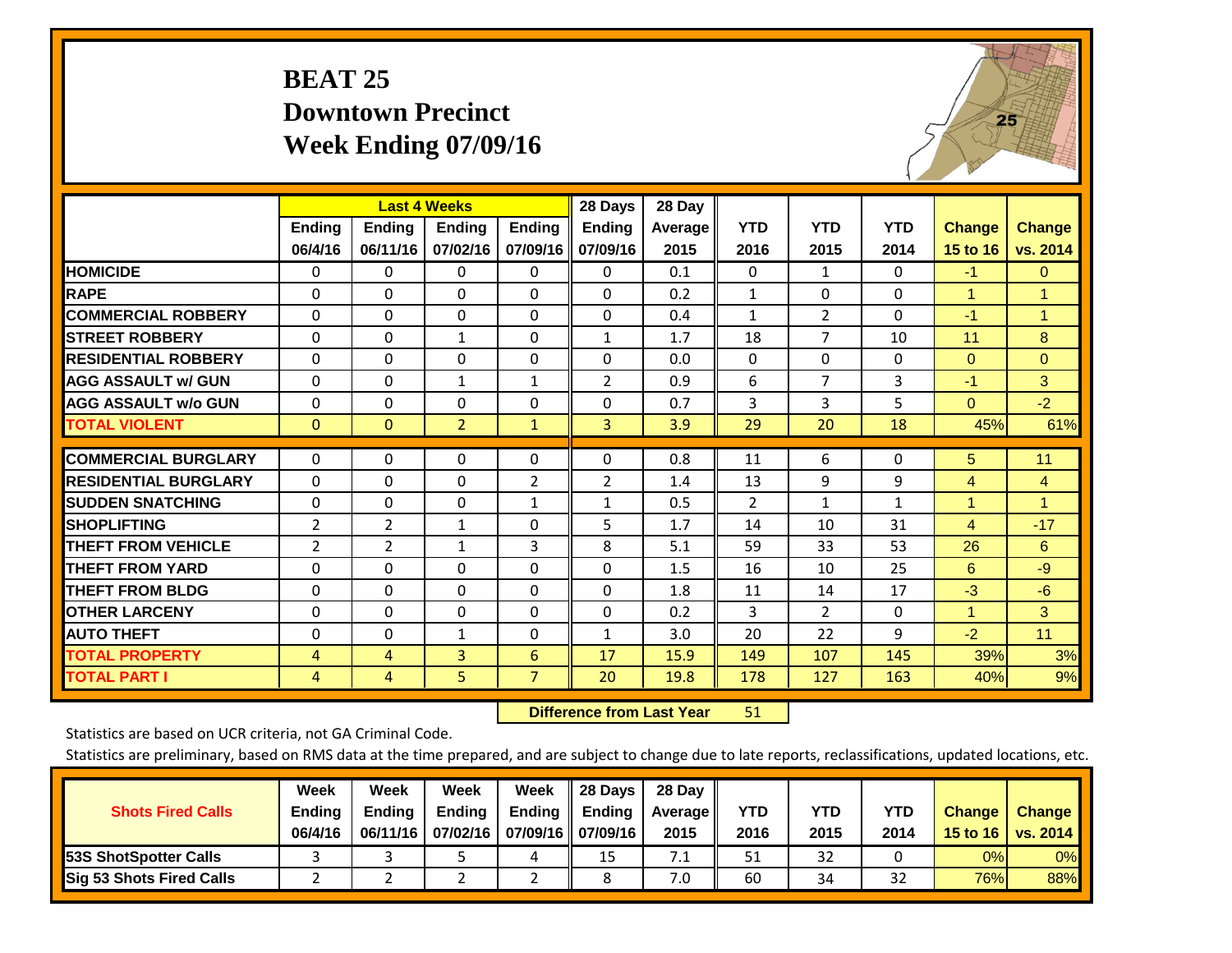# **BEAT 26 Downtown Precinct Week Ending 07/09/16**



|                             |                | <b>Last 4 Weeks</b> |                |               | 28 Days        | 28 Day  |              |              |                |               |                |
|-----------------------------|----------------|---------------------|----------------|---------------|----------------|---------|--------------|--------------|----------------|---------------|----------------|
|                             | Ending         | <b>Ending</b>       | Ending         | <b>Ending</b> | <b>Ending</b>  | Average | <b>YTD</b>   | <b>YTD</b>   | <b>YTD</b>     | <b>Change</b> | <b>Change</b>  |
|                             | 06/4/16        | 06/11/16            | 07/02/16       | 07/09/16      | 07/09/16       | 2015    | 2016         | 2015         | 2014           | 15 to 16      | vs. 2014       |
| <b>HOMICIDE</b>             | $\Omega$       | 0                   | 0              | 0             | 0              | 0.3     | 1            | $\mathbf{1}$ | 0              | $\Omega$      | 1.             |
| <b>RAPE</b>                 | 0              | $\Omega$            | $\Omega$       | $\Omega$      | 0              | 0.0     | $\Omega$     | $\Omega$     | 3              | $\Omega$      | $-3$           |
| <b>COMMERCIAL ROBBERY</b>   | $\Omega$       | $\Omega$            | $\Omega$       | $\Omega$      | $\Omega$       | 0.1     | $\Omega$     | $\Omega$     | $\overline{2}$ | $\Omega$      | $-2$           |
| <b>STREET ROBBERY</b>       | $\Omega$       | $\Omega$            | $\Omega$       | $\Omega$      | $\Omega$       | 1.1     | 15           | 6            | 3              | 9             | 12             |
| <b>RESIDENTIAL ROBBERY</b>  | $\Omega$       | 0                   | 0              | 0             | $\Omega$       | 0.2     | $\mathbf{1}$ | $\mathbf{1}$ | 0              | $\Omega$      | -1             |
| <b>AGG ASSAULT w/ GUN</b>   | $\Omega$       | 0                   | $\mathbf{1}$   | $\Omega$      | 1              | 0.8     | 22           | 2            | 4              | 20            | 18             |
| <b>AGG ASSAULT w/o GUN</b>  | $\mathbf{1}$   | 1                   | $\Omega$       | $\Omega$      | $\overline{2}$ | 0.8     | 4            | 5            | $\overline{2}$ | $-1$          | $\overline{2}$ |
| <b>TOTAL VIOLENT</b>        | $\mathbf{1}$   | $\mathbf{1}$        | $\mathbf{1}$   | $\mathbf{0}$  | $\overline{3}$ | 3.1     | 43           | 15           | 14             | 187%          | 207%           |
|                             |                |                     |                |               |                |         |              |              |                |               |                |
| <b>COMMERCIAL BURGLARY</b>  | $\Omega$       | 0                   | 0              | $\mathbf 0$   | $\Omega$       | 0.4     | 5            | $\mathbf{1}$ | 2              | 4             | 3 <sup>°</sup> |
| <b>RESIDENTIAL BURGLARY</b> | $\mathbf{1}$   | $\mathbf{1}$        | 6              | 2             | 10             | 3.6     | 32           | 20           | 17             | 12            | 15             |
| <b>ISUDDEN SNATCHING</b>    | $\Omega$       | 0                   | $\Omega$       | $\Omega$      | 0              | 0.2     | $\Omega$     | $\mathbf{1}$ | $\mathbf{1}$   | $-1$          | -1             |
| <b>SHOPLIFTING</b>          | $\overline{2}$ | 2                   | $\overline{2}$ | 1             | 7              | 3.0     | 15           | 9            | 20             | 6             | $-5$           |
| <b>THEFT FROM VEHICLE</b>   | $\Omega$       | 0                   | $\Omega$       | 3             | 3              | 4.1     | 19           | 23           | 46             | $-4$          | $-27$          |
| <b>THEFT FROM YARD</b>      | 0              | $\Omega$            | 0              | 1             | $\mathbf{1}$   | 2.8     | 14           | 18           | 14             | $-4$          | $\Omega$       |
| <b>THEFT FROM BLDG</b>      | $\mathbf{1}$   | 1                   | $\mathbf{1}$   | 1             | 4              | 1.8     | 17           | 11           | 18             | 6             | $-1$           |
| <b>OTHER LARCENY</b>        | 0              | 0                   | $\Omega$       | $\Omega$      | 0              | 0.1     | 3            | $\Omega$     | $\mathbf{1}$   | 3             | $\overline{2}$ |
| <b>AUTO THEFT</b>           | $\mathbf{1}$   | 1                   | $\mathbf{1}$   | $\Omega$      | 3              | 2.9     | 12           | 19           | 18             | $-7$          | $-6$           |
| <b>TOTAL PROPERTY</b>       | 5              | 5                   | 10             | 8             | 28             | 18.8    | 117          | 102          | 137            | 15%           | $-15%$         |
| <b>TOTAL PART I</b>         | 6              | 6                   | 11             | 8             | 31             | 21.9    | 160          | 117          | 151            | 37%           | 6%             |

 **Difference from Last Yearr** 43

Statistics are based on UCR criteria, not GA Criminal Code.

| <b>Shots Fired Calls</b>        | Week<br><b>Ending</b><br>06/4/16 | Week<br><b>Endina</b><br>06/11/16 | <b>Week</b><br>Ending<br>07/02/16 | Week<br>Ending | 28 Days<br><b>Ending</b><br>07/09/16    07/09/16 | 28 Day<br>Average II<br>2015 | YTD<br>2016 | YTD<br>2015 | <b>YTD</b><br>2014 | <b>Change</b><br>15 to 16 | <b>Change</b><br>vs. 2014 |
|---------------------------------|----------------------------------|-----------------------------------|-----------------------------------|----------------|--------------------------------------------------|------------------------------|-------------|-------------|--------------------|---------------------------|---------------------------|
| <b>153S ShotSpotter Calls</b>   |                                  |                                   |                                   |                | 12                                               | 10.1                         | 119         | 43          |                    | 0%                        | 0%                        |
| <b>Sig 53 Shots Fired Calls</b> |                                  |                                   |                                   |                | 14                                               | 11.0                         | 84          | 52          | 54                 | 62%                       | 56%                       |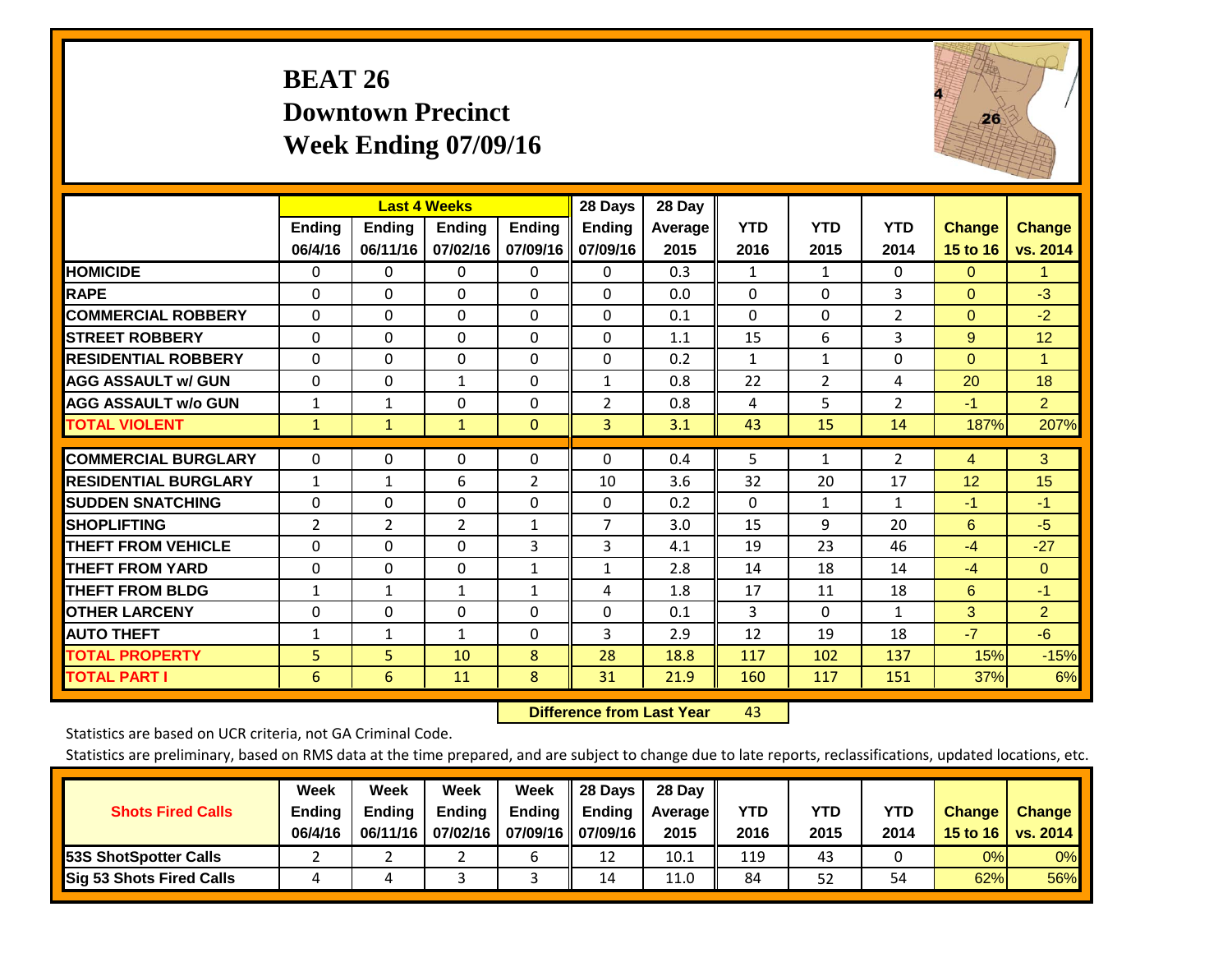

#### **COMPSTATCENTRAL PRECINCTWeek Ending 07/09/16**

**PRECINCT COMMANDER:**

**CAPT. BEN HERRON**



|                             | Week<br><b>Ending</b><br>07/09/16 | Week<br><b>Ending</b><br>07/02/16 | Weekly<br>Avg<br>2015 | 28-Day<br><b>Ending</b><br>07/09/16 | $28$ -Day<br><b>Ending</b><br>05/14/16 | Avg<br>28-Day<br>2015 | <b>YTD</b><br>2016      | <b>YTD</b><br>2015 | <b>YTD</b><br>2014 | <b>Change</b><br>15 to 16 | <b>Change</b><br>vs. 2014 |
|-----------------------------|-----------------------------------|-----------------------------------|-----------------------|-------------------------------------|----------------------------------------|-----------------------|-------------------------|--------------------|--------------------|---------------------------|---------------------------|
| <b>HOMICIDE</b>             | 0                                 | 0                                 | $\Omega$              | $\mathbf{2}$                        | 3                                      |                       | 13                      | 9                  | 9                  | 4                         | 4                         |
| <b>RAPE</b>                 | $\bf{0}$                          | $\Omega$                          | $\Omega$              | 0                                   | 0                                      |                       | $\overline{\mathbf{z}}$ | 5                  | 9                  | $\overline{2}$            | $-2$                      |
| <b>COMMERCIAL ROBBERY</b>   | $\bf{0}$                          | $\Omega$                          | $\Omega$              | $\mathbf{2}$                        | 3                                      | 4                     | 10                      | 4                  | 9                  | 6                         |                           |
| <b>STREET ROBBERY</b>       | $\bf{0}$                          | $\mathbf{2}$                      | $\mathbf{2}$          | 16                                  | 11                                     | 8                     | 41                      | 42                 | 58                 | $-1$                      | $-17$                     |
| <b>RESIDENTIAL ROBBERY</b>  | $\bf{0}$                          | 0                                 | 0                     | $\bf{0}$                            | $\overline{2}$                         |                       | $\overline{\mathbf{z}}$ | 6                  | 2                  | 4                         | 5                         |
| <b>AGG ASSAULT w/ GUN</b>   |                                   | 0                                 | 2                     |                                     | 3                                      | 8                     | 31                      | 50                 | 34                 | $-19$                     | $-3$                      |
| <b>AGG ASSAULT w/o GUN</b>  | $\overline{2}$                    | 2                                 |                       | 6                                   | 8                                      | 5                     | 32                      | 26                 | 22                 | 6                         | 10 <sup>°</sup>           |
| <b>TOTAL VIOLENT</b>        | 3                                 | 4                                 | 6                     | 27                                  | 30                                     | 26                    | 141                     | 142                | 143                | $-1%$                     | $-1%$                     |
|                             |                                   |                                   |                       |                                     |                                        |                       |                         |                    |                    |                           |                           |
| <b>COMMERCIAL BURGLARY</b>  |                                   | $\overline{2}$                    |                       | 9                                   | 7                                      | 6                     | 39                      | 40                 | 23                 | -1                        | 16                        |
| <b>RESIDENTIAL BURGLARY</b> | $\overline{7}$                    | 6                                 | 8                     | 17                                  | 19                                     | 31                    | 131                     | 239                | 220                | $-108$                    | $-89$                     |
| <b>SUDDEN SNATCHING</b>     | $\overline{2}$                    | $\Omega$                          | $\Omega$              | $\mathbf{2}$                        | $\overline{2}$                         | 1                     | 13                      | 7                  | 6                  | 6                         | $\overline{7}$            |
| <b>SHOPLIFTING</b>          | 3                                 | 3                                 | 2                     | 12                                  | 9                                      | 8                     | 69                      | 47                 | 55                 | 22                        | 14                        |
| <b>THEFT FROM VEHICLE</b>   | 8                                 | 5                                 | 11                    | 21                                  | 24                                     | 43                    | 216                     | 330                | 222                | $-114$                    | $-6$                      |
| <b>THEFT FROM YARD</b>      | 5                                 | 2                                 | 4                     | 17                                  | 20                                     | 16                    | 108                     | 100                | 117                | 8                         | $-9$                      |
| <b>THEFT FROM BLDG</b>      | 5                                 | 10                                | 4                     | 25                                  | 32                                     | 17                    | 150                     | 117                | 115                | 33                        | 35                        |
| <b>OTHER LARCENY</b>        | 1                                 |                                   |                       | 4                                   | 3                                      | 3                     | 13                      | 22                 | 8                  | $-9$                      | 5                         |
| <b>AUTO THEFT</b>           | 10                                | 5                                 | 5                     | 19                                  | 13                                     | 21                    | 119                     | 153                | 124                | $-34$                     | $-5$                      |
| <b>TOTAL PROPERTY</b>       | 42                                | 34                                | 36                    | 126                                 | 129                                    | 146                   | 858                     | 1055               | 890                | $-19%$                    | $-4%$                     |
| <b>TOTAL PART I</b>         | 45                                | 38                                | 43                    | 153                                 | 159                                    | 171                   | 999                     | 1197               | 1033               | $-17%$                    | $-3%$                     |

Statistics are based on UCR criteria, not GA Criminal Code. **Difference from Last Year** -198

| <b>Citizen Initiated Calls</b>  | Week<br><b>Ending</b><br>07/09/16 | <b>Week</b><br><b>Ending</b><br>07/02/16 | Weekly<br>Avg<br>2015 | $28$ -Day<br><b>Ending</b><br>07/09/16 | 28-Dav<br>Ending<br>05/14/16 | Avg<br>28-Dav<br>2015 | YTD<br>2016 | <b>YTD</b><br>2015 | <b>YTD</b><br>2014 | Change<br><b>15 to 16</b> | <b>Change</b><br>vs. 2014 |
|---------------------------------|-----------------------------------|------------------------------------------|-----------------------|----------------------------------------|------------------------------|-----------------------|-------------|--------------------|--------------------|---------------------------|---------------------------|
| <b>Midnight Shift</b>           | 126                               | 123                                      | 126                   | 495                                    | 477                          | 503                   | 3374        | 3481               | 3294               | $-107$                    | 80                        |
| Day Shift                       | 245                               | 271                                      | 271                   | 1042                                   | '108                         | 1085                  | 6986        | 7471               | 7112               | $-485$                    | $-126$                    |
| <b>Afternoon Shift</b>          | 266                               | 318                                      | 294                   | 1213                                   | 180                          | 1176                  | 7693        | 8093               | 7703               | $-400$                    | $-10$                     |
| <b>TOTAL CITIZEN CFS</b>        | 637                               | 712                                      | 691                   | 2750                                   | 2765                         | 2764                  | 18053       | 19045              | 18109              | $-5.2%$                   | $-0.3%$                   |
| 53S ShotSpotter Calls           | 16                                |                                          | 13                    | 44                                     | 45                           | 52                    | 393         | 269                |                    | 124                       | 393                       |
| <b>Sig 53 Shots Fired Calls</b> | 37                                | 19                                       | 21                    | 81                                     | 71                           | 85                    | 540         | 491                | 351                | 49                        | 189                       |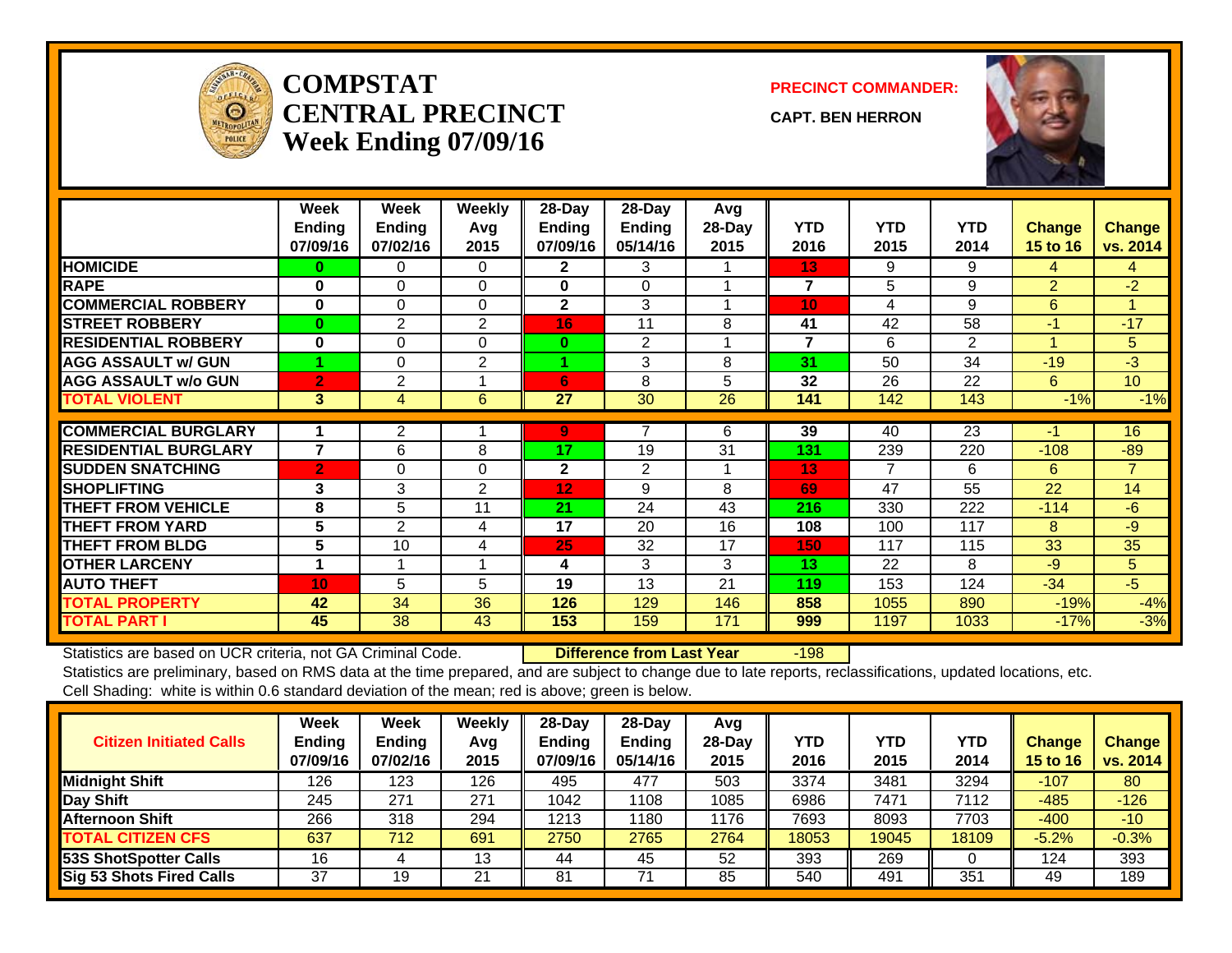#### **BEAT 31 Central Precinct Week Ending 07/09/16**



|                             |               |                | <b>Last 4 Weeks</b> |                | 28 Days        | 28 Day  |                |                |              |                |                      |
|-----------------------------|---------------|----------------|---------------------|----------------|----------------|---------|----------------|----------------|--------------|----------------|----------------------|
|                             | <b>Endina</b> | <b>Ending</b>  | <b>Ending</b>       | <b>Ending</b>  | <b>Ending</b>  | Average | <b>YTD</b>     | <b>YTD</b>     | <b>YTD</b>   | Change         | <b>Change</b>        |
|                             | 06/4/16       | 06/11/16       | 07/02/16            | 07/09/16       | 07/09/16       | 2015    | 2016           | 2015           | 2014         | 15 to 16       | vs. 2014             |
| <b>HOMICIDE</b>             | 0             | $\Omega$       | 0                   | $\Omega$       | $\Omega$       | 0.2     | $\mathbf{1}$   | $\overline{2}$ | 1            | $-1$           | $\mathbf{0}$         |
| <b>RAPE</b>                 | $\Omega$      | 0              | 0                   | $\Omega$       | $\Omega$       | 0.1     | $\Omega$       | 1              | 2            | $-1$           | $-2$                 |
| <b>COMMERCIAL ROBBERY</b>   | $\mathbf 0$   | 0              | 0                   | $\mathbf 0$    | $\mathbf 0$    | 0.0     | $\mathbf{1}$   | $\Omega$       | 0            | 1              | $\blacktriangleleft$ |
| <b>STREET ROBBERY</b>       | $\mathbf 0$   | $\Omega$       | $\Omega$            | $\Omega$       | $\Omega$       | 1.5     | $\overline{2}$ | 11             | 10           | $-9$           | -8                   |
| <b>RESIDENTIAL ROBBERY</b>  | $\Omega$      | 0              | 0                   | $\mathbf{0}$   | $\Omega$       | 0.3     | $\overline{2}$ | 2              | 0            | $\Omega$       | $\overline{2}$       |
| <b>AGG ASSAULT w/ GUN</b>   | $\Omega$      | $\Omega$       | $\Omega$            | $\Omega$       | $\Omega$       | 2.9     | 9              | 16             | 10           | $-7$           | $-1$                 |
| <b>AGG ASSAULT w/o GUN</b>  | 0             | $\Omega$       | $\Omega$            | $\mathbf 1$    | $\mathbf{1}$   | 0.7     | 8              | 4              | 4            | $\overline{4}$ | $\overline{4}$       |
| <b>TOTAL VIOLENT</b>        | $\mathbf{0}$  | $\mathbf{0}$   | $\mathbf{0}$        | $\mathbf{1}$   | $\mathbf{1}$   | 5.8     | 23             | 36             | 27           | $-36%$         | $-15%$               |
|                             |               |                |                     |                |                |         |                |                |              |                |                      |
| <b>COMMERCIAL BURGLARY</b>  | $\mathbf 0$   | 0              | 0                   | $\mathbf 0$    | $\Omega$       | 0.5     | 3              | 6              | 6            | $-3$           | $-3$                 |
| <b>RESIDENTIAL BURGLARY</b> | 0             | $\Omega$       | 1                   | 1              | 2              | 7.0     | 28             | 54             | 71           | $-26$          | $-43$                |
| <b>SUDDEN SNATCHING</b>     | $\Omega$      | $\Omega$       | 0                   | $\mathbf{0}$   | $\Omega$       | 0.2     | 3              | $\mathbf{1}$   | $\mathbf{1}$ | $\overline{2}$ | $\overline{2}$       |
| <b>SHOPLIFTING</b>          | 0             | $\Omega$       | $\Omega$            | $\Omega$       | $\Omega$       | 0.2     | 2              | $\Omega$       | 9            | $\overline{2}$ | $-7$                 |
| <b>THEFT FROM VEHICLE</b>   | $\mathbf{1}$  | 1              | $\Omega$            | $\mathbf{0}$   | $\overline{2}$ | 4.4     | 19             | 31             | 41           | $-12$          | $-22$                |
| <b>THEFT FROM YARD</b>      | 2             | $\overline{2}$ | 0                   | $\mathbf{0}$   | 4              | 1.6     | 11             | 9              | 15           | $\overline{2}$ | $-4$                 |
| <b>THEFT FROM BLDG</b>      | $\mathbf 0$   | $\Omega$       | $\Omega$            | $\mathbf{0}$   | $\Omega$       | 2.4     | 12             | 16             | 17           | $-4$           | $-5$                 |
| <b>OTHER LARCENY</b>        | 0             | 0              | $\mathbf{1}$        | $\Omega$       | 1              | 0.1     | 3              | $\mathbf{1}$   | $\mathbf{1}$ | $\overline{2}$ | $\overline{2}$       |
| <b>AUTO THEFT</b>           | $\mathbf{1}$  | 1              | $\mathbf{1}$        | $\overline{2}$ | 5              | 3.5     | 22             | 24             | 18           | $-2$           | $\overline{4}$       |
| <b>TOTAL PROPERTY</b>       | 4             | 4              | 3                   | 3              | 14             | 20.0    | 103            | 142            | 179          | $-27%$         | $-42%$               |
| <b>TOTAL PART I</b>         | 4             | 4              | 3                   | 4              | 15             | 25.8    | 126            | 178            | 206          | $-29%$         | $-39%$               |

 **Difference from Last Year**‐52

Statistics are based on UCR criteria, not GA Criminal Code.

|                                 | Week          | Week          | Week          | Week              | II 28 Davs | 28 Day         |      |      |      |               |               |
|---------------------------------|---------------|---------------|---------------|-------------------|------------|----------------|------|------|------|---------------|---------------|
| <b>Shots Fired Calls</b>        | <b>Ending</b> | <b>Endina</b> | <b>Ending</b> | <b>Ending</b>     | Ending     | <b>Average</b> | YTD  | YTD  | YTD  | <b>Change</b> | <b>Change</b> |
|                                 | 06/4/16       | 06/11/16      | 07/02/16      | 07/09/16 07/09/16 |            | 2015           | 2016 | 2015 | 2014 | 15 to 16      | vs. 2014      |
| <b>153S ShotSpotter Calls</b>   |               |               |               |                   |            | 20.9           | 130  | 115  |      | 0%            | $0\%$         |
| <b>Sig 53 Shots Fired Calls</b> |               |               |               | ٥                 | 11         | 18.3           | 98   | 97   | 95   | 1%            | 3%            |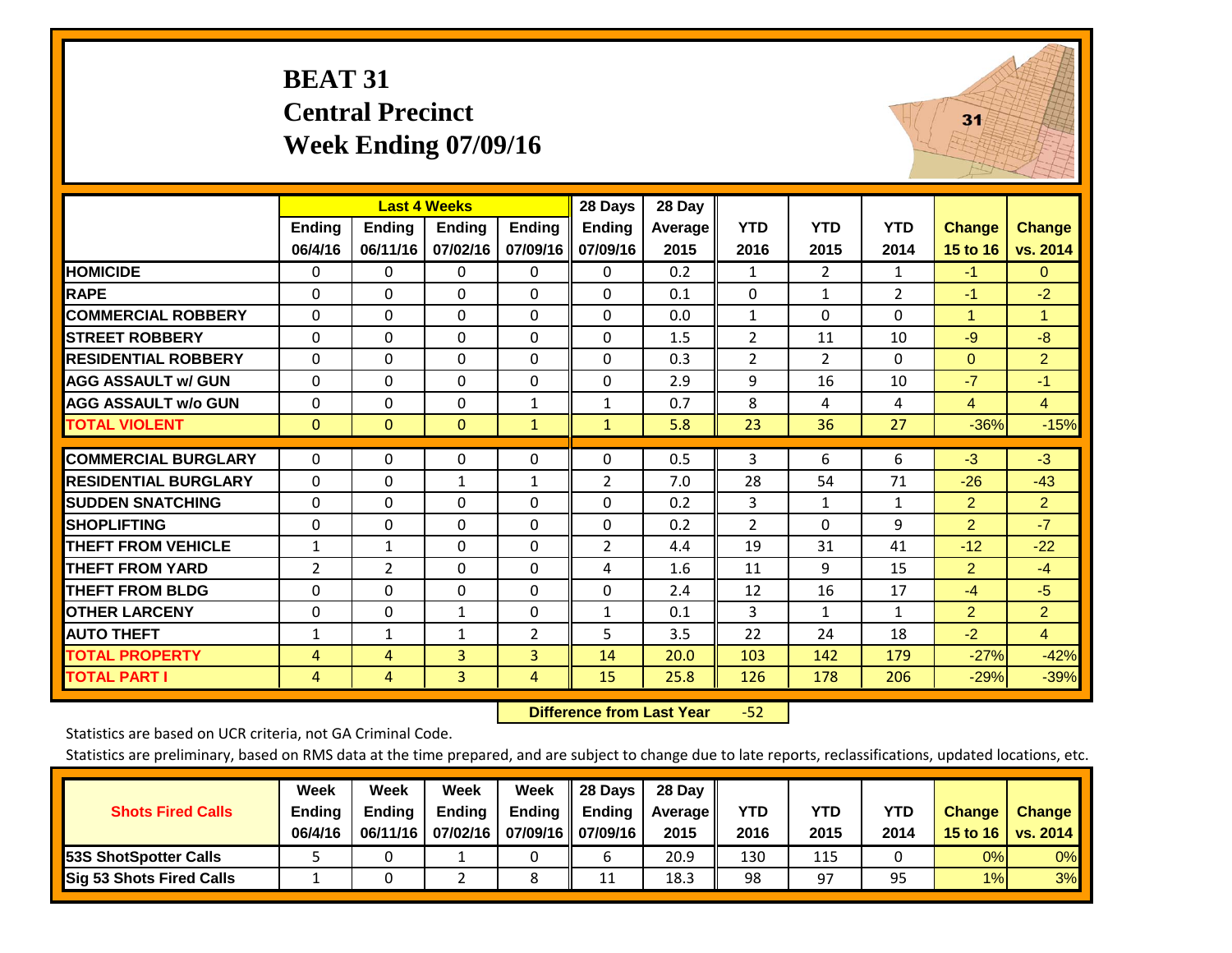#### **BEAT 32 Central Precinct Week Ending 07/09/16**



|                             |                          |                           | <b>Last 4 Weeks</b>       |                           | 28 Days                   | 28 Day          |                    |                    |                    |                           |                           |
|-----------------------------|--------------------------|---------------------------|---------------------------|---------------------------|---------------------------|-----------------|--------------------|--------------------|--------------------|---------------------------|---------------------------|
|                             | <b>Ending</b><br>06/4/16 | <b>Ending</b><br>06/11/16 | <b>Ending</b><br>07/02/16 | <b>Ending</b><br>07/09/16 | <b>Ending</b><br>07/09/16 | Average<br>2015 | <b>YTD</b><br>2016 | <b>YTD</b><br>2015 | <b>YTD</b><br>2014 | <b>Change</b><br>15 to 16 | <b>Change</b><br>vs. 2014 |
| <b>HOMICIDE</b>             | 0                        | 0                         | 0                         | $\Omega$                  | 0                         | 0.2             | 1                  | $\overline{2}$     | 2                  | $-1$                      | $-1$                      |
| <b>RAPE</b>                 | $\Omega$                 | 0                         | 0                         | $\mathbf{0}$              | $\Omega$                  | 0.1             | $\mathbf{1}$       | $\mathbf{1}$       | $\mathbf{1}$       | $\Omega$                  | $\mathbf{0}$              |
| <b>COMMERCIAL ROBBERY</b>   | 0                        | $\Omega$                  | 0                         | $\mathbf{0}$              | $\Omega$                  | 0.2             | 4                  | $\mathbf{1}$       | 5                  | 3                         | $-1$                      |
| <b>STREET ROBBERY</b>       | $\overline{2}$           | $\mathbf{1}$              | 0                         | $\Omega$                  | 3                         | 0.5             | 9                  | $\mathbf{1}$       | 11                 | 8                         | $-2$                      |
| <b>RESIDENTIAL ROBBERY</b>  | $\mathbf{0}$             | 0                         | 0                         | $\mathbf{0}$              | $\Omega$                  | 0.0             | $\Omega$           | 0                  | 0                  | $\Omega$                  | $\Omega$                  |
| <b>AGG ASSAULT w/ GUN</b>   | $\Omega$                 | 0                         | $\Omega$                  | $\mathbf{1}$              | $\mathbf{1}$              | 1.4             | 6                  | 8                  | 5                  | $-2$                      | 1                         |
| <b>AGG ASSAULT w/o GUN</b>  | 0                        | $\Omega$                  | $\Omega$                  | 0                         | $\Omega$                  | 0.9             | $\overline{2}$     | 6                  | 6                  | $-4$                      | $-4$                      |
| <b>TOTAL VIOLENT</b>        | $\overline{2}$           | $\mathbf{1}$              | $\mathbf{0}$              | $\mathbf{1}$              | $\overline{4}$            | 3.4             | 23                 | 19                 | 30                 | 21%                       | $-23%$                    |
| <b>COMMERCIAL BURGLARY</b>  | $\mathbf 0$              | 0                         | 1                         | 0                         | 1                         | 1.1             | $\overline{7}$     | 6                  | 5                  | 1                         | $\overline{2}$            |
| <b>RESIDENTIAL BURGLARY</b> | $\Omega$                 | 0                         | 1                         | $\overline{2}$            | 3                         | 3.6             | 18                 | 28                 | 45                 | $-10$                     | $-27$                     |
| <b>SUDDEN SNATCHING</b>     | $\Omega$                 | 0                         | 0                         | $\mathbf{0}$              | $\Omega$                  | 0.2             | 2                  | $\mathbf{1}$       | $\mathbf{1}$       | 1                         | $\blacktriangleleft$      |
| <b>SHOPLIFTING</b>          | $\mathbf{1}$             | $\mathbf{1}$              | $\mathbf{1}$              | $\mathbf{1}$              | 4                         | 1.5             | 15                 | 11                 | 6                  | 4                         | 9                         |
| <b>THEFT FROM VEHICLE</b>   | $\mathbf{0}$             | $\Omega$                  | $\mathbf{1}$              | $\mathbf{0}$              | 1                         | 4.4             | 32                 | 25                 | 29                 | $\overline{7}$            | 3                         |
| <b>THEFT FROM YARD</b>      | $\mathbf 0$              | $\Omega$                  | $\mathbf{1}$              | $\mathbf{1}$              | $\overline{2}$            | 1.2             | 12                 | 10                 | 17                 | $\overline{2}$            | $-5$                      |
| <b>THEFT FROM BLDG</b>      | 1                        | $\mathbf{1}$              | $\mathbf{1}$              | 1                         | 4                         | 2.1             | 22                 | 16                 | 20                 | 6                         | $\overline{2}$            |
| <b>OTHER LARCENY</b>        | 0                        | 0                         | 0                         | $\mathbf{0}$              | $\Omega$                  | 0.2             | 1                  | 3                  | $\overline{2}$     | $-2$                      | $-1$                      |
| <b>AUTO THEFT</b>           | $\mathbf{1}$             | $\mathbf{1}$              | $\mathbf{1}$              | 1                         | 4                         | 3.0             | 18                 | 23                 | 13                 | $-5$                      | 5                         |
| TOTAL PROPERTY              | 3                        | $\overline{3}$            | $\overline{7}$            | 6                         | 19                        | 17.3            | 127                | 123                | 138                | 3%                        | $-8%$                     |
| <b>TOTAL PART I</b>         | 5.                       | 4                         | $\overline{7}$            | $\overline{7}$            | 23                        | 20.6            | 150                | 142                | 168                | 6%                        | $-11%$                    |

 **Difference from Last Year**r 8

Statistics are based on UCR criteria, not GA Criminal Code.

|                              | Week          | Week          | Week          | Week                 | Il 28 Davs | 28 Day         |      |      |      |               |                 |
|------------------------------|---------------|---------------|---------------|----------------------|------------|----------------|------|------|------|---------------|-----------------|
| <b>Shots Fired Calls</b>     | <b>Ending</b> | <b>Ending</b> | <b>Ending</b> | <b>Ending</b>        | Ending     | <b>Average</b> | YTD  | YTD  | YTD  | <b>Change</b> | <b>Change</b>   |
|                              | 06/4/16       | 06/11/16      | 07/02/16      | 07/09/16    07/09/16 |            | 2015           | 2016 | 2015 | 2014 | 15 to 16      | <b>vs. 2014</b> |
| <b>53S ShotSpotter Calls</b> |               |               |               |                      |            | 0.0            |      |      |      | 0%            | $0\%$           |
| Sig 53 Shots Fired Calls     |               |               |               | 13                   | 17<br>∸    | 10.5           | 49   | 52   | 61   | $-6%$         | $-20%$          |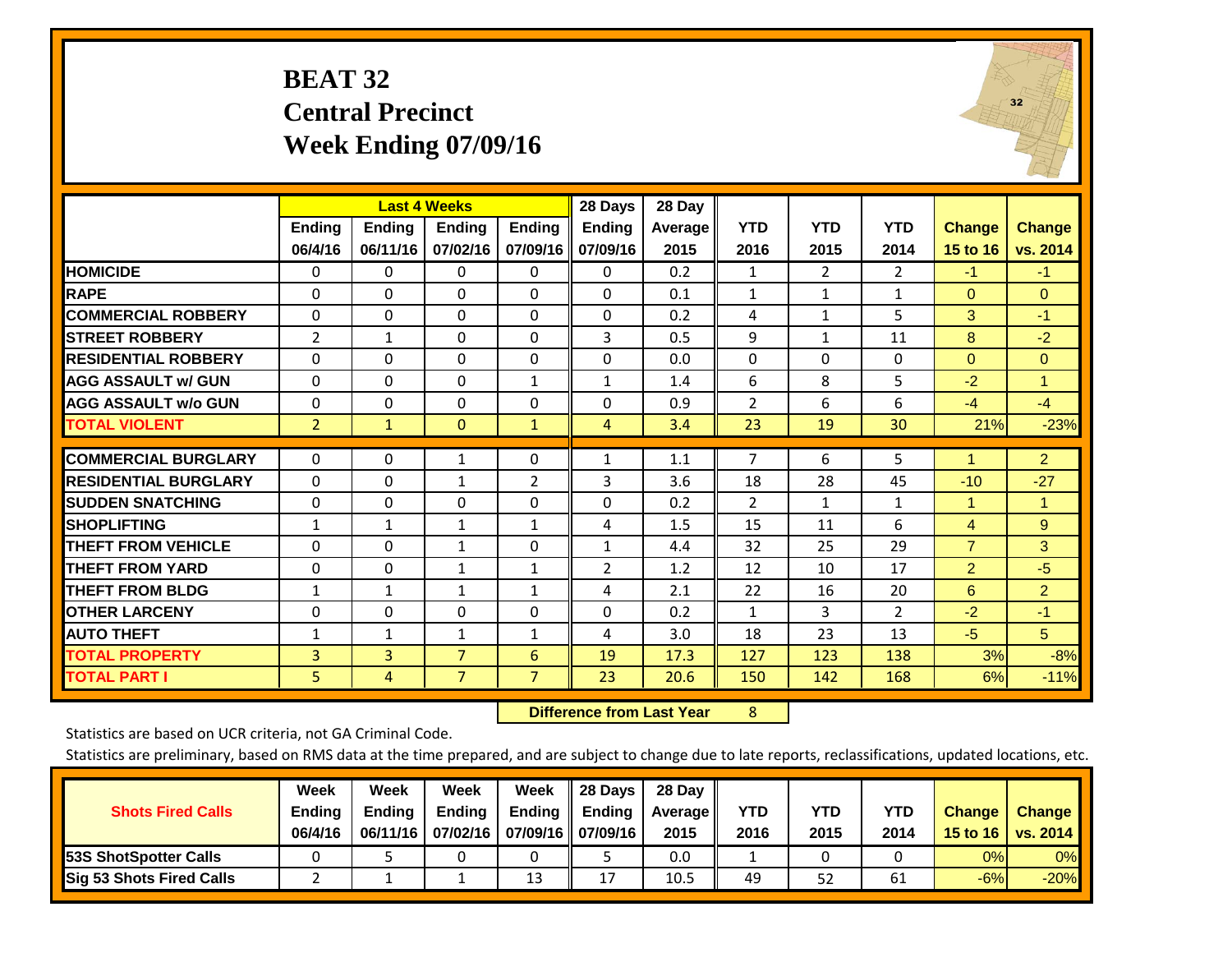# **BEAT 33 Central Precinct Week Ending 07/09/16**



|                             |               | <b>Last 4 Weeks</b> |                |                | 28 Days        | 28 Day     |                |                |                |                      |                |
|-----------------------------|---------------|---------------------|----------------|----------------|----------------|------------|----------------|----------------|----------------|----------------------|----------------|
|                             | <b>Ending</b> | <b>Ending</b>       | Ending         | <b>Endina</b>  | <b>Ending</b>  | Average II | <b>YTD</b>     | <b>YTD</b>     | <b>YTD</b>     | Change               | <b>Change</b>  |
|                             | 06/4/16       | 06/11/16            | 07/02/16       | 07/09/16       | 07/09/16       | 2015       | 2016           | 2015           | 2014           | 15 to 16             | vs. 2014       |
| <b>HOMICIDE</b>             | 0             | 0                   | 0              | 0              | $\mathbf{0}$   | 0.4        | 6              | $\mathbf{1}$   | 0              | 5                    | 6              |
| <b>RAPE</b>                 | 0             | $\Omega$            | $\Omega$       | $\Omega$       | $\Omega$       | 0.2        | $\overline{2}$ | 1              | 0              |                      | $\overline{2}$ |
| <b>COMMERCIAL ROBBERY</b>   | 0             | 0                   | $\Omega$       | 0              | 0              | 0.2        | $\overline{2}$ | $\mathbf{0}$   | 0              | $\overline{2}$       | $\overline{2}$ |
| <b>ISTREET ROBBERY</b>      | 3             | 3                   | $\Omega$       | $\Omega$       | 6              | 2.2        | 10             | 12             | 20             | $-2$                 | $-10$          |
| <b>RESIDENTIAL ROBBERY</b>  | $\Omega$      | 0                   | $\mathbf{0}$   | 0              | $\Omega$       | 0.2        | $\mathbf{1}$   | 1              | 0              | $\mathbf{0}$         | 1              |
| <b>AGG ASSAULT w/ GUN</b>   | 0             | 0                   | $\Omega$       | $\mathbf{0}$   | $\Omega$       | 0.9        | $\overline{2}$ | $\overline{7}$ | 4              | $-5$                 | $-2$           |
| <b>AGG ASSAULT w/o GUN</b>  | $\Omega$      | 0                   | 1              | 1              | $\overline{2}$ | 0.9        | $\overline{7}$ | 4              | 4              | 3                    | 3              |
| <b>TOTAL VIOLENT</b>        | 3             | 3                   | $\mathbf{1}$   | $\mathbf{1}$   | 8              | 4.9        | 30             | 26             | 28             | 15%                  | 7%             |
| <b>COMMERCIAL BURGLARY</b>  | $\Omega$      | 0                   | $\mathbf{0}$   | 1              |                | 2.0        | 12             | 17             | 3              | $-5$                 | 9              |
|                             |               |                     |                |                | 1              |            |                |                |                |                      |                |
| <b>RESIDENTIAL BURGLARY</b> | 0             | 0                   | 1              | $\overline{2}$ | 3              | 4.0        | 17             | 33             | 14             | $-16$                | 3              |
| <b>SUDDEN SNATCHING</b>     | $\Omega$      | 0                   | $\mathbf{0}$   | $\mathbf{0}$   | 0              | 0.4        | 5              | $\overline{2}$ | $\overline{2}$ | 3                    | 3              |
| <b>SHOPLIFTING</b>          | 1             | 1                   | $\Omega$       | 1              | 3              | 1.2        | 12             | 11             | 15             | $\blacktriangleleft$ | $-3$           |
| <b>THEFT FROM VEHICLE</b>   | 0             | 0                   | $\mathbf{1}$   | 2              | 3              | 8.3        | 48             | 70             | 30             | $-22$                | 18             |
| <b>THEFT FROM YARD</b>      | 3             | 3                   | 1              | $\mathbf{1}$   | 8              | 4.6        | 44             | 27             | 26             | 17                   | 18             |
| <b>THEFT FROM BLDG</b>      | 1             | 1                   | 2              | $\mathbf{1}$   | 5              | 3.6        | 37             | 21             | 24             | 16                   | 13             |
| <b>OTHER LARCENY</b>        | 1             | $\mathbf{1}$        | $\mathbf{0}$   | 0              | $\overline{2}$ | 0.9        | 5              | 6              | 2              | $-1$                 | 3              |
| <b>AUTO THEFT</b>           | 0             | 0                   | $\mathbf{1}$   | 1              | 2              | 4.1        | 24             | 32             | 31             | $-8$                 | $-7$           |
| <b>TOTAL PROPERTY</b>       | 6             | 6                   | 6              | 9              | 27             | 29.1       | 204            | 219            | 147            | $-7%$                | 39%            |
| <b>TOTAL PART I</b>         | 9             | 9                   | $\overline{7}$ | 10             | 35             | 34.0       | 234            | 245            | 175            | $-4%$                | 34%            |

 **Difference from Last Year**r -11

Statistics are based on UCR criteria, not GA Criminal Code.

|                                 | Week          | Week          | Week          | Week                 | Il 28 Davs | 28 Day         |            |            |      |               |               |
|---------------------------------|---------------|---------------|---------------|----------------------|------------|----------------|------------|------------|------|---------------|---------------|
| <b>Shots Fired Calls</b>        | <b>Ending</b> | <b>Endina</b> | <b>Ending</b> | Ending $\parallel$   | ll Endina  | <b>Average</b> | <b>YTD</b> | <b>YTD</b> | YTD  | <b>Change</b> | <b>Change</b> |
|                                 | 06/4/16       | 06/11/16      | 07/02/16      | 07/09/16    07/09/16 |            | 2015           | 2016       | 2015       | 2014 | 15 to 16      | vs. 2014      |
| <b>153S ShotSpotter Calls</b>   |               |               |               |                      |            | 5.6            | 42         | 34         |      | 0%            | $0\%$         |
| <b>Sig 53 Shots Fired Calls</b> |               |               |               | 4                    | 11         | 12.4           | 100        | 79         | 43   | 27%           | 133%          |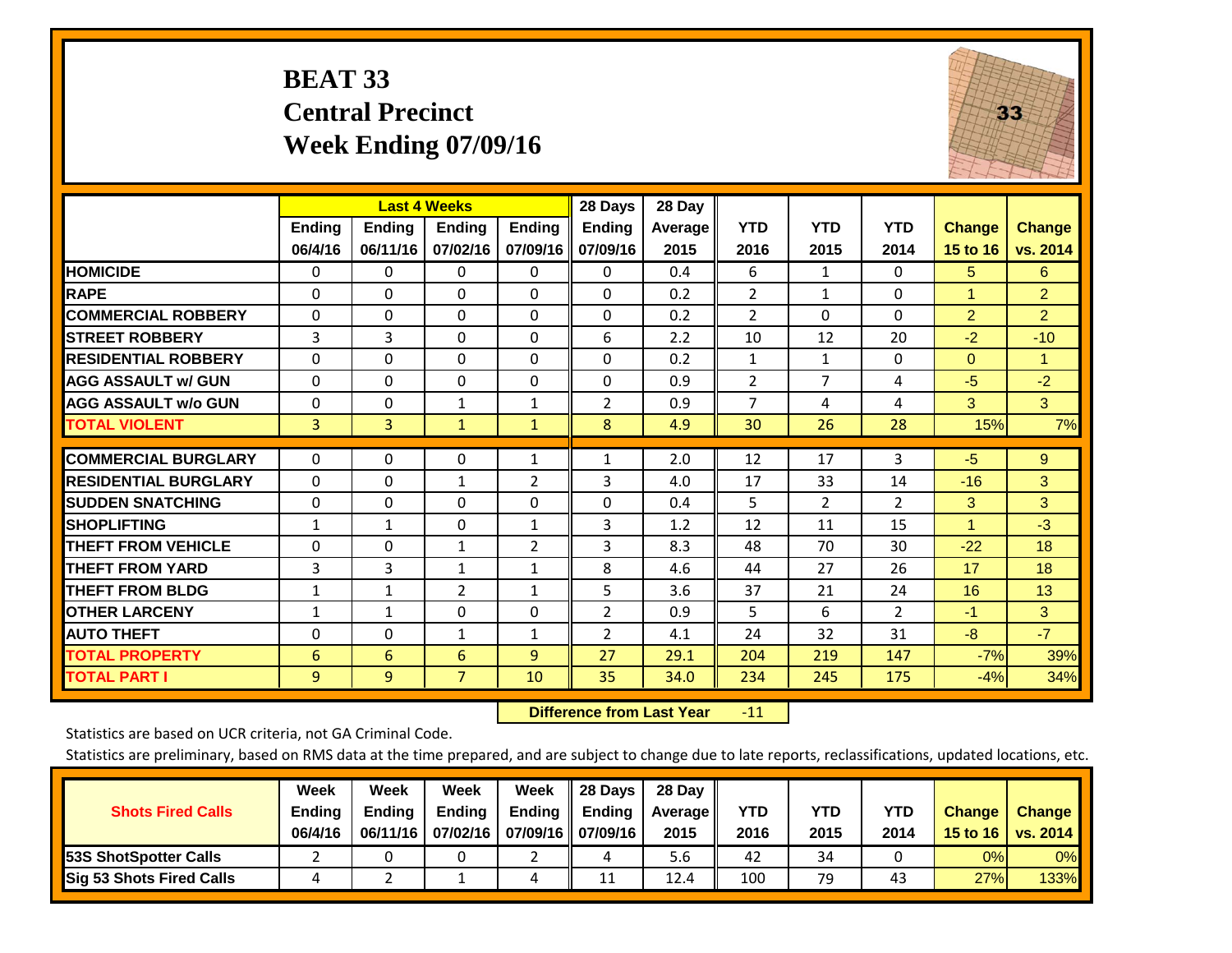#### **BEAT 34 Central Precinct Week Ending 07/09/16**



|                             |                | <b>Last 4 Weeks</b> |                |                | 28 Days        | 28 Day  |                |                |                |                |                |
|-----------------------------|----------------|---------------------|----------------|----------------|----------------|---------|----------------|----------------|----------------|----------------|----------------|
|                             | Ending         | <b>Ending</b>       | <b>Ending</b>  | <b>Ending</b>  | <b>Ending</b>  | Average | <b>YTD</b>     | <b>YTD</b>     | <b>YTD</b>     | <b>Change</b>  | <b>Change</b>  |
|                             | 06/4/16        | 06/11/16            | 07/02/16       | 07/09/16       | 07/09/16       | 2015    | 2016           | 2015           | 2014           | 15 to 16       | vs. 2014       |
| <b>HOMICIDE</b>             | 0              | $\Omega$            | 0              | $\Omega$       | 0              | 0.1     | $\Omega$       | 0              | 2              | $\Omega$       | $-2$           |
| <b>RAPE</b>                 | $\Omega$       | $\Omega$            | $\Omega$       | 0              | $\Omega$       | 0.2     | 1              | 1              | $\mathbf{1}$   | $\Omega$       | $\Omega$       |
| <b>COMMERCIAL ROBBERY</b>   | $\mathbf{1}$   | $\mathbf{1}$        | $\Omega$       | $\Omega$       | $\overline{2}$ | 0.7     | 2              | $\overline{2}$ | 3              | $\Omega$       | $-1$           |
| <b>STREET ROBBERY</b>       | $\mathbf{1}$   | $\mathbf{1}$        | $\Omega$       | $\Omega$       | $\overline{2}$ | 0.5     | $\overline{2}$ | 5              | $\overline{2}$ | $-3$           | $\Omega$       |
| <b>RESIDENTIAL ROBBERY</b>  | 0              | $\Omega$            | $\Omega$       | $\Omega$       | $\Omega$       | 0.1     | $\mathbf{1}$   | 1              | 1              | $\Omega$       | $\Omega$       |
| <b>AGG ASSAULT w/ GUN</b>   | $\Omega$       | $\Omega$            | $\Omega$       | $\Omega$       | 0              | 0.8     | 2              | 5              | 3              | $-3$           | $-1$           |
| <b>AGG ASSAULT w/o GUN</b>  | $\Omega$       | $\Omega$            | $\Omega$       | $\Omega$       | $\Omega$       | 0.5     | 7              | $\mathbf{1}$   | $\mathbf{1}$   | 6              | 6              |
| <b>TOTAL VIOLENT</b>        | $\overline{2}$ | $\overline{2}$      | $\mathbf{0}$   | $\mathbf{0}$   | 4              | 2.9     | 15             | 15             | 13             | 0%             | 15%            |
| <b>COMMERCIAL BURGLARY</b>  |                |                     |                |                | $\Omega$       | 0.9     |                |                |                |                |                |
|                             | $\mathbf 0$    | 0                   | 0              | 0              |                |         | 5              | 5              | 3              | $\mathbf{0}$   | $\overline{2}$ |
| <b>RESIDENTIAL BURGLARY</b> | 1              | 1                   | 1              | $\Omega$       | 3              | 3.3     | 14             | 27             | 33             | $-13$          | $-19$          |
| <b>ISUDDEN SNATCHING</b>    | $\Omega$       | $\Omega$            | $\Omega$       | $\mathbf{1}$   | $\mathbf{1}$   | 0.1     | $\mathbf{1}$   | $\Omega$       | 0              | 1              | 1              |
| <b>SHOPLIFTING</b>          | 1              | $\mathbf{1}$        | $\overline{2}$ | 0              | 4              | 2.0     | 28             | 13             | 11             | 15             | 17             |
| <b>THEFT FROM VEHICLE</b>   | $\Omega$       | $\Omega$            | 1              | 3              | 4              | 9.0     | 38             | 70             | 33             | $-32$          | 5              |
| <b>THEFT FROM YARD</b>      | $\mathbf 0$    | $\Omega$            | $\Omega$       | $\mathbf{1}$   | 1              | 3.4     | 11             | 22             | 11             | $-11$          | $\overline{0}$ |
| <b>THEFT FROM BLDG</b>      | 2              | 2                   | $\overline{2}$ | $\overline{2}$ | 8              | 2.8     | 40             | 15             | 23             | 25             | 17             |
| <b>OTHER LARCENY</b>        | 0              | $\Omega$            | $\Omega$       | $\Omega$       | 0              | 0.7     | 2              | 4              | 0              | $-2$           | $\overline{2}$ |
| <b>AUTO THEFT</b>           | 0              | $\Omega$            | $\Omega$       | $\overline{2}$ | $\overline{2}$ | 3.4     | 22             | 20             | 22             | $\overline{2}$ | $\Omega$       |
| <b>TOTAL PROPERTY</b>       | 4              | 4                   | 6              | 9              | 23             | 25.5    | 161            | 176            | 136            | $-9%$          | 18%            |
| <b>TOTAL PART I</b>         | 6              | 6                   | 6              | 9              | 27             | 28.4    | 176            | 191            | 149            | $-8%$          | 18%            |

 **Difference from Last Year**r -15

Statistics are based on UCR criteria, not GA Criminal Code.

| <b>Shots Fired Calls</b>        | Week<br><b>Ending</b><br>06/4/16 | Week<br><b>Endina</b><br>06/11/16 | <b>Week</b><br>Ending<br>07/02/16 | Week<br>Ending | 28 Days<br><b>Ending</b><br>07/09/16    07/09/16 | 28 Day<br>Average II<br>2015 | YTD<br>2016 | YTD<br>2015 | <b>YTD</b><br>2014 | <b>Change</b><br>15 to 16 | <b>Change</b><br>vs. 2014 |
|---------------------------------|----------------------------------|-----------------------------------|-----------------------------------|----------------|--------------------------------------------------|------------------------------|-------------|-------------|--------------------|---------------------------|---------------------------|
| <b>153S ShotSpotter Calls</b>   |                                  |                                   |                                   | 4              |                                                  | 0.2                          |             |             |                    | 0%                        | 0%                        |
| <b>Sig 53 Shots Fired Calls</b> |                                  |                                   |                                   |                | 10                                               | 10.1                         | 56          | 58          | 39                 | $-3%$                     | 44%                       |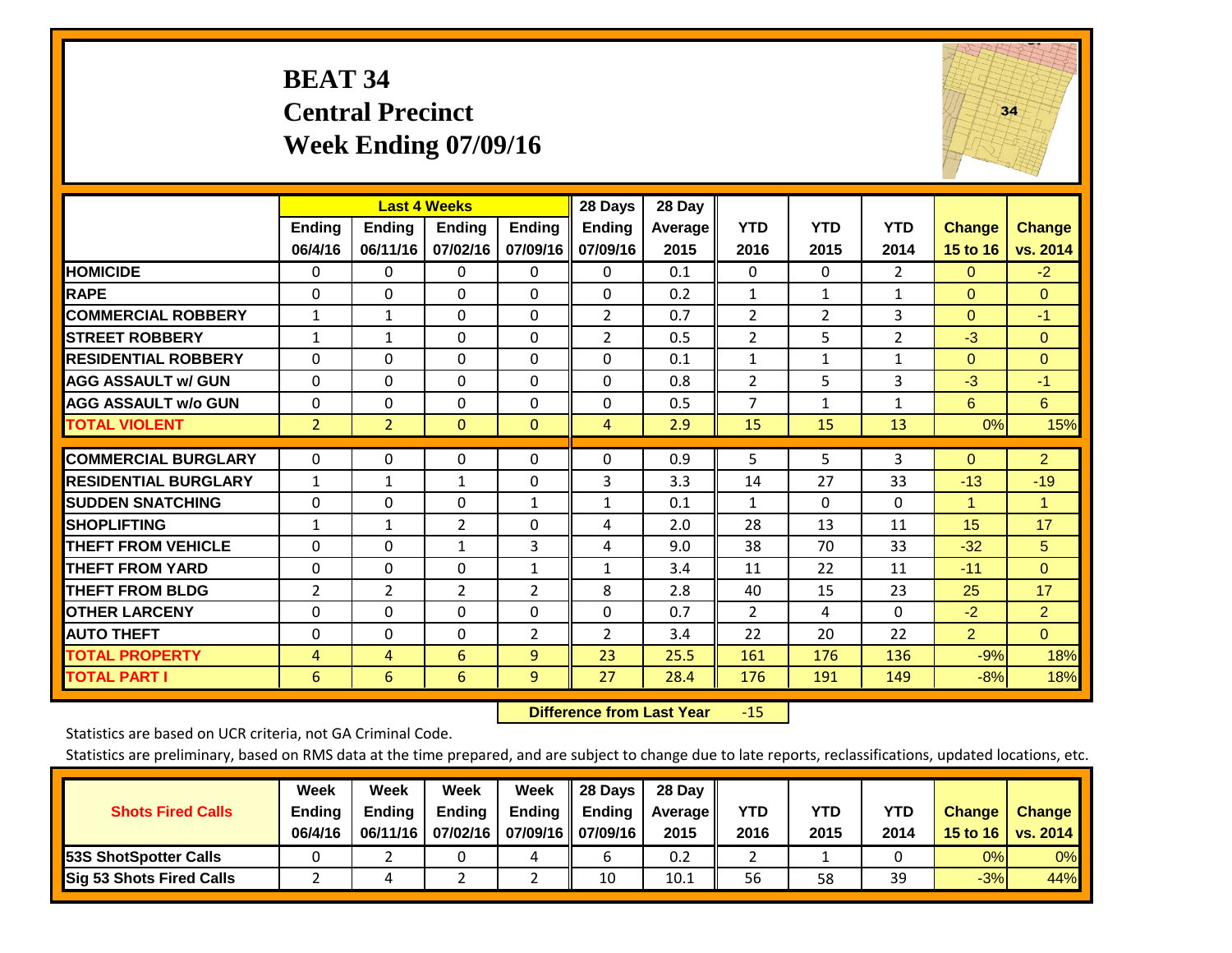#### **BEAT 35 Central Precinct Week Ending 07/09/16**



|                             |               | <b>Last 4 Weeks</b> |                |                | 28 Days        | 28 Day     |                |                |                |                      |                      |
|-----------------------------|---------------|---------------------|----------------|----------------|----------------|------------|----------------|----------------|----------------|----------------------|----------------------|
|                             | <b>Ending</b> | <b>Ending</b>       | <b>Ending</b>  | <b>Ending</b>  | <b>Ending</b>  | Average II | <b>YTD</b>     | <b>YTD</b>     | <b>YTD</b>     | <b>Change</b>        | <b>Change</b>        |
|                             | 06/4/16       | 06/11/16            | 07/02/16       | 07/09/16       | 07/09/16       | 2015       | 2016           | 2015           | 2014           | 15 to 16             | vs. 2014             |
| <b>HOMICIDE</b>             | 1             | 1                   | $\Omega$       | $\Omega$       | $\mathbf{2}$   | 0.4        | 5              | $\overline{4}$ | 3              | $\mathbf{1}$         | 2 <sup>1</sup>       |
| <b>RAPE</b>                 | $\Omega$      | 0                   | $\Omega$       | $\Omega$       | $\Omega$       | 0.2        | $\overline{2}$ | $\mathbf{1}$   | 5              | 1                    | $-3$                 |
| <b>COMMERCIAL ROBBERY</b>   | $\Omega$      | $\Omega$            | $\Omega$       | $\Omega$       | $\Omega$       | 0.2        | $\Omega$       | $\Omega$       | $\mathbf{1}$   | $\Omega$             | $-1$                 |
| <b>STREET ROBBERY</b>       | $\mathbf{1}$  | $\mathbf{1}$        | $\mathbf{1}$   | $\Omega$       | 3              | 1.6        | 10             | 8              | 10             | $\overline{2}$       | $\Omega$             |
| <b>RESIDENTIAL ROBBERY</b>  | $\Omega$      | 0                   | $\mathbf{0}$   | $\Omega$       | $\Omega$       | 0.2        | 3              | $\overline{2}$ | $\mathbf{1}$   | $\blacktriangleleft$ | $\overline{2}$       |
| <b>AGG ASSAULT w/ GUN</b>   | $\Omega$      | $\Omega$            | $\Omega$       | $\Omega$       | $\Omega$       | 2.2        | 6              | 12             | 10             | $-6$                 | $-4$                 |
| <b>AGG ASSAULT w/o GUN</b>  | $\mathbf{1}$  | $\mathbf{1}$        | $\mathbf{0}$   | $\Omega$       | $\overline{2}$ | 1.0        | 6              | 7              | 6              | $-1$                 | $\Omega$             |
| <b>TOTAL VIOLENT</b>        | 3             | 3                   | $\mathbf{1}$   | $\mathbf{0}$   | $\overline{7}$ | 5.8        | 32             | 34             | 36             | $-6%$                | $-11%$               |
| <b>COMMERCIAL BURGLARY</b>  | 2             | $\overline{2}$      | 1              | 0              | 5              | 0.5        | 5              | 4              | 3              |                      | $\overline{2}$       |
| <b>RESIDENTIAL BURGLARY</b> | $\mathbf{1}$  | 1                   | $\mathbf{1}$   | 1              | 4              | 8.9        | 39             | 70             | 46             | $-31$                | $-7$                 |
| <b>SUDDEN SNATCHING</b>     | 0             | $\Omega$            | $\Omega$       | $\mathbf{0}$   | $\Omega$       | 0.0        | $\mathbf{1}$   | $\Omega$       | 0              | 1                    | $\blacktriangleleft$ |
|                             | 0             | $\Omega$            | $\Omega$       | $\Omega$       | $\Omega$       | 0.4        | $\overline{2}$ | 4              | $\mathbf{1}$   |                      | $\mathbf{1}$         |
| <b>SHOPLIFTING</b>          |               |                     |                |                |                |            |                |                |                | $-2$                 |                      |
| <b>THEFT FROM VEHICLE</b>   | $\mathbf{1}$  | $\mathbf{1}$        | $\overline{2}$ | $\overline{2}$ | 6              | 4.8        | 35             | 33             | 26             | $\overline{2}$       | 9                    |
| <b>THEFT FROM YARD</b>      | $\Omega$      | $\mathbf 0$         | $\mathbf{0}$   | 1              | 1              | 2.8        | 12             | 15             | 21             | $-3$                 | $-9$                 |
| <b>THEFT FROM BLDG</b>      | 1             | 1                   | 3              | $\mathbf{0}$   | 5              | 3.2        | 25             | 25             | 18             | $\Omega$             | $\overline{7}$       |
| <b>OTHER LARCENY</b>        | 0             | $\Omega$            | $\Omega$       | $\Omega$       | $\Omega$       | 0.3        | 1              | $\overline{2}$ | $\overline{2}$ | $-1$                 | $-1$                 |
| <b>AUTO THEFT</b>           | $\Omega$      | $\Omega$            | $\Omega$       | 4              | 4              | 3.9        | 21             | 28             | 22             | $-7$                 | $-1$                 |
| <b>TOTAL PROPERTY</b>       | 5             | 5                   | $\overline{7}$ | 8              | 25             | 24.8       | 141            | 181            | 139            | $-22%$               | 1%                   |
| <b>TOTAL PART I</b>         | 8             | 8                   | 8              | 8              | 32             | 30.5       | 173            | 215            | 175            | $-20%$               | $-1%$                |

 **Difference from Last Year**‐42

Statistics are based on UCR criteria, not GA Criminal Code.

| <b>Shots Fired Calls</b>        | Week<br><b>Ending</b><br>06/4/16 | Week<br><b>Endina</b><br>06/11/16 | <b>Week</b><br>Ending<br>07/02/16 | Week<br>Ending<br>07/09/16    07/09/16 | 28 Days<br><b>Ending</b> | 28 Day<br>Average II<br>2015 | YTD<br>2016 | YTD<br>2015 | <b>YTD</b><br>2014 | <b>Change</b><br>15 to 16 | <b>Change</b><br>vs. 2014 |
|---------------------------------|----------------------------------|-----------------------------------|-----------------------------------|----------------------------------------|--------------------------|------------------------------|-------------|-------------|--------------------|---------------------------|---------------------------|
| <b>153S ShotSpotter Calls</b>   |                                  |                                   |                                   | 4                                      | 12                       | 22.5                         | 185         | 98          |                    | 0%                        | 0%                        |
| <b>Sig 53 Shots Fired Calls</b> |                                  |                                   |                                   |                                        | 19                       | 19.8                         | 143         | 122         | 87                 | 17%                       | 64%                       |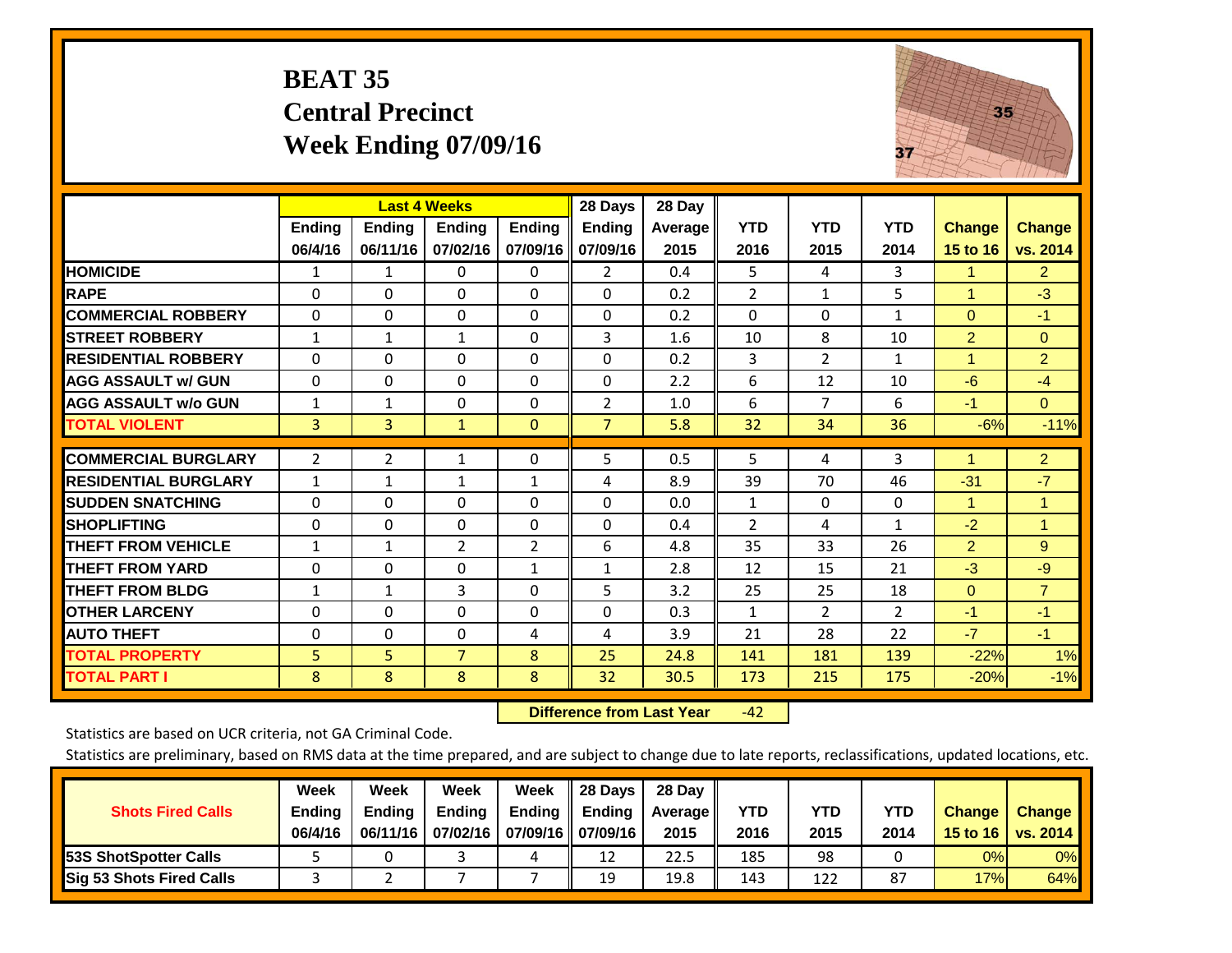|                             | <b>BEAT 37</b>           | <b>Central Precinct</b><br><b>Week Ending 07/09/16</b> |                    |                           |                                      |                           |                    |                      | 37                 |                           |                                  |
|-----------------------------|--------------------------|--------------------------------------------------------|--------------------|---------------------------|--------------------------------------|---------------------------|--------------------|----------------------|--------------------|---------------------------|----------------------------------|
|                             | Ending<br>06/4/16        | <b>Last 4 Weeks</b><br><b>Ending</b><br>06/11/16       | Ending<br>07/02/16 | <b>Ending</b><br>07/09/16 | 28 Days<br><b>Ending</b><br>07/09/16 | 28 Day<br>Average<br>2015 | <b>YTD</b><br>2016 | <b>YTD</b><br>2015   | <b>YTD</b><br>2014 | <b>Change</b><br>15 to 16 | <b>Change</b><br>vs. 2014        |
| <b>HOMICIDE</b>             | 0                        | 0                                                      | $\Omega$           | 0                         | $\Omega$                             | 0.2                       | $\Omega$           | $\Omega$             | $\mathbf{1}$       | $\mathbf{0}$              | $-1$                             |
| <b>RAPE</b>                 | $\Omega$                 | 0                                                      | $\overline{0}$     | $\Omega$                  | $\Omega$                             | 0.0                       | $\mathbf{1}$       | $\Omega$             | $\Omega$           | $\mathbf{1}$              | $\mathbf{1}$                     |
| <b>COMMERCIAL ROBBERY</b>   | $\Omega$                 | $\Omega$                                               | $\Omega$           | $\Omega$                  | $\Omega$                             | 0.2                       | $\mathbf{1}$       | $\mathbf{1}$         | $\Omega$           | $\mathbf{0}$              | 1                                |
| <b>STREET ROBBERY</b>       | 0                        | $\mathbf{1}$                                           | $\mathbf{1}$       | 0                         | $\overline{2}$                       | 1.7                       | 8                  | 5                    | 5                  | 3                         | 3                                |
| <b>RESIDENTIAL ROBBERY</b>  | $\Omega$                 | 0                                                      | $\overline{0}$     | $\Omega$                  | $\Omega$                             | 0.1                       | $\mathbf{0}$       | 0                    | $\Omega$           | $\mathbf{0}$              | $\Omega$                         |
| <b>AGG ASSAULT w/ GUN</b>   | $\Omega$                 | $\Omega$                                               | $\Omega$           | $\Omega$                  | $\Omega$                             | 0.2                       | 6                  | $\overline{2}$       | $\overline{2}$     | $\overline{4}$            | $\overline{4}$                   |
| <b>AGG ASSAULT w/o GUN</b>  | $\Omega$                 | 0                                                      | $\mathbf{1}$       | $\Omega$                  | $\mathbf{1}$                         | 0.5                       | $\overline{2}$     | 4                    | $\mathbf{1}$       | $-2$                      | $\mathbf{1}$                     |
| <b>TOTAL VIOLENT</b>        | $\overline{0}$           | $\mathbf{1}$                                           | $\overline{2}$     | $\mathbf{0}$              | $\overline{3}$                       | 2.8                       | 18                 | 12                   | 9                  | 50%                       | 100%                             |
| <b>COMMERCIAL BURGLARY</b>  |                          |                                                        | $\mathbf{0}$       | $\Omega$                  |                                      | 0.6                       | 7                  |                      |                    | 5                         |                                  |
| <b>RESIDENTIAL BURGLARY</b> | $\mathbf{1}$<br>$\Omega$ | $\mathbf{1}$<br>$\Omega$                               | $\mathbf{1}$       | $\mathbf{1}$              | $\overline{2}$<br>$\overline{2}$     | 4.6                       | 15                 | $\overline{2}$<br>27 | 3<br>11            | $-12$                     | $\overline{4}$<br>$\overline{4}$ |
| <b>SUDDEN SNATCHING</b>     | $\Omega$                 | $\Omega$                                               | $\Omega$           | $\mathbf{1}$              | $\mathbf{1}$                         | 0.3                       | 1                  | 3                    | $\overline{2}$     | $-2$                      | $-1$                             |
| <b>SHOPLIFTING</b>          | 0                        | 0                                                      | $\mathbf{0}$       | $\mathbf{1}$              | $\mathbf{1}$                         | 2.5                       | 10                 | 8                    | 13                 | $\overline{2}$            | $-3$                             |
| <b>THEFT FROM VEHICLE</b>   | 2                        | $\overline{2}$                                         | $\Omega$           | $\mathbf{1}$              | 5                                    | 12.3                      | 44                 | 101                  | 63                 | $-57$                     | $-19$                            |
| <b>THEFT FROM YARD</b>      | 0                        | $\Omega$                                               | $\Omega$           | $\mathbf{1}$              | $\mathbf{1}$                         | 2.5                       | 18                 | 17                   | 27                 | 1                         | $-9$                             |
| <b>THEFT FROM BLDG</b>      | $\Omega$                 | $\Omega$                                               | $\overline{2}$     | $\mathbf{1}$              | 3                                    | 2.6                       | 14                 | 24                   | 13                 | $-10$                     | $\mathbf{1}$                     |
| <b>OTHER LARCENY</b>        | $\Omega$                 | $\Omega$                                               | $\Omega$           | $\mathbf{1}$              | $\mathbf{1}$                         | 0.9                       | $\mathbf{1}$       | 6                    | $\mathbf{1}$       | $-5$                      | $\mathbf{0}$                     |
| <b>AUTO THEFT</b>           | 0                        | 0                                                      | $\overline{2}$     | $\Omega$                  | $\overline{2}$                       | 2.9                       | 12                 | 26                   | 18                 | $-14$                     | $-6$                             |
| <b>TOTAL PROPERTY</b>       | 3                        | $\overline{3}$                                         | 5                  | $\overline{7}$            | 18                                   | 29.2                      | 122                | 214                  | 151                | $-43%$                    | $-19%$                           |
| <b>TOTAL PART I</b>         | 3                        | $\overline{4}$                                         | $\overline{7}$     | $\overline{7}$            | 21                                   | 32.1                      | 140                | 226                  | 160                | $-38%$                    | $-13%$                           |

 **Difference from Last Year**r -86 The state of the state of the state

Statistics are based on UCR criteria, not GA Criminal Code.

| <b>Shots Fired Calls</b>        | Week<br><b>Ending</b><br>06/4/16 | Week<br><b>Endina</b><br>06/11/16 | <b>Week</b><br>Ending<br>07/02/16 | Week<br>Ending | 28 Days<br><b>Ending</b><br>07/09/16    07/09/16 | 28 Day<br>Average II<br>2015 | YTD<br>2016 | YTD<br>2015 | <b>YTD</b><br>2014 | <b>Change</b><br>15 to 16 | <b>Change</b><br>vs. 2014 |
|---------------------------------|----------------------------------|-----------------------------------|-----------------------------------|----------------|--------------------------------------------------|------------------------------|-------------|-------------|--------------------|---------------------------|---------------------------|
| <b>153S ShotSpotter Calls</b>   |                                  |                                   |                                   |                | 11                                               | 2.8                          | 33          | 21          |                    | 0%                        | 0%                        |
| <b>Sig 53 Shots Fired Calls</b> |                                  |                                   |                                   |                | 13                                               | 13.4                         | 94          | 83          | 26                 | 13%                       | 262%                      |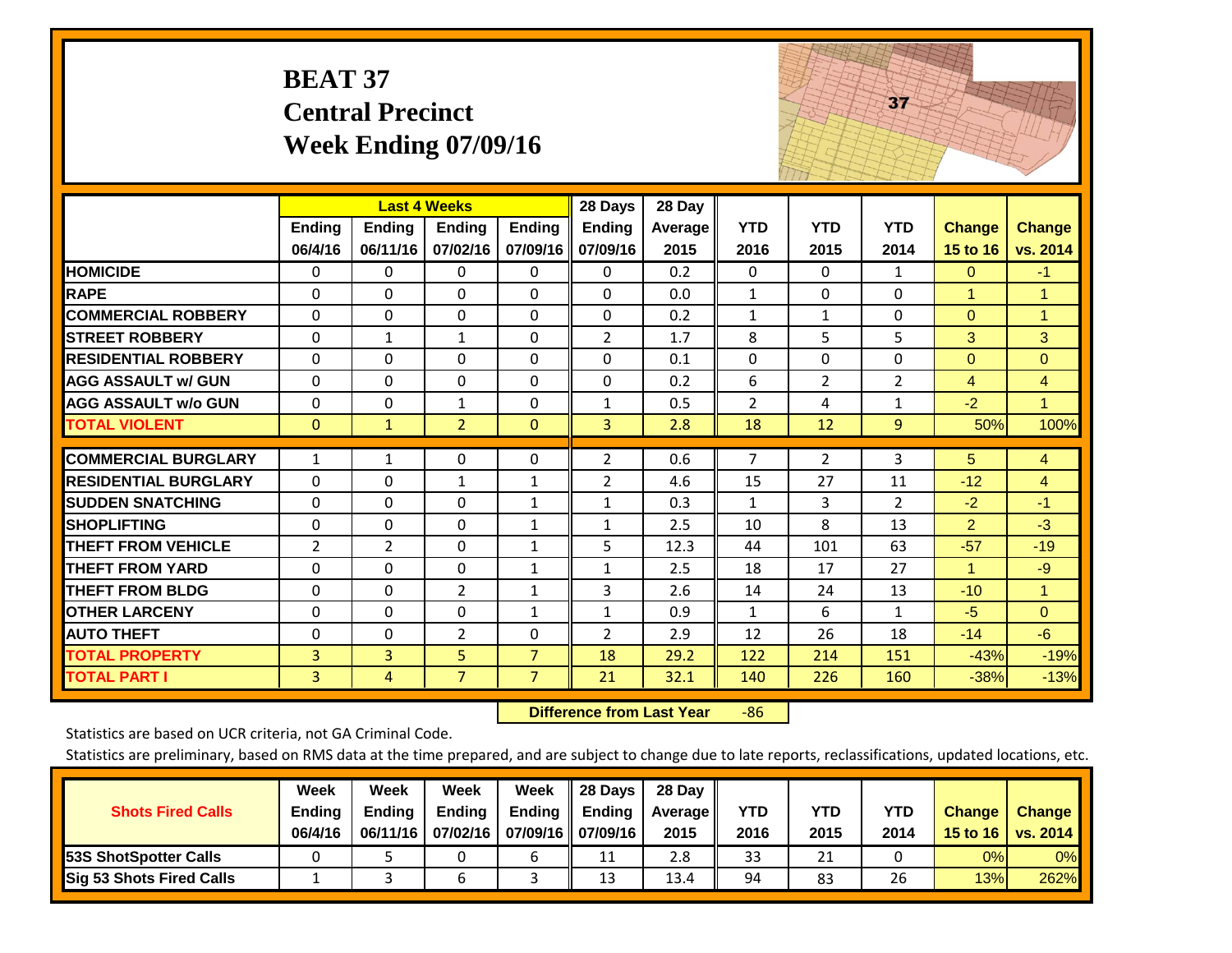

#### **COMPSTATSOUTHSIDE PRECINCT** CAPT. LENNY GUNTHER **Week Ending 07/09/16**

**PRECINCT COMMANDER:**



|                             | Week<br>Ending<br>07/09/16 | Week<br><b>Endina</b><br>07/02/16 | Weekly<br>Avg<br>2015 | 28-Day<br><b>Ending</b><br>07/09/16 | $28$ -Day<br><b>Ending</b><br>05/14/16 | Avg<br>28-Day<br>2015 | <b>YTD</b><br>2016 | <b>YTD</b><br>2015 | <b>YTD</b><br>2014 | <b>Change</b><br>15 to 16 | Change<br>vs. 2014 |
|-----------------------------|----------------------------|-----------------------------------|-----------------------|-------------------------------------|----------------------------------------|-----------------------|--------------------|--------------------|--------------------|---------------------------|--------------------|
| <b>HOMICIDE</b>             | 0                          | 0                                 | 0                     | 0                                   | 0                                      |                       | 3                  | 4                  |                    | -1.                       | $\overline{2}$     |
| <b>RAPE</b>                 | $\bf{0}$                   | $\Omega$                          | 0                     | 0                                   |                                        |                       | 8                  | 5                  | 3                  | 3                         | 5                  |
| <b>COMMERCIAL ROBBERY</b>   | $\bf{0}$                   | 0                                 | 0                     | $\bf{0}$                            | 4                                      | $\overline{2}$        | 18                 | 6                  | 10                 | 12                        | 8                  |
| <b>STREET ROBBERY</b>       | $\bf{0}$                   |                                   |                       | 3                                   | $\overline{\mathbf{A}}$                | 3                     | 15                 | 26                 | 25                 | $-11$                     | $-10$              |
| <b>RESIDENTIAL ROBBERY</b>  | $\bf{0}$                   | $\Omega$                          | $\Omega$              | $\bf{0}$                            | $\Omega$                               |                       |                    | 9                  | 5                  | -8                        | $-4$               |
| <b>AGG ASSAULT w/ GUN</b>   | $\bf{0}$                   |                                   |                       | 4                                   | 4                                      | 2                     | 12                 | 13                 | 5                  | $-1$                      | $\overline{7}$     |
| <b>AGG ASSAULT w/o GUN</b>  | $\bf{0}$                   | 0                                 |                       | $\mathbf{2}$                        | 5                                      | 2                     | 24                 | 15                 | 8                  | 9                         | 16                 |
| <b>TOTAL VIOLENT</b>        | $\bf{0}$                   | $\overline{2}$                    | 3                     | 6                                   | 15                                     | 12                    | 81                 | 78                 | 57                 | 4%                        | 42%                |
| <b>COMMERCIAL BURGLARY</b>  | $\mathbf{2}$               | 0                                 |                       | $\mathbf{2}$                        |                                        |                       | 24                 | 26                 | $\overline{20}$    | $-2$                      |                    |
|                             |                            |                                   |                       |                                     | 4                                      | 4                     |                    |                    |                    |                           | 4                  |
| <b>RESIDENTIAL BURGLARY</b> | 5                          | 8                                 | 6                     | 21                                  | 14                                     | 24                    | 108                | 164                | 118                | $-56$                     | $-10$              |
| <b>SUDDEN SNATCHING</b>     | 4                          | 0                                 | 0                     |                                     | 0                                      |                       | 5                  | 9                  | 7                  | $-4$                      | $-2$               |
| <b>SHOPLIFTING</b>          | 10                         | 11                                | 15                    | 41                                  | 40                                     | 59                    | 330                | 373                | 355                | $-43$                     | $-25$              |
| <b>THEFT FROM VEHICLE</b>   | 5                          | 3                                 | 8                     | 14                                  | 21                                     | 32                    | 143                | 179                | 159                | $-36$                     | $-16$              |
| <b>THEFT FROM YARD</b>      | $\overline{\mathbf{A}}$    | 2                                 | 2                     | 7                                   | 11                                     | 10                    | 53                 | 67                 | 62                 | $-14$                     | -9                 |
| <b>THEFT FROM BLDG</b>      | 3                          | 6                                 | 5                     | 17                                  | 13                                     | 19                    | 93                 | 130                | 102                | $-37$                     | $-9$               |
| <b>OTHER LARCENY</b>        | $\bf{0}$                   |                                   | $\Omega$              | 1                                   | 3                                      | $\overline{2}$        | $12 \,$            | 12                 | 16                 | $\Omega$                  | $-4$               |
| <b>AUTO THEFT</b>           | 4                          | 2                                 | 4                     | 6                                   | 6                                      | 15                    | 63                 | 98                 | 47                 | $-35$                     | 16                 |
| <b>TOTAL PROPERTY</b>       | 31                         | 33                                | 41                    | 110                                 | 112                                    | 165                   | 831                | 1058               | 886                | $-21%$                    | $-6%$              |
| <b>TOTAL PART I</b>         | 31                         | 35                                | 44                    | 116                                 | 127                                    | 177                   | 912                | 1136               | 943                | $-20%$                    | $-3%$              |

Statistics are based on UCR criteria, not GA Criminal Code. **Difference from Last Year** -224 Statistics are preliminary, based on RMS data at the time prepared, and are subject to change due to late reports, reclassifications, updated locations, etc.

Cell Shading: white is within 0.6 standard deviation of the mean; red is above; green is below

| <b>Citizen Initiated Calls</b> | Week<br><b>Ending</b><br>07/09/16 | <b>Week</b><br><b>Ending</b><br>07/02/16 | Weekly<br>Avg<br>2015 | $28 - Day$<br>Ending<br>07/09/16 | $28-Day$<br><b>Ending</b><br>05/14/16 | Avg<br>$28$ -Day<br>2015 | YTD<br>2016 | <b>YTD</b><br>2015 | <b>YTD</b><br>2014 | <b>Change</b><br>15 to 16 | <b>Change</b><br>vs. 2014 |
|--------------------------------|-----------------------------------|------------------------------------------|-----------------------|----------------------------------|---------------------------------------|--------------------------|-------------|--------------------|--------------------|---------------------------|---------------------------|
| Midnight Shift                 | 91                                | 101                                      | 100                   | 364                              | 399                                   | 399                      | 2531        | 2773               | 2566               | $-242$                    | $-35$                     |
| Day Shift                      | 239                               | 227                                      | 273                   | 953                              | 1093                                  | 1090                     | 7048        | 7428               | 7112               | $-380$                    | $-64$                     |
| <b>Afternoon Shift</b>         | 272                               | 234                                      | 269                   | 1076                             | 1061                                  | 1077                     | 6894        | 7256               | 6976               | $-362$                    | $-82$                     |
| <b>TOTAL CITIZEN CFS</b>       | 602                               | 562                                      | 641                   | 2393                             | 2553                                  | 2566                     | 16473       | 17457              | 16654              | $-5.6%$                   | $-1.1%$                   |
| <b>53S ShotSpotter Calls</b>   | 26                                |                                          |                       | 26                               |                                       |                          |             |                    |                    |                           |                           |
| Sig 53 Shots Fired Calls       | 22                                | 12                                       | 10                    | 50                               | 42                                    | 38                       | 248         | 212                | 133                | 36                        | 115                       |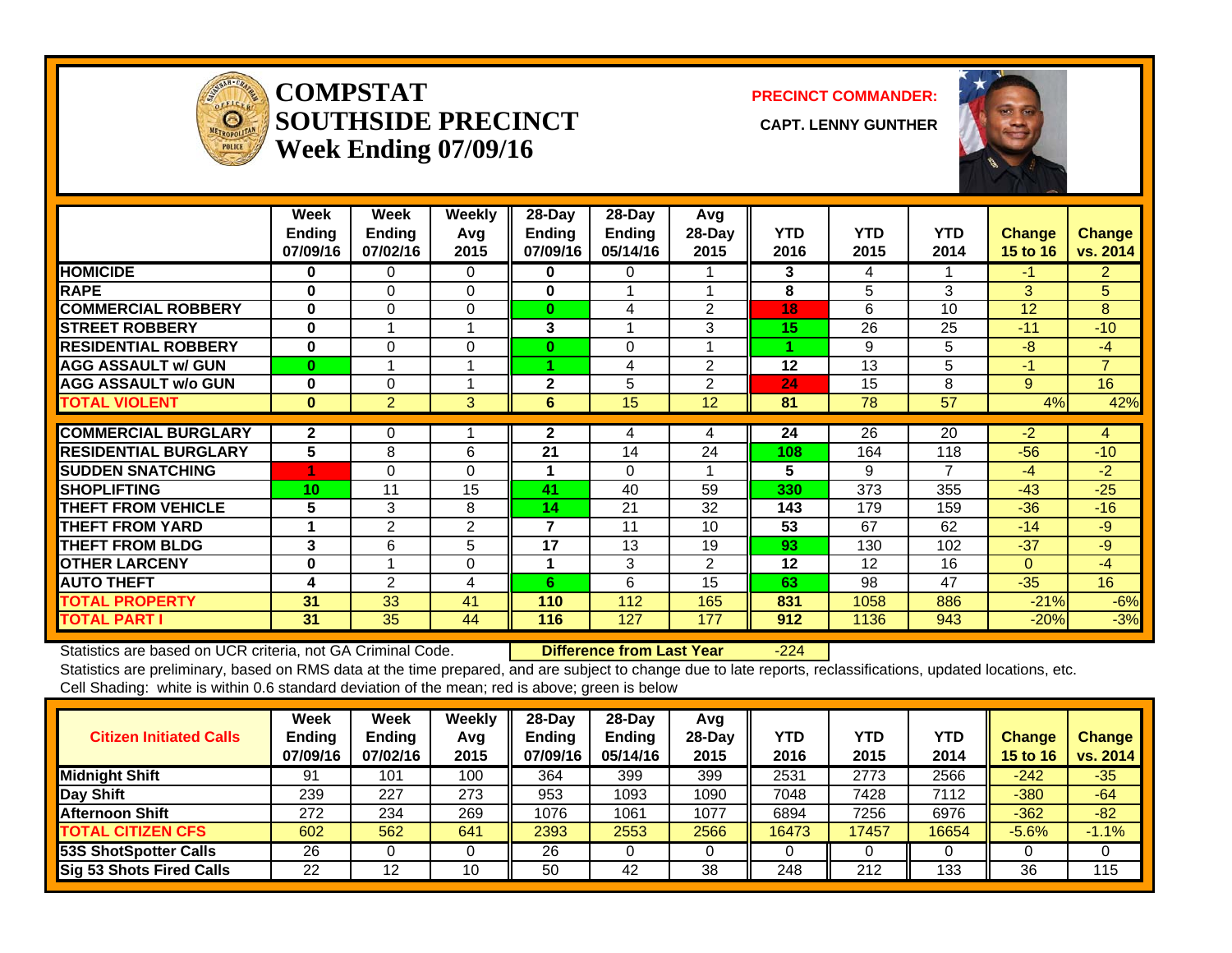# **BEAT 41 Southside Precinct Week Ending 07/09/16**



|                             |               | <b>Last 4 Weeks</b> |                |               | 28 Days       | 28 Day     |              |                |                |                      |                      |
|-----------------------------|---------------|---------------------|----------------|---------------|---------------|------------|--------------|----------------|----------------|----------------------|----------------------|
|                             | <b>Ending</b> | <b>Ending</b>       | <b>Endina</b>  | <b>Ending</b> | <b>Ending</b> | Average II | <b>YTD</b>   | <b>YTD</b>     | <b>YTD</b>     | <b>Change</b>        | <b>Change</b>        |
|                             | 06/4/16       | 06/11/16            | 07/02/16       | 07/09/16      | 07/09/16      | 2015       | 2016         | 2015           | 2014           | 15 to 16             | vs. 2014             |
| <b>HOMICIDE</b>             | 0             | 0                   | $\mathbf{0}$   | 0             | $\mathbf{0}$  | 0.1        | $\Omega$     | 1              | 0              | $-1$                 | $\mathbf{0}$         |
| <b>RAPE</b>                 | 0             | $\Omega$            | $\Omega$       | $\mathbf{0}$  | $\Omega$      | 0.0        | 3            | $\Omega$       | 0              | 3                    | 3                    |
| <b>COMMERCIAL ROBBERY</b>   | $\Omega$      | 0                   | $\Omega$       | $\Omega$      | $\Omega$      | 0.4        | 4            | 1              | 3              | 3                    | $\blacktriangleleft$ |
| <b>STREET ROBBERY</b>       | 0             | $\Omega$            | $\Omega$       | 0             | $\Omega$      | 0.5        | 3            | 3              | 3              | $\mathbf{0}$         | $\mathbf{0}$         |
| <b>IRESIDENTIAL ROBBERY</b> | $\Omega$      | $\Omega$            | $\mathbf{0}$   | $\Omega$      | $\Omega$      | 0.2        | $\Omega$     | $\overline{2}$ | 0              | $-2$                 | $\Omega$             |
| <b>AGG ASSAULT w/ GUN</b>   | $\Omega$      | 0                   | $\Omega$       | $\mathbf{0}$  | $\Omega$      | 0.0        | 2            | $\Omega$       | $\mathbf{1}$   | 2                    | $\mathbf{1}$         |
| <b>AGG ASSAULT w/o GUN</b>  | 0             | 0                   | $\Omega$       | $\Omega$      | $\Omega$      | 0.1        | 3            | $\mathbf{0}$   | 0              | 3                    | 3                    |
| <b>TOTAL VIOLENT</b>        | $\mathbf{0}$  | $\mathbf{0}$        | $\overline{0}$ | $\mathbf{0}$  | $\mathbf{0}$  | 1.3        | 15           | $\overline{7}$ | $\overline{7}$ | 114%                 | 114%                 |
|                             |               |                     |                |               |               |            |              |                |                |                      |                      |
| <b>COMMERCIAL BURGLARY</b>  | $\Omega$      | 0                   | $\Omega$       | 0             | $\Omega$      | 0.8        | 13           | 4              | 3              | 9                    | 10                   |
| <b>RESIDENTIAL BURGLARY</b> | 0             | 0                   | $\mathbf{0}$   | $\Omega$      | $\Omega$      | 0.8        | 8            | 7              | 3              | $\overline{1}$       | 5                    |
| <b>SUDDEN SNATCHING</b>     | $\Omega$      | 0                   | $\mathbf{0}$   | $\mathbf{0}$  | $\Omega$      | 0.2        | $\Omega$     | $\Omega$       | $\mathbf{1}$   | $\Omega$             | $-1$                 |
| <b>SHOPLIFTING</b>          | 0             | 0                   | $\Omega$       | 1             | 1             | 1.6        | 9            | 8              | 12             | $\blacktriangleleft$ | $-3$                 |
| <b>THEFT FROM VEHICLE</b>   | $\Omega$      | $\Omega$            | $\overline{2}$ | 2             | 4             | 5.9        | 34           | 35             | 44             | $-1$                 | $-10$                |
| <b>THEFT FROM YARD</b>      | $\mathbf{1}$  | $\mathbf{1}$        | $\Omega$       | 1             | 3             | 3.0        | 8            | 25             | 10             | $-17$                | $-2$                 |
| <b>THEFT FROM BLDG</b>      | 0             | 0                   | $\overline{2}$ | 1             | 3             | 4.4        | 13           | 37             | 16             | $-24$                | $-3$                 |
| <b>OTHER LARCENY</b>        | 0             | $\Omega$            | $\Omega$       | $\Omega$      | $\Omega$      | 0.3        | $\mathbf{1}$ | 3              | 2              | $-2$                 | $-1$                 |
| <b>AUTO THEFT</b>           | $\Omega$      | $\Omega$            | $\mathbf{1}$   | $\Omega$      | 1             | 2.3        | 9            | 16             | 6              | $-7$                 | $\overline{3}$       |
| <b>TOTAL PROPERTY</b>       | 1             | $\mathbf{1}$        | 5              | 5             | 12            | 19.4       | 95           | 135            | 97             | $-30%$               | $-2%$                |
| <b>TOTAL PART I</b>         | $\mathbf{1}$  | $\mathbf{1}$        | 5.             | 5             | 12            | 20.7       | 110          | 142            | 104            | $-23%$               | 6%                   |

 **Difference from Last Year**‐32

Statistics are based on UCR criteria, not GA Criminal Code.

| <b>Shots Fired Calls</b>        | Week<br><b>Ending</b><br>06/4/16 | Week<br><b>Endina</b><br>06/11/16 | <b>Week</b><br>Ending<br>07/02/16 | Week<br>Ending<br>07/09/16    07/09/16 | 28 Days<br>Ending | 28 Day<br><b>Average II</b><br>2015 | YTD<br>2016 | YTD<br>2015 | <b>YTD</b><br>2014 | <b>Change</b><br>15 to 16 $\vert$ | <b>Change</b><br>vs. 2014 |
|---------------------------------|----------------------------------|-----------------------------------|-----------------------------------|----------------------------------------|-------------------|-------------------------------------|-------------|-------------|--------------------|-----------------------------------|---------------------------|
| 53S ShotSpotter Calls           |                                  |                                   |                                   | 10                                     | 10                | 0.0                                 |             |             |                    | 0%                                | 0%                        |
| <b>Sig 53 Shots Fired Calls</b> |                                  |                                   |                                   |                                        |                   | 1.8                                 | 14          | 12          |                    | 17%                               | 100%                      |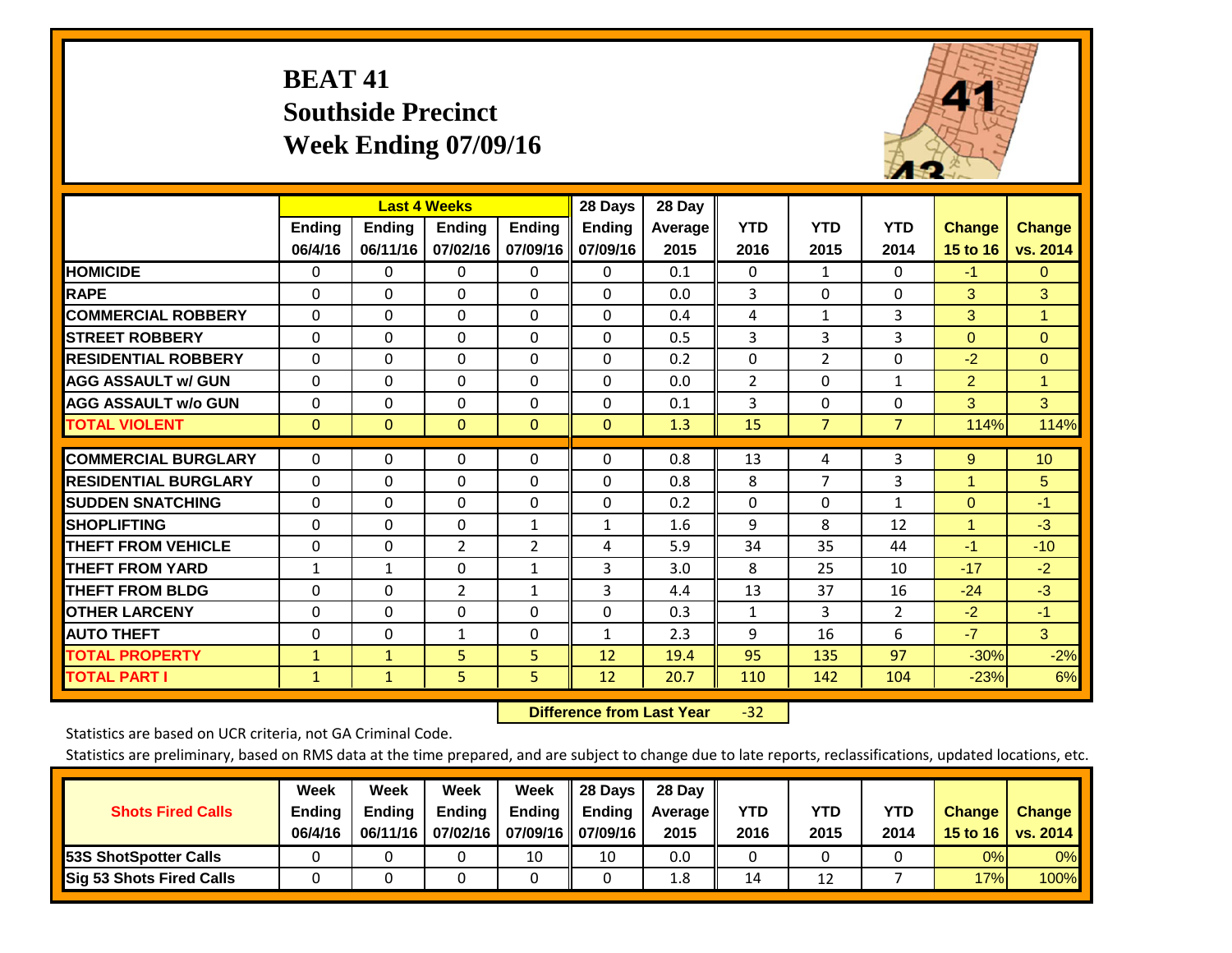# **BEAT 42 Southside Precinct Week Ending 07/09/16**



|                             |               | <b>Last 4 Weeks</b> |                |               | 28 Days        | 28 Day  |                |                |              |                |                      |
|-----------------------------|---------------|---------------------|----------------|---------------|----------------|---------|----------------|----------------|--------------|----------------|----------------------|
|                             | <b>Ending</b> | <b>Ending</b>       | <b>Endina</b>  | <b>Ending</b> | <b>Ending</b>  | Average | <b>YTD</b>     | <b>YTD</b>     | <b>YTD</b>   | <b>Change</b>  | <b>Change</b>        |
|                             | 06/4/16       | 06/11/16            | 07/02/16       | 07/09/16      | 07/09/16       | 2015    | 2016           | 2015           | 2014         | 15 to 16       | vs. 2014             |
| <b>HOMICIDE</b>             | 0             | 0                   | 0              | 0             | $\mathbf{0}$   | 0.1     | 0              | $\mathbf{0}$   | $\mathbf{1}$ | $\mathbf{0}$   | $-1$                 |
| <b>RAPE</b>                 | 0             | 0                   | $\Omega$       | $\mathbf{0}$  | 0              | 0.0     | 1              | $\Omega$       | 2            | 1              | $-1$                 |
| <b>COMMERCIAL ROBBERY</b>   | $\Omega$      | 0                   | $\mathbf{0}$   | $\Omega$      | 0              | 0.6     | 4              | $\mathbf{1}$   | 3            | 3              | $\blacktriangleleft$ |
| <b>STREET ROBBERY</b>       | 0             | 0                   | $\mathbf{1}$   | 0             | $\mathbf{1}$   | 1.0     | 5              | 9              | 8            | $-4$           | $-3$                 |
| <b>RESIDENTIAL ROBBERY</b>  | $\Omega$      | 0                   | $\mathbf{0}$   | $\mathbf{0}$  | $\Omega$       | 0.5     | $\mathbf{1}$   | $\overline{2}$ | 2            | $-1$           | $-1$                 |
| <b>AGG ASSAULT w/ GUN</b>   | $\Omega$      | $\Omega$            | $\Omega$       | $\Omega$      | $\Omega$       | 0.9     | 5              | 3              | 1            | $\overline{2}$ | $\overline{4}$       |
| <b>AGG ASSAULT w/o GUN</b>  | $\Omega$      | $\Omega$            | $\Omega$       | $\Omega$      | $\Omega$       | 0.8     | $\overline{7}$ | 8              | $\mathbf{1}$ | $-1$           | 6                    |
| <b>TOTAL VIOLENT</b>        | $\mathbf{0}$  | $\mathbf{0}$        | $\mathbf{1}$   | $\mathbf{0}$  | $\mathbf{1}$   | 3.8     | 23             | 23             | 18           | 0%             | 28%                  |
| <b>COMMERCIAL BURGLARY</b>  | $\mathbf 0$   | 0                   | 0              | 1             | 1              | 1.2     | 4              | 9              | 7            | $-5$           | $-3$                 |
| <b>RESIDENTIAL BURGLARY</b> | 1             | 1                   | $\overline{2}$ | 2             | 6              | 5.9     | 32             | 39             | 33           | $-7$           | $-1$                 |
| <b>SUDDEN SNATCHING</b>     | $\Omega$      | 0                   | $\mathbf{0}$   | 0             | $\Omega$       | 0.3     | $\mathbf{0}$   | 3              | 1            | $-3$           | $-1$                 |
| <b>SHOPLIFTING</b>          | $\Omega$      | $\Omega$            | 3              | 1             | 4              | 13.7    | 49             | 99             | 57           | $-50$          | $-8$                 |
| <b>THEFT FROM VEHICLE</b>   | 2             | $\overline{2}$      | $\Omega$       | $\mathbf{1}$  | 5              | 9.6     | 37             | 46             | 39           | $-9$           | $-2$                 |
| <b>THEFT FROM YARD</b>      | 0             | $\Omega$            | $\mathbf{1}$   | 0             | 1              | 2.3     | 14             | 14             | 17           | $\mathbf{0}$   | $-3$                 |
| <b>THEFT FROM BLDG</b>      | 1             | $\mathbf{1}$        | $\mathbf{0}$   | $\mathbf{0}$  | $\overline{2}$ | 4.3     | 19             | 29             | 22           | $-10$          | $-3$                 |
| <b>OTHER LARCENY</b>        | 0             | $\Omega$            | $\mathbf{1}$   | 0             | 1              | 0.4     | 3              | 3              | 3            | $\mathbf{0}$   | $\Omega$             |
| <b>AUTO THEFT</b>           | $\Omega$      | $\Omega$            | $\mathbf{1}$   | $\mathbf{1}$  | $\overline{2}$ | 5.1     | 20             | 33             | 10           | $-13$          | 10 <sup>°</sup>      |
| <b>TOTAL PROPERTY</b>       | 4             | 4                   | 8              | 6             | 22             | 42.7    | 178            | 275            | 189          | $-35%$         | $-6%$                |
| <b>TOTAL PART I</b>         | 4             | 4                   | 9              | 6             | 23             | 46.5    | 201            | 298            | 207          | $-33%$         | $-3%$                |

 **Difference from Last Year**‐97

Statistics are based on UCR criteria, not GA Criminal Code.

| <b>Shots Fired Calls</b>        | Week<br><b>Ending</b><br>06/4/16 | Week<br><b>Endina</b><br>06/11/16 | <b>Week</b><br>Ending<br>07/02/16 | Week<br>Ending | 28 Days<br><b>Ending</b><br>07/09/16    07/09/16 | 28 Day<br>Average II<br>2015 | YTD<br>2016 | YTD<br>2015 | YTD<br>2014 | <b>Change</b><br>15 to 16 | <b>Change</b><br>vs. 2014 |
|---------------------------------|----------------------------------|-----------------------------------|-----------------------------------|----------------|--------------------------------------------------|------------------------------|-------------|-------------|-------------|---------------------------|---------------------------|
| <b>153S ShotSpotter Calls</b>   |                                  |                                   |                                   |                |                                                  | 0.0                          |             |             |             | 0%                        | 0%                        |
| <b>Sig 53 Shots Fired Calls</b> |                                  |                                   |                                   |                | 14                                               | ט.                           | 55          | 46          | 23          | 20%                       | 139%                      |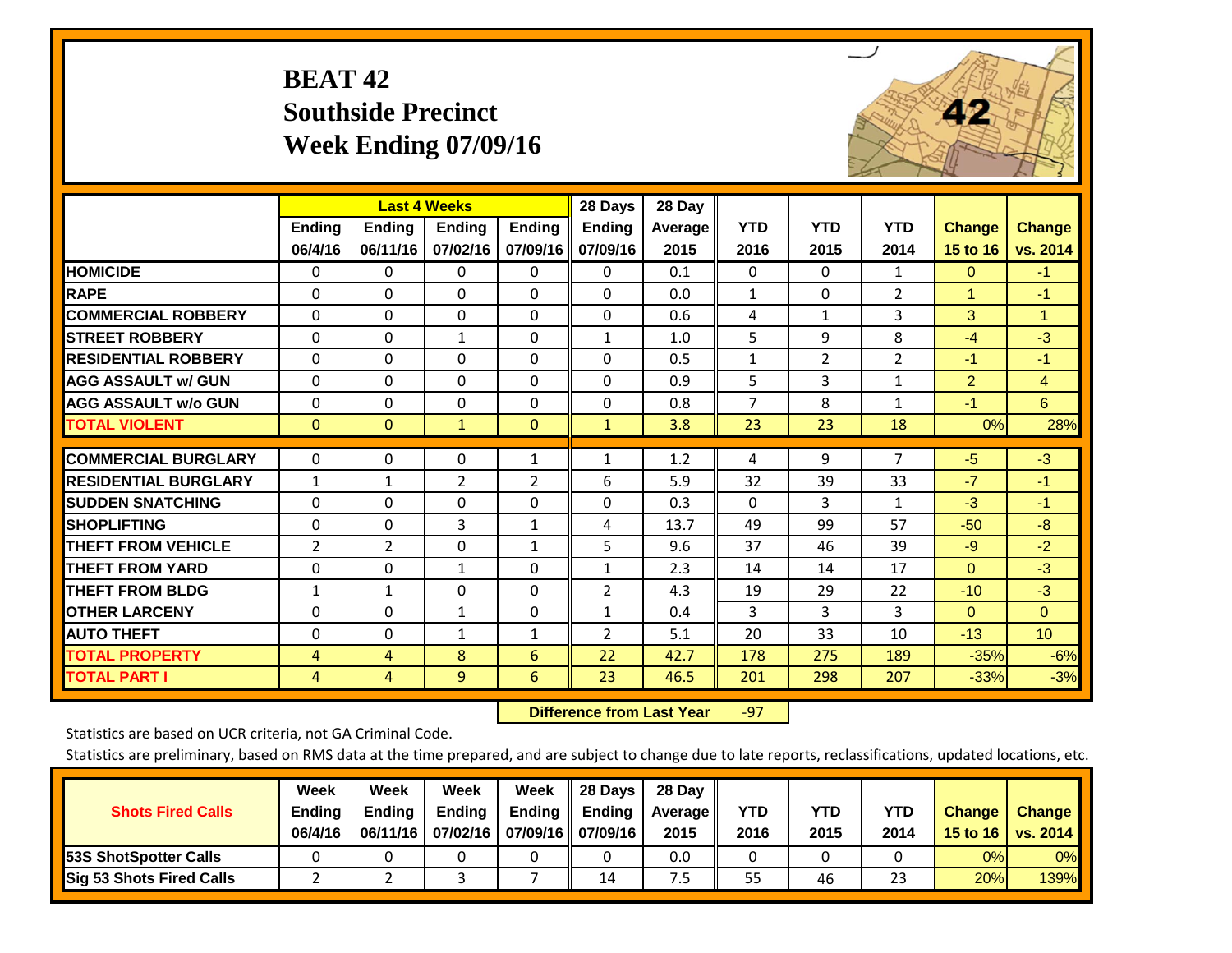# **BEAT 43 Southside Precinct Week Ending 07/09/16**



|                             |               |                | <b>Last 4 Weeks</b> |                | 28 Days        | 28 Day  |                |                |              |                |                |
|-----------------------------|---------------|----------------|---------------------|----------------|----------------|---------|----------------|----------------|--------------|----------------|----------------|
|                             | <b>Ending</b> | <b>Ending</b>  | <b>Ending</b>       | <b>Endina</b>  | <b>Ending</b>  | Average | <b>YTD</b>     | <b>YTD</b>     | <b>YTD</b>   | <b>Change</b>  | <b>Change</b>  |
|                             | 06/4/16       | 06/11/16       | 07/02/16            | 07/09/16       | 07/09/16       | 2015    | 2016           | 2015           | 2014         | 15 to 16       | vs. 2014       |
| <b>HOMICIDE</b>             | 0             | 0              | 0                   | $\Omega$       | 0              | 0.2     | 2              | $\mathbf{1}$   | 0            | 1.             | $\overline{2}$ |
| <b>RAPE</b>                 | $\Omega$      | $\Omega$       | $\Omega$            | $\Omega$       | $\Omega$       | 0.0     | $\mathbf{0}$   | 0              | $\Omega$     | $\mathbf{0}$   | $\Omega$       |
| <b>COMMERCIAL ROBBERY</b>   | $\Omega$      | $\Omega$       | $\Omega$            | $\Omega$       | $\Omega$       | 0.5     | 6              | 4              | $\mathbf{1}$ | $\overline{2}$ | 5              |
| <b>STREET ROBBERY</b>       | 0             | $\Omega$       | 0                   | 0              | $\Omega$       | 0.8     | 3              | 8              | 5            | $-5$           | $-2$           |
| <b>RESIDENTIAL ROBBERY</b>  | $\Omega$      | $\Omega$       | $\Omega$            | 0              | $\Omega$       | 0.1     | $\mathbf{0}$   | $\mathbf{1}$   | $\mathbf{1}$ | $-1$           | $-1$           |
| <b>AGG ASSAULT w/ GUN</b>   | $\Omega$      | $\Omega$       | $\Omega$            | 0              | $\Omega$       | 0.6     | $\mathbf{1}$   | 4              | $\Omega$     | $-3$           | $\mathbf{1}$   |
| <b>AGG ASSAULT w/o GUN</b>  | 1             | 1              | $\Omega$            | 0              | $\overline{2}$ | 0.3     | 5              | $\mathbf{1}$   | $\mathbf{1}$ | 4              | $\overline{4}$ |
| <b>TOTAL VIOLENT</b>        | $\mathbf{1}$  | $\mathbf{1}$   | $\mathbf{0}$        | $\mathbf{0}$   | $\overline{2}$ | 2.4     | 17             | 19             | 8            | $-11%$         | 113%           |
| <b>COMMERCIAL BURGLARY</b>  |               |                |                     |                |                |         |                |                | 7            |                |                |
|                             | 0             | $\Omega$       | $\Omega$            | 0              | $\Omega$       | 1.2     | 5              | 10             |              | $-5$           | $-2$           |
| <b>RESIDENTIAL BURGLARY</b> | 2             | $\overline{2}$ | $\mathbf{1}$        | 0              | 5              | 2.3     | 13             | 17             | 18           | $-4$           | $-5$           |
| <b>SUDDEN SNATCHING</b>     | $\Omega$      | $\Omega$       | $\mathbf{0}$        | 0              | $\Omega$       | 0.2     | $\overline{2}$ | $\overline{2}$ | 3            | $\mathbf{0}$   | $-1$           |
| <b>SHOPLIFTING</b>          | 8             | 8              | 6                   | 6              | 28             | 28.4    | 193            | 182            | 206          | 11             | $-13$          |
| <b>THEFT FROM VEHICLE</b>   | $\Omega$      | $\Omega$       | $\Omega$            | 0              | $\Omega$       | 4.0     | 17             | 24             | 31           | $-7$           | $-14$          |
| <b>THEFT FROM YARD</b>      | $\mathbf 0$   | $\Omega$       | $\Omega$            | $\Omega$       | $\Omega$       | 1.2     | 11             | 9              | 10           | $\overline{2}$ | $\mathbf{1}$   |
| <b>THEFT FROM BLDG</b>      | $\mathbf{1}$  | 1              | $\mathbf{1}$        | 1              | 4              | 2.9     | 20             | 21             | 15           | $-1$           | 5              |
| <b>OTHER LARCENY</b>        | $\Omega$      | $\Omega$       | $\Omega$            | $\Omega$       | $\Omega$       | 0.4     | $\overline{2}$ | $\mathbf{1}$   | 4            | 1              | $-2$           |
| <b>AUTO THEFT</b>           | $\Omega$      | $\Omega$       | $\Omega$            | $\Omega$       | $\Omega$       | 2.3     | 8              | 11             | 8            | $-3$           | $\overline{0}$ |
| <b>TOTAL PROPERTY</b>       | 11            | 11             | 8                   | $\overline{7}$ | 37             | 42.9    | 271            | 277            | 302          | $-2%$          | $-10%$         |
| <b>TOTAL PART I</b>         | 12            | 12             | 8                   | $\overline{7}$ | 39             | 45.3    | 288            | 296            | 310          | $-3%$          | $-7%$          |

 **Difference from Last Year**‐8

Statistics are based on UCR criteria, not GA Criminal Code.

| <b>Shots Fired Calls</b>        | Week<br><b>Ending</b><br>06/4/16 | Week<br><b>Endina</b><br>06/11/16 | Week<br>Ending<br>07/02/16 | Week<br>Ending | 28 Days<br><b>Ending</b><br>07/09/16    07/09/16 | 28 Day<br>Average II<br>2015 | YTD<br>2016 | YTD<br>2015 | <b>YTD</b><br>2014 | <b>Change</b><br>15 to 16 | <b>Change</b><br>vs. 2014 |
|---------------------------------|----------------------------------|-----------------------------------|----------------------------|----------------|--------------------------------------------------|------------------------------|-------------|-------------|--------------------|---------------------------|---------------------------|
| <b>153S ShotSpotter Calls</b>   |                                  |                                   |                            |                |                                                  | 0.1                          |             |             |                    | 0%                        | 0%                        |
| <b>Sig 53 Shots Fired Calls</b> |                                  |                                   |                            |                | 12                                               | 5.6                          | 34          | 30          | <b>n</b><br>⊥ر     | 13%                       | 10%                       |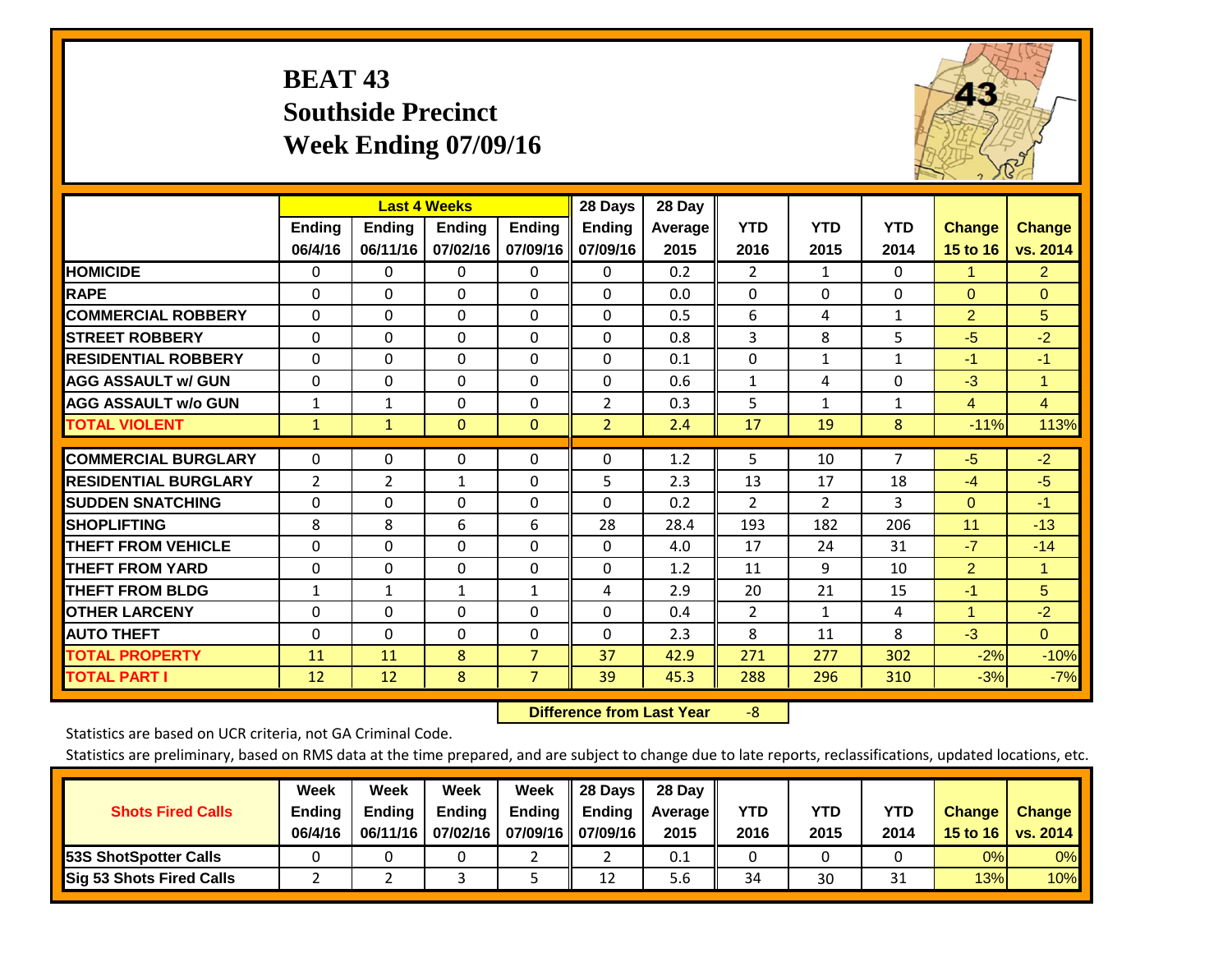# **BEAT 44 Southside Precinct Week Ending 07/09/16**



|                             |                | <b>Last 4 Weeks</b> |                |                | 28 Days        | 28 Day  |                |                |                |                      |                |
|-----------------------------|----------------|---------------------|----------------|----------------|----------------|---------|----------------|----------------|----------------|----------------------|----------------|
|                             | <b>Ending</b>  | <b>Ending</b>       | <b>Endina</b>  | <b>Ending</b>  | <b>Ending</b>  | Average | <b>YTD</b>     | <b>YTD</b>     | <b>YTD</b>     | <b>Change</b>        | <b>Change</b>  |
|                             | 06/4/16        | 06/11/16            | 07/02/16       | 07/09/16       | 07/09/16       | 2015    | 2016           | 2015           | 2014           | 15 to 16             | vs. 2014       |
| <b>HOMICIDE</b>             | 0              | 0                   | $\Omega$       | $\Omega$       | 0              | 0.1     | $\Omega$       | $\mathbf{1}$   | 0              | $-1$                 | 0              |
| <b>RAPE</b>                 | 0              | $\Omega$            | $\Omega$       | 0              | 0              | 0.3     | 3              | $\overline{2}$ | $\mathbf{1}$   | 1                    | $\overline{2}$ |
| <b>COMMERCIAL ROBBERY</b>   | $\Omega$       | 0                   | $\mathbf{0}$   | $\Omega$       | $\Omega$       | 0.4     | $\overline{2}$ | 0              | $\overline{2}$ | $\overline{2}$       | $\mathbf{0}$   |
| <b>ISTREET ROBBERY</b>      | $\Omega$       | $\Omega$            | $\Omega$       | $\Omega$       | $\Omega$       | 0.6     | $\mathbf{1}$   | 3              | 5              | $-2$                 | $-4$           |
| <b>RESIDENTIAL ROBBERY</b>  | $\Omega$       | $\Omega$            | $\mathbf{0}$   | $\Omega$       | $\Omega$       | 0.2     | $\Omega$       | 3              | $\overline{2}$ | $-3$                 | $-2$           |
| <b>AGG ASSAULT w/ GUN</b>   | $\Omega$       | $\Omega$            | $\mathbf{1}$   | $\Omega$       | $\mathbf{1}$   | 0.5     | 4              | 4              | $\Omega$       | $\Omega$             | $\overline{4}$ |
| <b>AGG ASSAULT w/o GUN</b>  | 0              | 0                   | 0              | 0              | $\Omega$       | 0.5     | $\overline{7}$ | 4              | 4              | 3                    | 3              |
| <b>TOTAL VIOLENT</b>        | $\Omega$       | $\Omega$            | $\mathbf{1}$   | $\mathbf{0}$   | $\mathbf{1}$   | 2.7     | 17             | 17             | 14             | 0%                   | 21%            |
| <b>COMMERCIAL BURGLARY</b>  | $\Omega$       | $\Omega$            | $\mathbf 0$    |                |                | 0.4     | $\overline{2}$ |                | $\overline{2}$ | 1                    | $\Omega$       |
|                             |                |                     |                | 1              | 1              |         |                | $\mathbf{1}$   |                |                      |                |
| <b>RESIDENTIAL BURGLARY</b> | $\Omega$       | 0                   | $\mathbf{1}$   | $\Omega$       | $\mathbf{1}$   | 8.1     | 18             | 53             | 32             | $-35$                | $-14$          |
| <b>SUDDEN SNATCHING</b>     | $\Omega$       | 0                   | $\mathbf{0}$   | 1              | $\mathbf{1}$   | 0.2     | 2              | $\overline{2}$ | $\mathbf{1}$   | $\Omega$             | 1              |
| <b>SHOPLIFTING</b>          | $\Omega$       | 0                   | $\mathbf{0}$   | $\Omega$       | $\Omega$       | 0.7     | $\overline{7}$ | 6              | 12             | $\blacktriangleleft$ | $-5$           |
| <b>THEFT FROM VEHICLE</b>   | 1              | $\mathbf{1}$        | $\Omega$       | 2              | 4              | 5.6     | 22             | 46             | 23             | $-24$                | $-1$           |
| <b>THEFT FROM YARD</b>      | 1              | 1                   | $\mathbf{0}$   | 0              | $\overline{2}$ | 1.4     | 9              | 8              | 13             | $\mathbf{1}$         | $-4$           |
| <b>THEFT FROM BLDG</b>      | $\Omega$       | $\Omega$            | $\overline{2}$ | $\Omega$       | $\overline{2}$ | 3.0     | 18             | 20             | 18             | $-2$                 | $\mathbf{0}$   |
| <b>OTHER LARCENY</b>        | $\Omega$       | 0                   | $\Omega$       | $\Omega$       | $\Omega$       | 0.5     | 2              | 5.             | $\mathbf{1}$   | $-3$                 | $\mathbf{1}$   |
| <b>AUTO THEFT</b>           | 0              | 0                   | 0              | $\overline{2}$ | $\overline{2}$ | 3.1     | 16             | 25             | 11             | $-9$                 | 5              |
| <b>TOTAL PROPERTY</b>       | $\overline{2}$ | $\overline{2}$      | 3              | 6              | 13             | 22.9    | 96             | 166            | 113            | $-42%$               | $-15%$         |
| <b>TOTAL PART I</b>         | $\overline{2}$ | $\overline{2}$      | 4              | 6              | 14             | 25.6    | 113            | 183            | 127            | $-38%$               | $-11%$         |

 **Difference from Last Year**r -70

Statistics are based on UCR criteria, not GA Criminal Code.

| <b>Shots Fired Calls</b>        | Week<br><b>Ending</b><br>06/4/16 | Week<br><b>Endina</b><br>06/11/16 | <b>Week</b><br>Ending<br>07/02/16 | Week<br>Ending | 28 Days<br><b>Ending</b><br>07/09/16    07/09/16 | 28 Day<br>Average II<br>2015 | YTD<br>2016 | YTD<br>2015 | <b>YTD</b><br>2014 | <b>Change</b><br>15 to 16 | <b>Change</b><br>vs. 2014 |
|---------------------------------|----------------------------------|-----------------------------------|-----------------------------------|----------------|--------------------------------------------------|------------------------------|-------------|-------------|--------------------|---------------------------|---------------------------|
| <b>153S ShotSpotter Calls</b>   |                                  |                                   |                                   |                |                                                  | 0.0                          |             |             |                    | 0%                        | 0%                        |
| <b>Sig 53 Shots Fired Calls</b> |                                  |                                   |                                   |                |                                                  | 8.0                          | 49          | 45          | 24                 | 9%                        | 104%                      |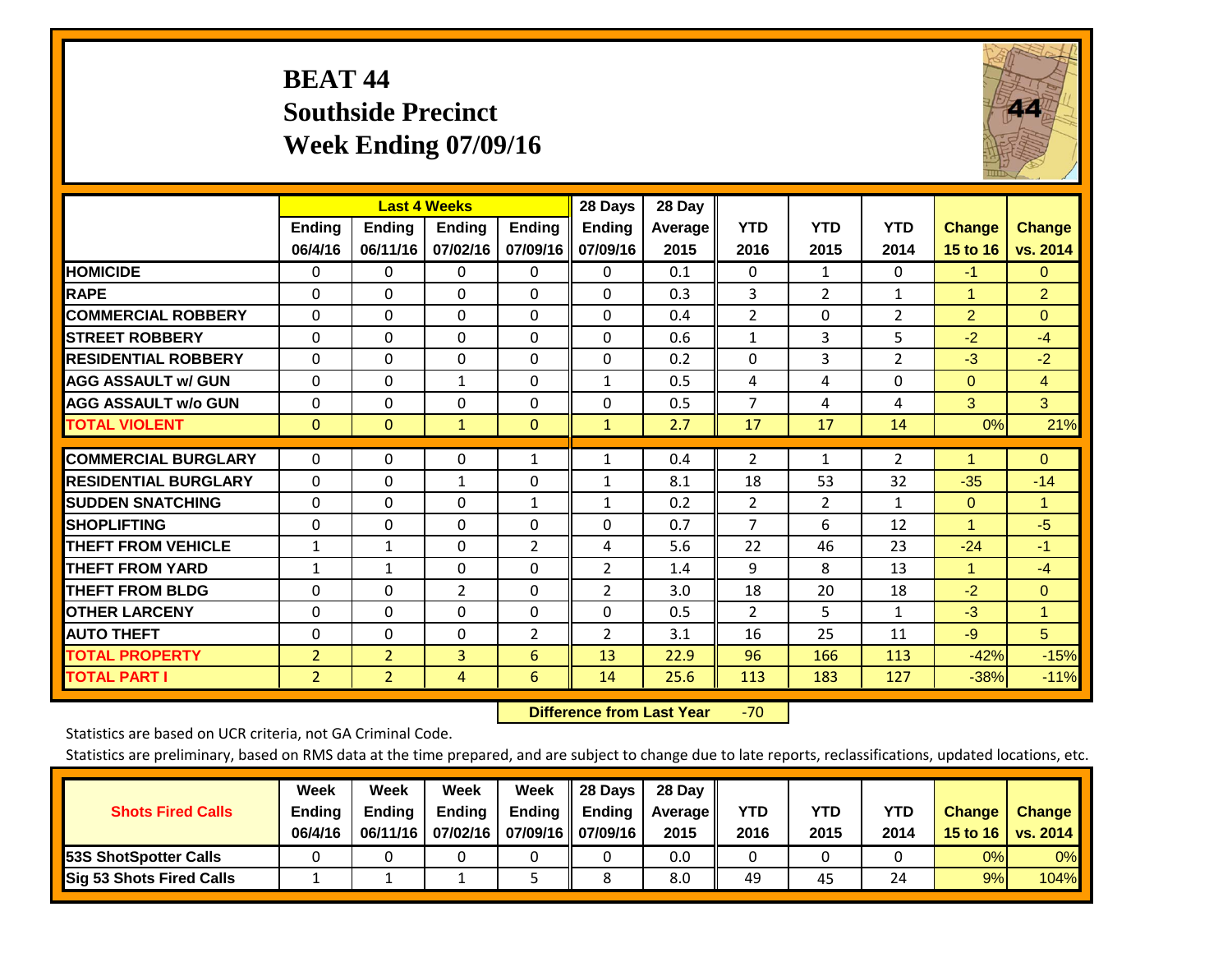# **BEAT 45 Southside Precinct Week Ending 07/09/16**



|                             |               |               | <b>Last 4 Weeks</b> |               | 28 Days        | 28 Day  |                |                |              |                |               |
|-----------------------------|---------------|---------------|---------------------|---------------|----------------|---------|----------------|----------------|--------------|----------------|---------------|
|                             | <b>Ending</b> | <b>Ending</b> | <b>Ending</b>       | <b>Endina</b> | Ending         | Average | <b>YTD</b>     | <b>YTD</b>     | <b>YTD</b>   | <b>Change</b>  | <b>Change</b> |
|                             | 06/4/16       | 06/11/16      | 07/02/16            | 07/09/16      | 07/09/16       | 2015    | 2016           | 2015           | 2014         | 15 to 16       | vs. 2014      |
| <b>HOMICIDE</b>             | 0             | $\Omega$      | 0                   | 0             | $\Omega$       | 0.1     | 1              | $\mathbf{0}$   | 0            | 1.             | 1.            |
| <b>RAPE</b>                 | 0             | $\Omega$      | $\Omega$            | $\Omega$      | 0              | 0.2     | $\Omega$       | $\overline{2}$ | 0            | $-2$           | $\Omega$      |
| <b>COMMERCIAL ROBBERY</b>   | $\Omega$      | $\Omega$      | $\mathbf{0}$        | $\Omega$      | $\Omega$       | 0.0     | $\mathbf{0}$   | 0              | 0            | $\mathbf{0}$   | $\mathbf{0}$  |
| <b>STREET ROBBERY</b>       | $\Omega$      | $\Omega$      | $\Omega$            | $\Omega$      | 0              | 0.2     | $\mathbf{0}$   | 1              | $\mathbf{1}$ | -1             | $-1$          |
| <b>RESIDENTIAL ROBBERY</b>  | $\Omega$      | $\Omega$      | $\mathbf{0}$        | $\Omega$      | $\Omega$       | 0.1     | $\mathbf{0}$   | $\mathbf{1}$   | 0            | $-1$           | $\mathbf{0}$  |
| <b>AGG ASSAULT w/ GUN</b>   | $\Omega$      | $\Omega$      | $\Omega$            | $\Omega$      | 0              | 0.2     | $\mathbf{0}$   | 0              | $\mathbf{1}$ | $\mathbf{0}$   | $-1$          |
| <b>AGG ASSAULT w/o GUN</b>  | $\Omega$      | $\Omega$      | $\mathbf{0}$        | $\Omega$      | $\Omega$       | 0.2     | $\overline{2}$ | $\mathbf{1}$   | $\mathbf{1}$ | 1              | $\mathbf{1}$  |
| <b>TOTAL VIOLENT</b>        | $\mathbf{0}$  | $\mathbf{0}$  | $\mathbf{0}$        | $\mathbf{0}$  | $\mathbf{0}$   | 0.8     | 3              | 5              | 3            | $-40%$         | 0%            |
|                             |               |               |                     |               |                |         |                |                |              |                |               |
| <b>COMMERCIAL BURGLARY</b>  | $\Omega$      | $\Omega$      | $\Omega$            | $\Omega$      | 0              | 0.2     | $\Omega$       | $\overline{2}$ | $\Omega$     | $-2$           | $\Omega$      |
| <b>RESIDENTIAL BURGLARY</b> | 1             | 1             | 2                   | 3             | $\overline{7}$ | 5.2     | 25             | 37             | 16           | $-12$          | 9             |
| <b>SUDDEN SNATCHING</b>     | $\Omega$      | $\Omega$      | $\Omega$            | 0             | 0              | 0.1     | $\Omega$       | 0              | 0            | $\Omega$       | $\Omega$      |
| <b>SHOPLIFTING</b>          | $\Omega$      | $\Omega$      | $\mathbf{0}$        | $\Omega$      | 0              | 0.1     | 3              | 0              | 0            | 3 <sup>1</sup> | 3             |
| <b>THEFT FROM VEHICLE</b>   | $\Omega$      | $\Omega$      | $\Omega$            | $\Omega$      | 0              | 2.9     | 24             | 9              | 6            | 15             | 18            |
| <b>THEFT FROM YARD</b>      | $\Omega$      | $\Omega$      | $\mathbf{0}$        | $\Omega$      | $\Omega$       | 1.2     | 6              | 9              | 10           | $-3$           | $-4$          |
| <b>THEFT FROM BLDG</b>      | 2             | 2             | $\Omega$            | $\mathbf{1}$  | 5              | 2.7     | 15             | 12             | 14           | 3              | 1.            |
| <b>OTHER LARCENY</b>        | $\Omega$      | $\Omega$      | $\mathbf{0}$        | 0             | $\Omega$       | 0.2     | $\overline{2}$ | 0              | 3            | 2              | $-1$          |
| <b>AUTO THEFT</b>           | 0             | $\Omega$      | $\Omega$            | 1             | $\mathbf{1}$   | 0.6     | 5              | 4              | 6            | 1              | $-1$          |
| <b>TOTAL PROPERTY</b>       | 3             | 3             | $\overline{2}$      | 5             | 13             | 13.1    | 80             | 73             | 55           | 10%            | 45%           |
| <b>TOTAL PART I</b>         | 3             | 3             | $\overline{2}$      | 5.            | 13             | 14.0    | 83             | 78             | 58           | 6%             | 43%           |

 **Difference from Last Year**r 5

Statistics are based on UCR criteria, not GA Criminal Code.

| <b>Shots Fired Calls</b>        | Week<br><b>Ending</b><br>06/4/16 | Week<br><b>Endina</b><br>06/11/16 | <b>Week</b><br>Ending<br>07/02/16 | Week<br>Ending | 28 Days<br><b>Ending</b><br>07/09/16    07/09/16 | 28 Day<br>Average II<br>2015 | YTD<br>2016 | YTD<br>2015 | <b>YTD</b><br>2014 | <b>Change</b><br>15 to 16 | <b>Change</b><br>vs. 2014 |
|---------------------------------|----------------------------------|-----------------------------------|-----------------------------------|----------------|--------------------------------------------------|------------------------------|-------------|-------------|--------------------|---------------------------|---------------------------|
| <b>153S ShotSpotter Calls</b>   |                                  |                                   |                                   | 11             | 11                                               | 0.0                          |             |             |                    | 0%                        | 0%                        |
| <b>Sig 53 Shots Fired Calls</b> |                                  |                                   |                                   |                |                                                  | 7.9                          | 38          | 41          | 26                 | $-7%$                     | 46%                       |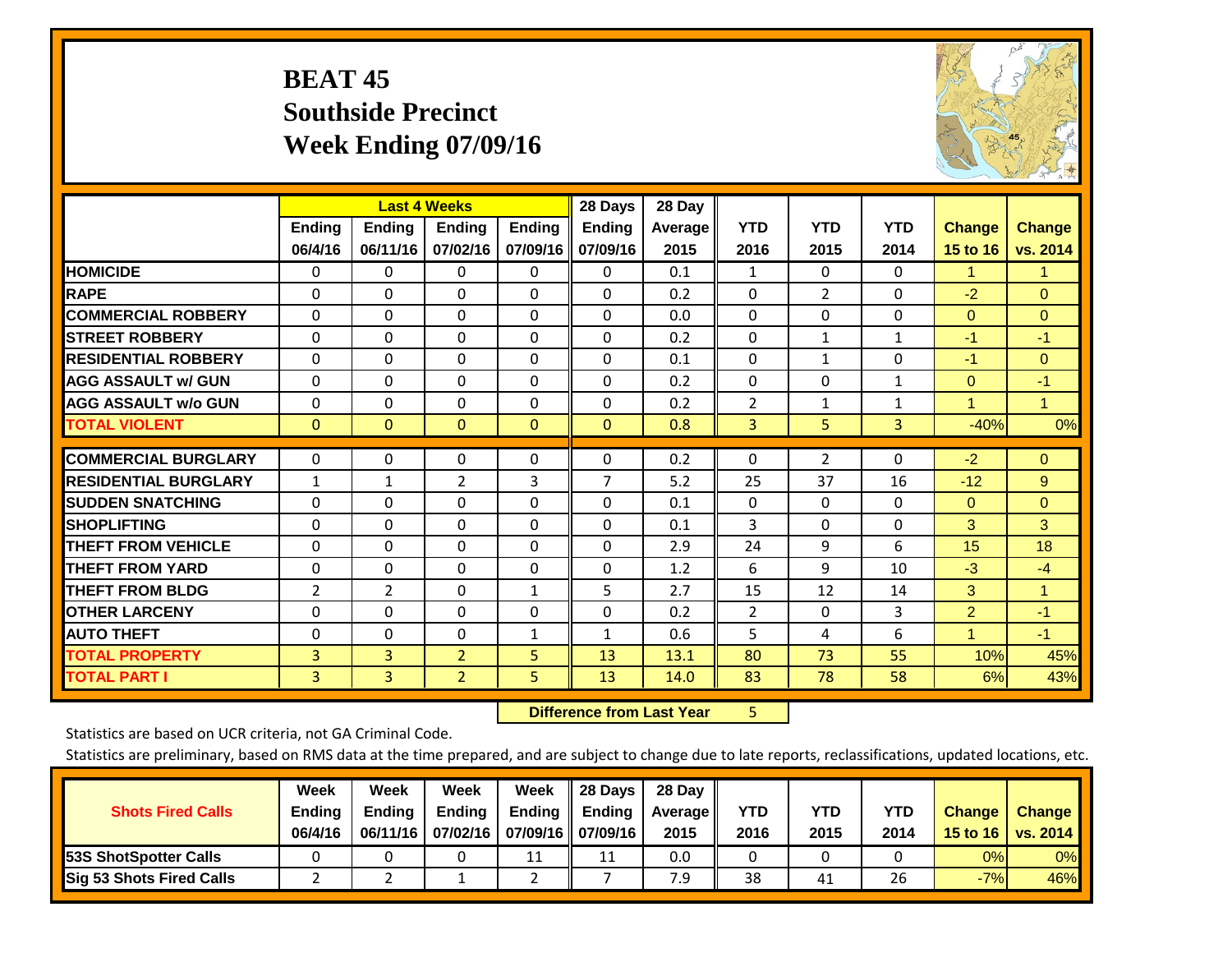# **BEAT 46 Southside Precinct Week Ending 07/09/16**



|                             |                |                | <b>Last 4 Weeks</b> |                | 28 Days        | 28 Day  |                |                |                |                      |               |
|-----------------------------|----------------|----------------|---------------------|----------------|----------------|---------|----------------|----------------|----------------|----------------------|---------------|
|                             | Ending         | <b>Ending</b>  | Ending              | <b>Ending</b>  | <b>Ending</b>  | Average | <b>YTD</b>     | <b>YTD</b>     | <b>YTD</b>     | <b>Change</b>        | <b>Change</b> |
|                             | 06/4/16        | 06/11/16       | 07/02/16            | 07/09/16       | 07/09/16       | 2015    | 2016           | 2015           | 2014           | 15 to 16             | vs. 2014      |
| <b>HOMICIDE</b>             | 0              | 0              | 0                   | $\Omega$       | 0              | 0.1     | $\Omega$       | $\mathbf{1}$   | 0              | $-1$                 | $\mathbf{0}$  |
| <b>RAPE</b>                 | $\Omega$       | $\Omega$       | $\Omega$            | $\Omega$       | $\Omega$       | 0.1     | $\mathbf{1}$   | 1              | $\Omega$       | $\mathbf{0}$         | $\mathbf{1}$  |
| <b>COMMERCIAL ROBBERY</b>   | $\Omega$       | 0              | $\Omega$            | 0              | 0              | 0.2     | 2              | $\Omega$       | $\mathbf{1}$   | $\overline{2}$       | $\mathbf{1}$  |
| <b>STREET ROBBERY</b>       | $\mathbf{1}$   | 1              | $\Omega$            | $\Omega$       | $\overline{2}$ | 0.2     | $\overline{3}$ | $\overline{2}$ | 3              | $\blacktriangleleft$ | $\Omega$      |
| <b>RESIDENTIAL ROBBERY</b>  | $\Omega$       | 0              | $\Omega$            | $\mathbf{0}$   | $\Omega$       | 0.0     | $\mathbf{0}$   | $\Omega$       | 0              | $\mathbf{0}$         | $\Omega$      |
| <b>AGG ASSAULT w/ GUN</b>   | $\Omega$       | $\Omega$       | $\Omega$            | $\Omega$       | $\Omega$       | 0.2     | $\mathbf{0}$   | $\overline{2}$ | 2              | $-2$                 | $-2$          |
| <b>AGG ASSAULT w/o GUN</b>  | $\Omega$       | 0              | $\Omega$            | $\Omega$       | $\Omega$       | 0.2     | $\Omega$       | $\mathbf{1}$   | $\mathbf{1}$   | $-1$                 | $-1$          |
| <b>TOTAL VIOLENT</b>        | $\mathbf{1}$   | $\mathbf{1}$   | $\Omega$            | $\mathbf{0}$   | $\overline{2}$ | 1.0     | 6              | $\overline{7}$ | $\overline{7}$ | $-14%$               | $-14%$        |
|                             |                |                |                     |                |                |         |                |                |                |                      |               |
| <b>COMMERCIAL BURGLARY</b>  | 0              | $\Omega$       | 0                   | 0              | $\Omega$       | 0.0     | $\mathbf{0}$   | $\Omega$       | 1              | $\mathbf{0}$         | $-1$          |
| <b>RESIDENTIAL BURGLARY</b> | $\Omega$       | 0              | $\overline{2}$      | $\Omega$       | 2              | 1.8     | 12             | 11             | 16             | 4                    | $-4$          |
| <b>SUDDEN SNATCHING</b>     | $\Omega$       | 0              | $\Omega$            | $\mathbf{0}$   | $\Omega$       | 0.2     | 1              | $\overline{2}$ | $\mathbf{1}$   | $-1$                 | $\Omega$      |
| <b>SHOPLIFTING</b>          | $\overline{2}$ | 2              | $\overline{2}$      | $\overline{2}$ | 8              | 14.6    | 69             | 78             | 68             | $-9$                 | $\mathbf{1}$  |
| <b>THEFT FROM VEHICLE</b>   | $\Omega$       | 0              | $\mathbf{1}$        | $\mathbf{0}$   | $\mathbf{1}$   | 3.6     | 9              | 19             | 16             | $-10$                | $-7$          |
| <b>THEFT FROM YARD</b>      | 0              | $\Omega$       | 1                   | $\Omega$       | 1              | 0.6     | 5              | $\overline{2}$ | $\overline{2}$ | 3                    | 3             |
| <b>THEFT FROM BLDG</b>      | $\Omega$       | 0              | $\mathbf{1}$        | $\mathbf{0}$   | $\mathbf{1}$   | 1.8     | 8              | 11             | 17             | $-3$                 | $-9$          |
| <b>OTHER LARCENY</b>        | 0              | $\Omega$       | $\Omega$            | $\Omega$       | $\Omega$       | 0.2     | 2              | 0              | 3              | 2                    | $-1$          |
| <b>AUTO THEFT</b>           | $\Omega$       | 0              | $\Omega$            | $\Omega$       | $\Omega$       | 1.5     | 5              | 9              | 6              | $-4$                 | $-1$          |
| <b>TOTAL PROPERTY</b>       | $\overline{2}$ | $\overline{2}$ | $\overline{7}$      | $\overline{2}$ | 13             | 24.2    | 111            | 132            | 130            | $-16%$               | $-15%$        |
| <b>TOTAL PART I</b>         | 3              | 3              | $\overline{7}$      | $\overline{2}$ | 15             | 25.2    | 117            | 139            | 137            | $-16%$               | $-15%$        |

 **Difference from Last Year**‐22

Statistics are based on UCR criteria, not GA Criminal Code.

| <b>Shots Fired Calls</b>        | Week<br><b>Ending</b><br>06/4/16 | Week<br><b>Endina</b><br>06/11/16 | <b>Week</b><br>Ending<br>07/02/16 | Week<br>Ending | 28 Days<br><b>Ending</b><br>07/09/16    07/09/16 | 28 Day<br>Average II<br>2015 | YTD<br>2016 | YTD<br>2015 | <b>YTD</b><br>2014 | <b>Change</b><br>15 to 16 | <b>Change</b><br><b>vs. 2014</b> |
|---------------------------------|----------------------------------|-----------------------------------|-----------------------------------|----------------|--------------------------------------------------|------------------------------|-------------|-------------|--------------------|---------------------------|----------------------------------|
| <b>153S ShotSpotter Calls</b>   |                                  |                                   |                                   |                |                                                  | 0.0                          |             |             |                    | 0%                        | 0%                               |
| <b>Sig 53 Shots Fired Calls</b> |                                  |                                   |                                   |                | Ω                                                | 7.3                          | 58          | 38          | 22                 | 53%l                      | 164%                             |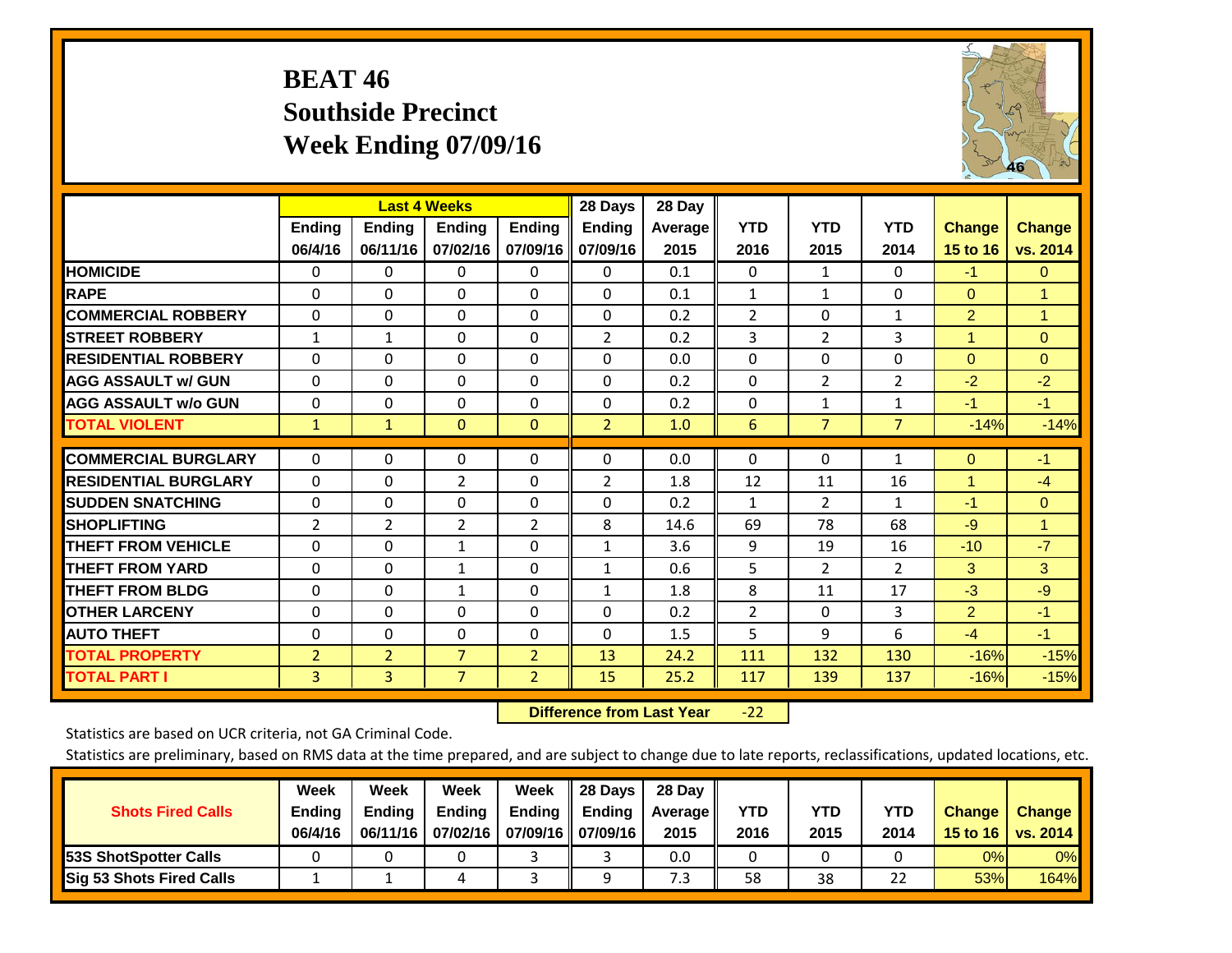

#### **COMPSTATISLANDS PRECINCT** CAPT. JOHN BEST **Week Ending 07/09/16**

**PRECINCT COMMANDER:**



|                             | Week<br><b>Ending</b><br>07/09/16 | Week<br><b>Ending</b><br>07/02/16 | <b>Weekly</b><br>Avg<br>2015 | $28$ -Day<br><b>Ending</b><br>07/09/16 | $28$ -Day<br><b>Ending</b><br>05/14/16 | Avg<br>28-Day<br>2015 | <b>YTD</b><br>2016 | <b>YTD</b><br>2015 | <b>YTD</b><br>2014 | <b>Change</b><br><b>15 to 16</b> | <b>Change</b><br>vs. 2014 |
|-----------------------------|-----------------------------------|-----------------------------------|------------------------------|----------------------------------------|----------------------------------------|-----------------------|--------------------|--------------------|--------------------|----------------------------------|---------------------------|
| <b>HOMICIDE</b>             | $\bf{0}$                          | 0                                 | $\Omega$                     | $\bf{0}$                               | 0                                      |                       | 7                  | 6.                 | 3                  |                                  | 4                         |
| <b>RAPE</b>                 | $\bf{0}$                          | $\Omega$                          | 0                            | $\overline{2}$                         |                                        |                       | 4                  | 4                  | 10                 | $\Omega$                         | $-6$                      |
| <b>COMMERCIAL ROBBERY</b>   | $\mathbf{0}$                      | $\Omega$                          |                              | $\bf{0}$                               |                                        | 3                     | 7                  | 14                 | 4                  | -7                               | 3                         |
| <b>STREET ROBBERY</b>       | $\mathbf{2}$                      |                                   |                              | 5                                      | 4                                      | 5                     | 30                 | 24                 | 19                 | 6                                | 11                        |
| <b>RESIDENTIAL ROBBERY</b>  | $\bf{0}$                          | $\Omega$                          | $\Omega$                     | $\mathbf{0}$                           |                                        |                       | $\mathbf{3}$       | 6                  | 3                  | -3                               | $\Omega$                  |
| <b>AGG ASSAULT w/ GUN</b>   |                                   |                                   |                              | 10                                     | 8                                      | 6                     | 43                 | 38                 | 21                 | 5                                | 22                        |
| <b>AGG ASSAULT w/o GUN</b>  | $\mathbf{0}$                      |                                   |                              | $\overline{2}$                         | 6                                      | 4                     | 29                 | 22                 | 22                 | 7                                | $\overline{7}$            |
| <b>TOTAL VIOLENT</b>        | 3                                 | 3                                 | 5                            | 19                                     | 21                                     | 20                    | 123                | 114                | 82                 | 8%                               | 50%                       |
| <b>COMMERCIAL BURGLARY</b>  | $\mathbf 0$                       |                                   |                              |                                        |                                        | $\overline{2}$        | 27                 | 15                 | 18                 | 12                               | 9                         |
| <b>RESIDENTIAL BURGLARY</b> | 3                                 | $\overline{7}$                    | $\overline{7}$               | 24                                     | 31                                     | 30                    | 218                | 171                | 186                | 47                               | 32                        |
| <b>SUDDEN SNATCHING</b>     | $\bf{0}$                          | $\Omega$                          | $\Omega$                     | $\bf{0}$                               | 2                                      |                       | $\overline{7}$     | 4                  | 10                 | 3                                | $-3$                      |
| <b>SHOPLIFTING</b>          | 9                                 | 9                                 | 9                            | 26                                     | 29                                     | 36                    | 202                | 246                | 225                | $-44$                            | $-23$                     |
| <b>THEFT FROM VEHICLE</b>   | 9                                 | 3                                 | 7                            | 26                                     | 25                                     | 29                    | 169                | 163                | 140                | 6                                | 29                        |
| <b>THEFT FROM YARD</b>      | $\mathbf{2}$                      | 2                                 | 3                            | 8                                      | 7                                      | 13                    | 55                 | 85                 | 75                 | $-30$                            | $-20$                     |
| <b>THEFT FROM BLDG</b>      | 5                                 | 5                                 | 5                            | 20                                     | 15                                     | 19                    | 129                | 128                | 124                | 4                                | 5                         |
| <b>OTHER LARCENY</b>        | 3                                 | $\Omega$                          | $\Omega$                     | 5.                                     | 3                                      | $\overline{2}$        | 24                 | 13                 | 20                 | 11                               | $\overline{4}$            |
| <b>AUTO THEFT</b>           | 4                                 | 3                                 | 4                            | 19                                     | 18                                     | 14                    | 96                 | 74                 | 59                 | 22                               | 37                        |
| <b>TOTAL PROPERTY</b>       | 35                                | 30                                | 37                           | 129                                    | 131                                    | 146                   | 927                | 899                | 857                | 3%                               | 8%                        |
| <b>TOTAL PART I</b>         | 38                                | 33                                | 42                           | 148                                    | 152                                    | 167                   | 1050               | 1013               | 939                | 4%                               | 12%                       |

Statistics are based on UCR criteria, not GA Criminal Code. **Difference from Last Year** 37 Statistics are preliminary, based on RMS data at the time prepared, and are subject to change due to late reports, reclassifications, updated locations, etc.

Cell Shading: white is within 0.6 standard deviation of the mean; red is above; green is below.

| <b>Citizen Initiated Calls</b> | Week<br><b>Ending</b><br>07/09/16 | Week<br><b>Ending</b><br>07/02/16 | Weekly<br>Avg<br>2015 | $28-Day$<br><b>Ending</b><br>07/09/16 | $28-Day$<br><b>Ending</b><br>05/14/16 | Avg<br>$28-Day$<br>2015 | <b>YTD</b><br>2016 | YTD<br>2015 | YTD<br>2014 | <b>Change</b><br>15 to 16 | <b>Change</b><br>vs. 2014 |
|--------------------------------|-----------------------------------|-----------------------------------|-----------------------|---------------------------------------|---------------------------------------|-------------------------|--------------------|-------------|-------------|---------------------------|---------------------------|
| <b>Midnight Shift</b>          | 110                               | 105                               | 108                   | 454                                   | 423                                   | 432                     | 2741               | 2832        | 2744        | $-91$                     | $-3$                      |
| Day Shift                      | 286                               | 287                               | 265                   | 1086                                  | 1113                                  | 1060                    | 7158               | 7147        | 7143        | 11                        | 15                        |
| <b>Afternoon Shift</b>         | 302                               | 315                               | 297                   | 1198                                  | 1200                                  | 1188                    | 8026               | 7941        | 7910        | 85                        | 116                       |
| <b>TOTAL CITIZEN CFS</b>       | 698                               | 707                               | 670                   | 2738                                  | 2736                                  | 2680                    | 17925              | 17920       | 17797       | $0.0\%$                   | 0.7%                      |
| 53S ShotSpotter Calls          |                                   |                                   |                       | 13                                    | 12                                    |                         | 93                 | 40          |             | 53                        | 93                        |
| Sig 53 Shots Fired Calls       | 19                                | 18                                | 20                    | -61                                   | 69                                    | 81                      | 543                | 416         | 298         | 127                       | 245                       |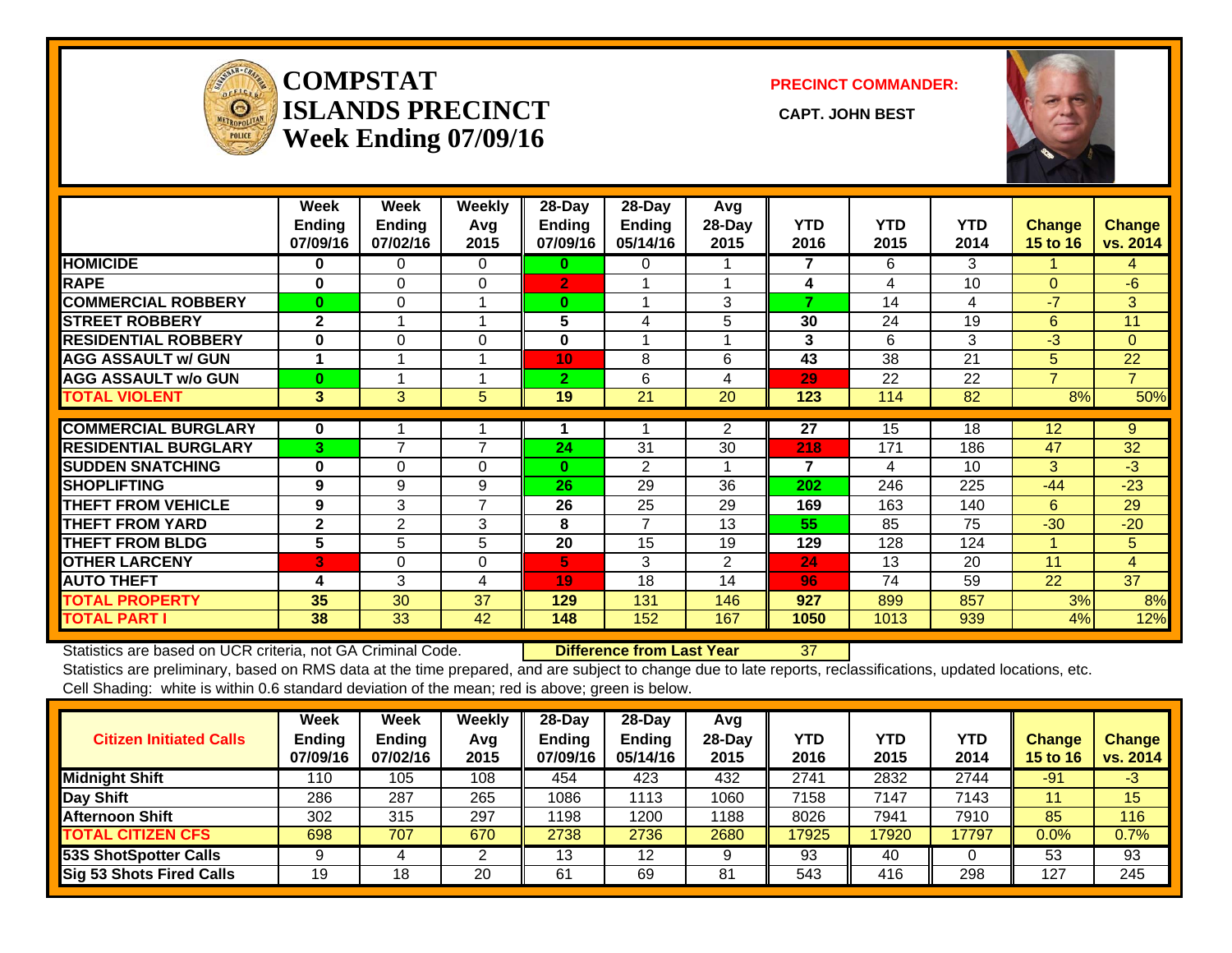# **BEAT 51 Islands Precinct Week Ending 07/09/16**



|                             |                | <b>Last 4 Weeks</b> |               |                | 28 Days        | 28 Day  |                |              |            |                      |                |
|-----------------------------|----------------|---------------------|---------------|----------------|----------------|---------|----------------|--------------|------------|----------------------|----------------|
|                             | <b>Ending</b>  | <b>Ending</b>       | <b>Endina</b> | <b>Ending</b>  | <b>Ending</b>  | Average | <b>YTD</b>     | <b>YTD</b>   | <b>YTD</b> | <b>Change</b>        | <b>Change</b>  |
|                             | 06/4/16        | 06/11/16            | 07/02/16      | 07/09/16       | 07/09/16       | 2015    | 2016           | 2015         | 2014       | 15 to 16             | vs. 2014       |
| <b>HOMICIDE</b>             | 0              | 0                   | $\Omega$      | $\Omega$       | 0              | 0.2     | $\overline{2}$ | $\mathbf{0}$ | 1          | $\overline{2}$       | 1.             |
| <b>RAPE</b>                 | 0              | $\Omega$            | $\Omega$      | $\Omega$       | 0              | 0.1     | $\Omega$       | $\Omega$     | $\Omega$   | $\Omega$             | $\Omega$       |
| <b>COMMERCIAL ROBBERY</b>   | $\Omega$       | $\Omega$            | $\Omega$      | $\Omega$       | 0              | 0.7     | 1              | 4            | $\Omega$   | $-3$                 | $\mathbf{1}$   |
| <b>ISTREET ROBBERY</b>      | $\Omega$       | $\Omega$            | $\Omega$      | $\overline{2}$ | $\overline{2}$ | 2.2     | 14             | 10           | 5          | $\overline{4}$       | 9              |
| <b>RESIDENTIAL ROBBERY</b>  | $\Omega$       | $\Omega$            | $\Omega$      | $\Omega$       | $\Omega$       | 0.2     | 3              | 2            | $\Omega$   | $\blacktriangleleft$ | 3              |
| <b>AGG ASSAULT w/ GUN</b>   | $\Omega$       | 0                   | $\mathbf{1}$  | 1              | $\overline{2}$ | 1.5     | 16             | 9            | 5          | $\overline{7}$       | 11             |
| <b>AGG ASSAULT w/o GUN</b>  | $\Omega$       | 0                   | $\Omega$      | $\Omega$       | $\Omega$       | 0.8     | 3              | 3            | 5          | $\mathbf{0}$         | $-2$           |
| <b>TOTAL VIOLENT</b>        | $\mathbf{0}$   | $\Omega$            | $\mathbf{1}$  | 3              | $\overline{4}$ | 5.6     | 39             | 28           | 16         | 39%                  | 144%           |
|                             |                |                     |               |                |                |         |                |              |            |                      |                |
| <b>COMMERCIAL BURGLARY</b>  | $\Omega$       | $\Omega$            | $\Omega$      | $\Omega$       | $\Omega$       | 0.9     | 11             | 5            | 4          | 6                    | $\overline{7}$ |
| <b>RESIDENTIAL BURGLARY</b> | $\mathbf{1}$   | 1                   | $\mathbf{0}$  | $\Omega$       | 2              | 6.1     | 47             | 28           | 32         | 19                   | 15             |
| <b>SUDDEN SNATCHING</b>     | 0              | 0                   | $\mathbf{0}$  | $\Omega$       | 0              | 0.4     | $\Omega$       | $\mathbf{1}$ | 1          | -1                   | $-1$           |
| <b>SHOPLIFTING</b>          | 2              | $\overline{2}$      | 6             | 3              | 13             | 17.9    | 87             | 107          | 67         | $-20$                | 20             |
| <b>THEFT FROM VEHICLE</b>   | 3              | 3                   | $\Omega$      | $\overline{2}$ | 8              | 6.9     | 39             | 40           | 30         | $-1$                 | 9              |
| <b>THEFT FROM YARD</b>      | 0              | $\Omega$            | $\Omega$      | $\mathbf 0$    | $\Omega$       | 2.9     | 11             | 19           | 18         | -8                   | $-7$           |
| <b>THEFT FROM BLDG</b>      | $\overline{2}$ | $\overline{2}$      | $\mathbf{1}$  | $\overline{2}$ | 7              | 5.2     | 25             | 29           | 27         | $-4$                 | $-2$           |
| <b>OTHER LARCENY</b>        | 0              | 0                   | $\Omega$      | $\Omega$       | $\Omega$       | 0.3     | 3              | $\mathbf{1}$ | 6          | $\overline{2}$       | $-3$           |
| <b>AUTO THEFT</b>           | $\mathbf{1}$   | $\mathbf{1}$        | $\mathbf{1}$  | 0              | 3              | 3.8     | 19             | 22           | 8          | $-3$                 | 11             |
| <b>TOTAL PROPERTY</b>       | 9              | 9                   | 8             | $\overline{7}$ | 33             | 44.4    | 242            | 252          | 193        | $-4%$                | 25%            |
| <b>TOTAL PART I</b>         | 9              | $\overline{9}$      | 9             | 10             | 37             | 50.0    | 281            | 280          | 209        | 0%                   | 34%            |

 **Difference from Last Year**r <u>1</u>

Statistics are based on UCR criteria, not GA Criminal Code.

| <b>Shots Fired Calls</b>        | Week<br><b>Ending</b><br>06/4/16 | Week<br><b>Endina</b><br>06/11/16 | Week<br>Ending<br>07/02/16 | Week<br>Ending | 28 Days<br><b>Ending</b><br>07/09/16    07/09/16 | 28 Day<br>Average II<br>2015 | YTD<br>2016 | YTD<br>2015 | YTD<br>2014 | <b>Change</b><br>15 to 16 | <b>Change</b><br><b>vs. 2014</b> |
|---------------------------------|----------------------------------|-----------------------------------|----------------------------|----------------|--------------------------------------------------|------------------------------|-------------|-------------|-------------|---------------------------|----------------------------------|
| <b>153S ShotSpotter Calls</b>   |                                  |                                   |                            |                | 13                                               | 7.8                          | 87          | 33          |             | 0%                        | 0%                               |
| <b>Sig 53 Shots Fired Calls</b> |                                  |                                   |                            |                | Ω                                                | 19.9                         | 176         | 100         | 82          | 76%                       | <b>115%</b>                      |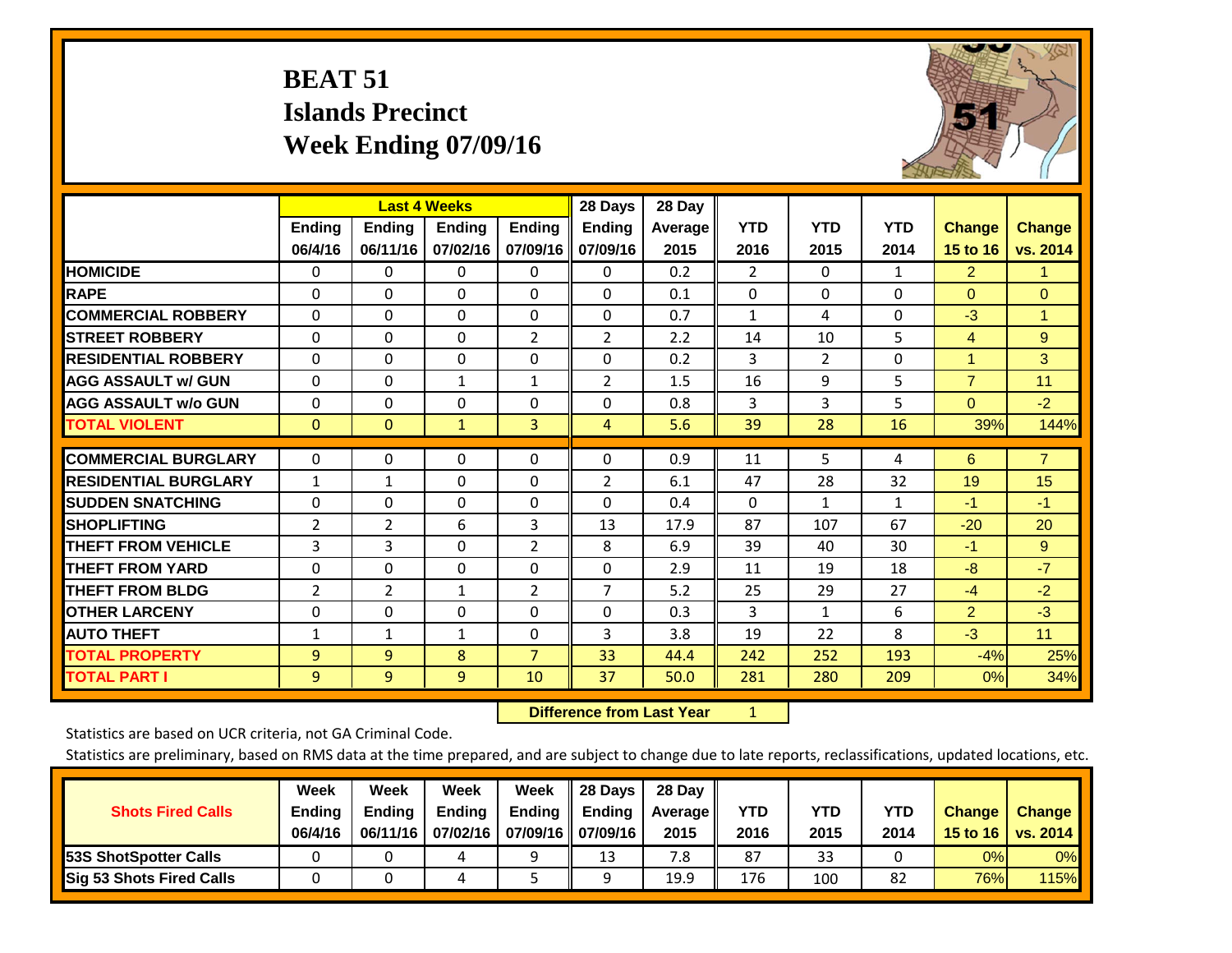# **BEAT 52 Islands Precinct Week Ending 07/09/16**



|                             |                          | <b>Last 4 Weeks</b>       |                    |                           | 28 Days                   | 28 Day          |                    |                    |                    |                                  |                           |
|-----------------------------|--------------------------|---------------------------|--------------------|---------------------------|---------------------------|-----------------|--------------------|--------------------|--------------------|----------------------------------|---------------------------|
|                             | <b>Ending</b><br>06/4/16 | <b>Ending</b><br>06/11/16 | Ending<br>07/02/16 | <b>Ending</b><br>07/09/16 | <b>Ending</b><br>07/09/16 | Average<br>2015 | <b>YTD</b><br>2016 | <b>YTD</b><br>2015 | <b>YTD</b><br>2014 | <b>Change</b><br><b>15 to 16</b> | <b>Change</b><br>vs. 2014 |
| <b>HOMICIDE</b>             | $\Omega$                 | 0                         | 0                  | $\Omega$                  | 0                         | 0.0             | 4                  | $\Omega$           | 0                  | 4                                | $\overline{4}$            |
| <b>RAPE</b>                 | $\Omega$                 | 0                         | $\Omega$           | $\Omega$                  | $\Omega$                  | 0.2             | $\mathbf{1}$       | $\mathbf 1$        | 4                  | $\Omega$                         | $-3$                      |
| <b>COMMERCIAL ROBBERY</b>   | $\Omega$                 | 0                         | 0                  | 0                         | $\Omega$                  | 0.2             | $\overline{2}$     | $\mathbf{1}$       | $\overline{2}$     | 1                                | $\mathbf{0}$              |
| <b>ISTREET ROBBERY</b>      | $\Omega$                 | $\Omega$                  | $\mathbf{1}$       | $\Omega$                  | $\mathbf{1}$              | 0.3             | $\overline{7}$     | $\mathbf{1}$       | 5                  | 6                                | $\overline{2}$            |
| <b>RESIDENTIAL ROBBERY</b>  | $\Omega$                 | 0                         | $\Omega$           | $\Omega$                  | $\mathbf{0}$              | 0.1             | $\Omega$           | $\Omega$           | 1                  | $\Omega$                         | $-1$                      |
| <b>AGG ASSAULT w/ GUN</b>   | $\Omega$                 | 0                         | $\Omega$           | $\Omega$                  | $\Omega$                  | 1.7             | 4                  | 13                 | 5                  | $-9$                             | $-1$                      |
| <b>AGG ASSAULT w/o GUN</b>  | $\Omega$                 | 0                         | $\Omega$           | $\Omega$                  | $\Omega$                  | 1.2             | 6                  | 8                  | 6                  | $-2$                             | $\Omega$                  |
| <b>TOTAL VIOLENT</b>        | $\mathbf{0}$             | $\Omega$                  | $\mathbf{1}$       | $\mathbf{0}$              | $\mathbf{1}$              | 3.6             | 24                 | 24                 | 23                 | 0%                               | 4%                        |
| <b>COMMERCIAL BURGLARY</b>  | 0                        | $\Omega$                  | 1                  | 0                         | $\mathbf{1}$              | 0.3             | 4                  | $\overline{2}$     | 4                  | $\overline{2}$                   | $\mathbf{0}$              |
| <b>RESIDENTIAL BURGLARY</b> | $\Omega$                 | 0                         | $\overline{2}$     | $\mathbf{1}$              | 3                         | 5.3             | 57                 | 36                 | 37                 | 21                               | 20                        |
| <b>ISUDDEN SNATCHING</b>    | 0                        | 0                         | $\Omega$           | $\Omega$                  | 0                         | 0.2             | 2                  | $\Omega$           | 3                  | $\overline{2}$                   | $-1$                      |
| <b>SHOPLIFTING</b>          | $\Omega$                 | $\Omega$                  | $\Omega$           | $\Omega$                  | $\Omega$                  | 0.4             | 4                  | 3                  | 8                  | 1                                | $-4$                      |
| <b>THEFT FROM VEHICLE</b>   | $\mathbf{1}$             | $\mathbf{1}$              | $\Omega$           | $\overline{2}$            | 4                         | 6.0             | 23                 | 29                 | 35                 | $-6$                             | $-12$                     |
| <b>THEFT FROM YARD</b>      | 0                        | $\Omega$                  | 0                  | $\mathbf{1}$              | $\mathbf{1}$              | 2.4             | 8                  | 18                 | 15                 | $-10$                            | $-7$                      |
| <b>THEFT FROM BLDG</b>      | 2                        | $\overline{2}$            | 2                  | 2                         | 8                         | 4.1             | 39                 | 23                 | 36                 | 16                               | 3                         |
| <b>OTHER LARCENY</b>        | 0                        | 0                         | 0                  | $\mathbf{0}$              | $\Omega$                  | 0.1             | 2                  | 1                  | 5.                 | 1                                | $-3$                      |
| <b>AUTO THEFT</b>           | $\mathbf{1}$             | 1                         | $\overline{2}$     | $\Omega$                  | 4                         | 2.6             | 21                 | 13                 | 8                  | 8                                | 13                        |
| <b>TOTAL PROPERTY</b>       | 4                        | 4                         | $\overline{7}$     | 6                         | 21                        | 21.2            | 160                | 125                | 151                | 28%                              | 6%                        |
| <b>TOTAL PART I</b>         | 4                        | 4                         | 8                  | 6                         | 22                        | 24.9            | 184                | 149                | 174                | 23%                              | 6%                        |

 **Difference from Last Year**r 35

Statistics are based on UCR criteria, not GA Criminal Code.

| <b>Shots Fired Calls</b>        | Week<br><b>Ending</b><br>06/4/16 | Week<br><b>Endina</b><br>06/11/16 | <b>Week</b><br>Ending<br>07/02/16 | Week<br>Ending | 28 Days<br><b>Ending</b><br>07/09/16    07/09/16 | 28 Day<br>Average II<br>2015 | YTD<br>2016 | YTD<br>2015 | <b>YTD</b><br>2014 | <b>Change</b><br>15 to 16 | <b>Change</b><br><b>vs. 2014</b> |
|---------------------------------|----------------------------------|-----------------------------------|-----------------------------------|----------------|--------------------------------------------------|------------------------------|-------------|-------------|--------------------|---------------------------|----------------------------------|
| <b>153S ShotSpotter Calls</b>   |                                  |                                   |                                   |                |                                                  | 0.0                          |             |             |                    | 0%                        | 0%                               |
| <b>Sig 53 Shots Fired Calls</b> |                                  |                                   |                                   |                | 13                                               | 15.4                         | 92          | 78          | 56                 | 18%                       | 64%                              |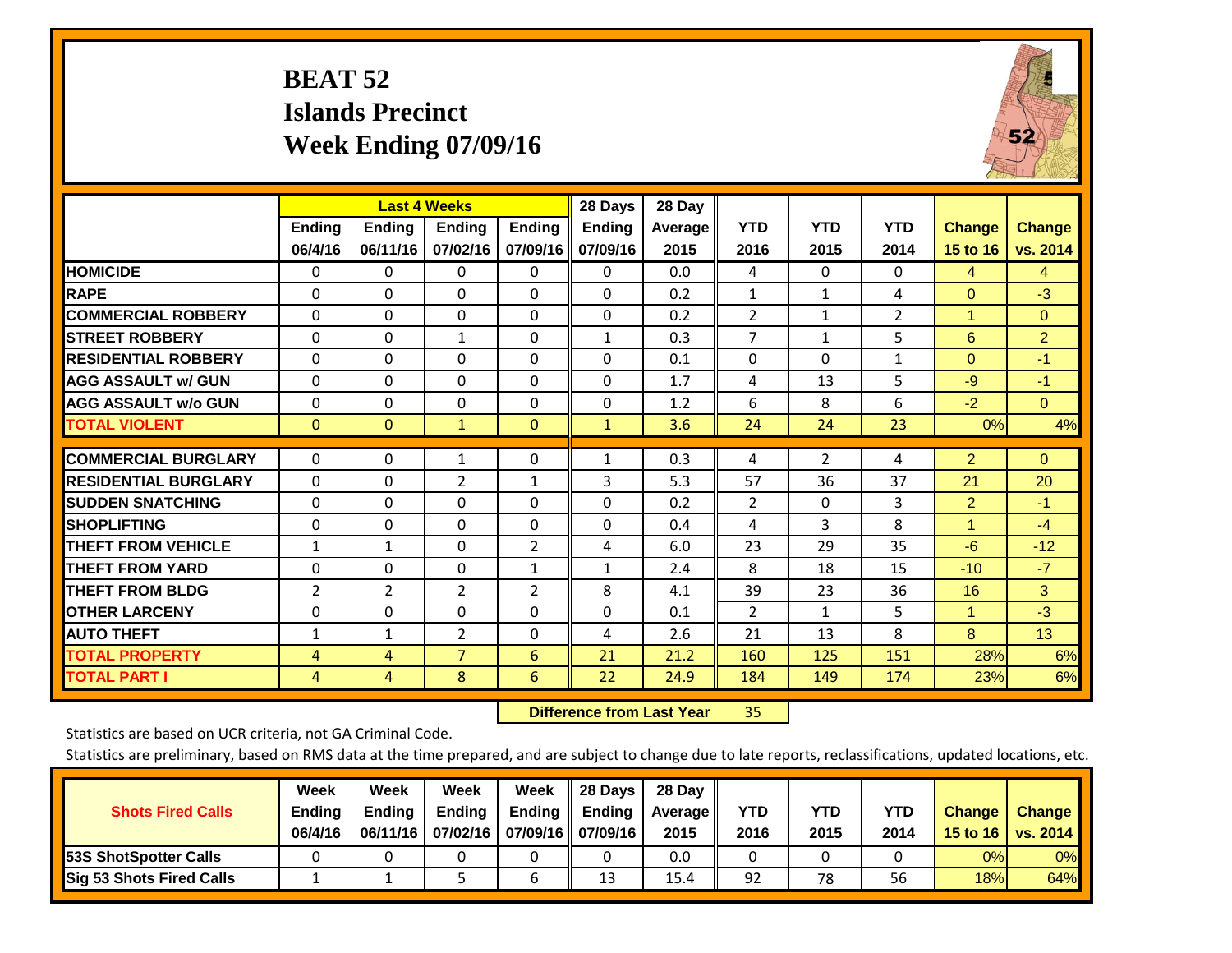# **BEAT 53 Islands Precinct Week Ending 07/09/16**



|                             |                |                | <b>Last 4 Weeks</b> |                | 28 Days        | 28 Day  |                |                |              |                |                |
|-----------------------------|----------------|----------------|---------------------|----------------|----------------|---------|----------------|----------------|--------------|----------------|----------------|
|                             | <b>Ending</b>  | <b>Ending</b>  | <b>Ending</b>       | <b>Endina</b>  | <b>Ending</b>  | Average | <b>YTD</b>     | <b>YTD</b>     | <b>YTD</b>   | <b>Change</b>  | <b>Change</b>  |
|                             | 06/4/16        | 06/11/16       | 07/02/16            | 07/09/16       | 07/09/16       | 2015    | 2016           | 2015           | 2014         | 15 to 16       | vs. 2014       |
| <b>HOMICIDE</b>             | 0              | $\Omega$       | 0                   | 0              | $\mathbf{0}$   | 0.2     | 1              | $\mathbf{1}$   | 1            | $\Omega$       | $\overline{0}$ |
| <b>RAPE</b>                 | $\Omega$       | $\Omega$       | $\Omega$            | $\Omega$       | $\Omega$       | 0.2     | $\Omega$       | $\overline{2}$ | 2            | $-2$           | $-2$           |
| <b>COMMERCIAL ROBBERY</b>   | $\Omega$       | $\Omega$       | $\Omega$            | 0              | $\Omega$       | 0.2     | 1              | 1              | $\Omega$     | $\mathbf{0}$   | $\mathbf{1}$   |
| <b>STREET ROBBERY</b>       | $\Omega$       | $\Omega$       | $\Omega$            | $\Omega$       | $\Omega$       | 0.4     | $\overline{2}$ | $\mathbf{1}$   | 2            | 1              | $\Omega$       |
| <b>RESIDENTIAL ROBBERY</b>  | 0              | $\Omega$       | $\Omega$            | 0              | $\Omega$       | 0.1     | $\mathbf{0}$   | $\Omega$       | $\mathbf{1}$ | $\mathbf{0}$   | $-1$           |
| <b>AGG ASSAULT w/ GUN</b>   | $\mathbf{1}$   | 1              | $\Omega$            | 0              | $\overline{2}$ | 0.9     | 9              | 3              | 4            | 6              | 5              |
| <b>AGG ASSAULT w/o GUN</b>  | $\mathbf 0$    | $\Omega$       | $\Omega$            | 0              | $\Omega$       | 1.2     | 7              | 5              | 2            | $\overline{2}$ | 5 <sup>5</sup> |
| <b>TOTAL VIOLENT</b>        | 1              | $\mathbf{1}$   | $\overline{0}$      | $\mathbf{0}$   | $\overline{2}$ | 3.1     | 20             | 13             | 12           | 54%            | 67%            |
|                             |                |                |                     |                |                |         |                |                |              |                |                |
| <b>COMMERCIAL BURGLARY</b>  | $\Omega$       | $\Omega$       | $\Omega$            | 0              | $\Omega$       | 0.2     | $\mathbf{1}$   | 0              | 4            | $\blacksquare$ | $-3$           |
| <b>RESIDENTIAL BURGLARY</b> | $\overline{2}$ | 2              | 1                   | 1              | 6              | 2.9     | 15             | 16             | 24           | $-1$           | $-9$           |
| <b>SUDDEN SNATCHING</b>     | $\Omega$       | $\Omega$       | $\mathbf{0}$        | 0              | $\Omega$       | 0.2     | $\mathbf{0}$   | $\mathbf{1}$   | $\mathbf{1}$ | -1             | $-1$           |
| <b>SHOPLIFTING</b>          | $\Omega$       | $\Omega$       | $\Omega$            | 0              | $\Omega$       | 0.5     | 3              | $\mathbf{1}$   | 3            | $\overline{2}$ | $\Omega$       |
| <b>THEFT FROM VEHICLE</b>   | $\mathbf 0$    | $\Omega$       | $\Omega$            | 3              | 3              | 1.9     | 16             | 9              | 7            | $\overline{7}$ | 9              |
| <b>THEFT FROM YARD</b>      | $\Omega$       | $\Omega$       | $\Omega$            | $\mathbf{1}$   | $\mathbf{1}$   | 1.8     | 8              | 12             | 8            | $-4$           | $\mathbf{0}$   |
| <b>THEFT FROM BLDG</b>      | 0              | $\Omega$       | $\mathbf{1}$        | $\mathbf{1}$   | 2              | 1.6     | 16             | 15             | 13           | 1              | 3              |
| <b>OTHER LARCENY</b>        | $\Omega$       | $\Omega$       | $\Omega$            | $\mathbf{1}$   | $\mathbf{1}$   | 0.1     | 3              | $\Omega$       | $\mathbf{1}$ | $\overline{3}$ | $\overline{2}$ |
| <b>AUTO THEFT</b>           | 0              | $\Omega$       | $\Omega$            | $\Omega$       | $\Omega$       | 1.7     | 11             | $\overline{7}$ | 14           | $\overline{4}$ | $-3$           |
| <b>TOTAL PROPERTY</b>       | $\overline{2}$ | $\overline{2}$ | $\overline{2}$      | $\overline{7}$ | 13             | 10.8    | 73             | 61             | 75           | 20%            | $-3%$          |
| <b>TOTAL PART I</b>         | 3              | $\overline{3}$ | $\overline{2}$      | $\overline{7}$ | 15             | 14.0    | 93             | 74             | 87           | 26%            | 7%             |

 **Difference from Last Year**r 19

Statistics are based on UCR criteria, not GA Criminal Code.

| <b>Shots Fired Calls</b>        | Week<br><b>Ending</b><br>06/4/16 | Week<br><b>Endina</b><br>06/11/16 | <b>Week</b><br>Ending<br>07/02/16 | Week<br>Ending | 28 Days<br><b>Ending</b><br>07/09/16    07/09/16 | 28 Day<br>Average II<br>2015 | YTD<br>2016 | YTD<br>2015 | YTD<br>2014 | <b>Change</b><br>15 to $16$ | <b>Change</b><br><b>vs. 2014</b> |
|---------------------------------|----------------------------------|-----------------------------------|-----------------------------------|----------------|--------------------------------------------------|------------------------------|-------------|-------------|-------------|-----------------------------|----------------------------------|
| <b>153S ShotSpotter Calls</b>   |                                  |                                   |                                   |                |                                                  | 1.0                          |             |             |             | 0%                          | 0%                               |
| <b>Sig 53 Shots Fired Calls</b> |                                  |                                   |                                   |                |                                                  | 15.0                         | 106         | 77          | 57          | 38%                         | 86%                              |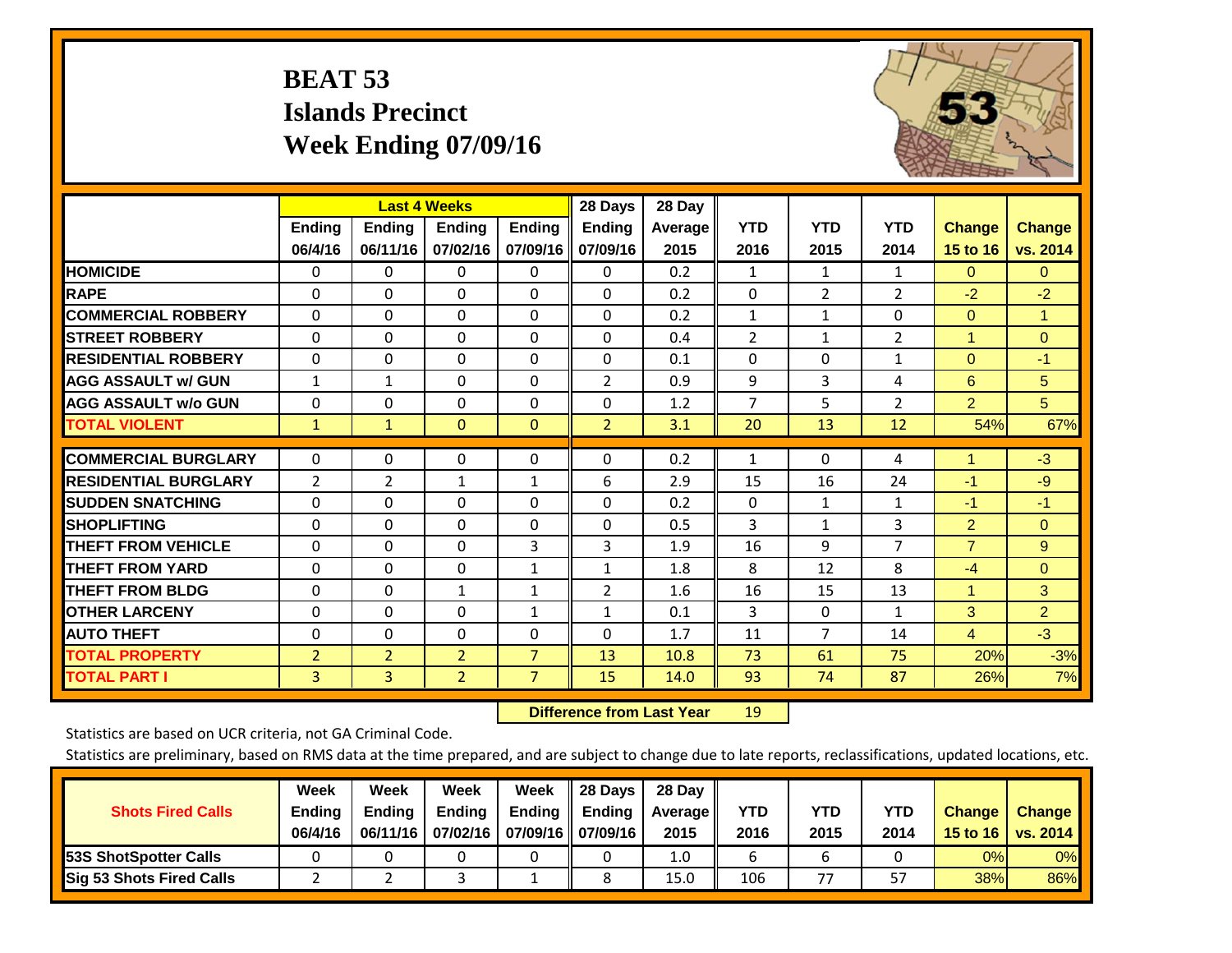# **BEAT 54 Islands Precinct Week Ending 07/09/16**



|                             |              | <b>Last 4 Weeks</b> |                |               | 28 Days        | 28 Day  |              |                |                |                |                |
|-----------------------------|--------------|---------------------|----------------|---------------|----------------|---------|--------------|----------------|----------------|----------------|----------------|
|                             | Ending       | <b>Ending</b>       | <b>Endina</b>  | <b>Ending</b> | Ending         | Average | <b>YTD</b>   | <b>YTD</b>     | <b>YTD</b>     | <b>Change</b>  | <b>Change</b>  |
|                             | 06/4/16      | 06/11/16            | 07/02/16       | 07/09/16      | 07/09/16       | 2015    | 2016         | 2015           | 2014           | 15 to 16       | vs. 2014       |
| <b>HOMICIDE</b>             | 0            | 0                   | $\Omega$       | 0             | 0              | 0.3     | $\Omega$     | 3              | 0              | $-3$           | $\overline{0}$ |
| <b>RAPE</b>                 | $\mathbf{1}$ | $\mathbf{1}$        | $\Omega$       | 0             | $\overline{2}$ | 0.1     | $\mathbf{1}$ | $\mathbf{1}$   | 2              | $\mathbf{0}$   | $-1$           |
| <b>COMMERCIAL ROBBERY</b>   | $\Omega$     | $\Omega$            | $\Omega$       | $\Omega$      | $\Omega$       | 0.7     | $\mathbf{1}$ | 5              | 2              | $-4$           | $-1$           |
| <b>STREET ROBBERY</b>       | $\mathbf{1}$ | $\mathbf{1}$        | $\Omega$       | 0             | $\overline{2}$ | 0.8     | 6            | $\overline{7}$ | $\overline{2}$ | $-1$           | $\overline{4}$ |
| <b>RESIDENTIAL ROBBERY</b>  | $\Omega$     | $\Omega$            | $\Omega$       | 0             | $\Omega$       | 0.0     | $\Omega$     | $\Omega$       | $\mathbf{1}$   | $\mathbf{0}$   | $-1$           |
| <b>AGG ASSAULT w/ GUN</b>   | $\mathbf{1}$ | 1                   | $\Omega$       | $\Omega$      | 2              | 1.0     | 5            | $\overline{7}$ | 5              | $-2$           | $\Omega$       |
| <b>AGG ASSAULT w/o GUN</b>  | $\mathbf{1}$ | 0                   | $\Omega$       | 0             | $\mathbf{1}$   | 0.4     | 5            | $\overline{2}$ | 4              | 3              | $\mathbf{1}$   |
| <b>TOTAL VIOLENT</b>        | 4            | $\overline{3}$      | $\mathbf{0}$   | $\mathbf{0}$  | $\overline{7}$ | 3.3     | 18           | 25             | 16             | $-28%$         | 13%            |
| <b>COMMERCIAL BURGLARY</b>  |              |                     |                |               |                | 0.4     |              |                |                |                |                |
|                             | $\mathbf 0$  | 0                   | 0              | $\mathbf{0}$  | $\Omega$       |         | 1            | 5              | 0              | $-4$           | $\mathbf{1}$   |
| <b>RESIDENTIAL BURGLARY</b> | $\Omega$     | $\Omega$            | $\overline{2}$ | $\Omega$      | 2              | 3.1     | 32           | 13             | 29             | 19             | 3              |
| <b>SUDDEN SNATCHING</b>     | $\Omega$     | $\Omega$            | $\Omega$       | $\Omega$      | $\Omega$       | 0.1     | $\Omega$     | 1              | 3              | $-1$           | $-3$           |
| <b>SHOPLIFTING</b>          | $\Omega$     | $\Omega$            | $\Omega$       | $\mathbf{1}$  | 1              | 1.2     | 12           | 6              | 9              | 6              | 3              |
| <b>THEFT FROM VEHICLE</b>   | $\mathbf{1}$ | 1                   | 2              | $\mathbf{1}$  | 5              | 5.0     | 37           | 32             | 16             | 5              | 21             |
| <b>THEFT FROM YARD</b>      | $\mathbf 0$  | $\mathbf 0$         | $\overline{2}$ | $\Omega$      | $\overline{2}$ | 1.5     | 4            | 8              | 10             | $-4$           | $-6$           |
| <b>THEFT FROM BLDG</b>      | $\Omega$     | $\Omega$            | $\Omega$       | 0             | $\Omega$       | 1.9     | 12           | 13             | 11             | $-1$           | $\mathbf{1}$   |
| <b>OTHER LARCENY</b>        | $\Omega$     | $\Omega$            | $\Omega$       | $\Omega$      | $\Omega$       | 0.4     | 1            | 3              | 3              | $-2$           | $-2$           |
| <b>AUTO THEFT</b>           | $\Omega$     | $\Omega$            | $\Omega$       | $\mathbf{1}$  | $\mathbf{1}$   | 2.5     | 20           | 16             | 15             | $\overline{4}$ | 5              |
| <b>TOTAL PROPERTY</b>       | $\mathbf{1}$ | $\mathbf{1}$        | 6              | 3             | 11             | 16.0    | 119          | 97             | 96             | 23%            | 24%            |
| <b>TOTAL PART I</b>         | 5            | 4                   | 6              | 3             | 18             | 19.3    | 137          | 122            | 112            | 12%            | 22%            |

 **Difference from Last Year**r 15

Statistics are based on UCR criteria, not GA Criminal Code.

| <b>Shots Fired Calls</b>        | Week<br><b>Ending</b><br>06/4/16 | Week<br><b>Endina</b><br>06/11/16 | <b>Week</b><br>Ending<br>07/02/16 | Week<br>Ending | 28 Days<br><b>Ending</b><br>07/09/16    07/09/16 | 28 Day<br>Average II<br>2015 | YTD<br>2016 | YTD<br>2015 | <b>YTD</b><br>2014 | <b>Change</b><br>15 to 16 | <b>Change</b><br>vs. 2014 |
|---------------------------------|----------------------------------|-----------------------------------|-----------------------------------|----------------|--------------------------------------------------|------------------------------|-------------|-------------|--------------------|---------------------------|---------------------------|
| <b>153S ShotSpotter Calls</b>   |                                  |                                   |                                   |                |                                                  | 0.1                          |             |             |                    | 0%                        | 0%                        |
| <b>Sig 53 Shots Fired Calls</b> |                                  |                                   |                                   |                | 15                                               | 14.7                         | 62          | 70          | 46                 | $-11%$                    | 35%                       |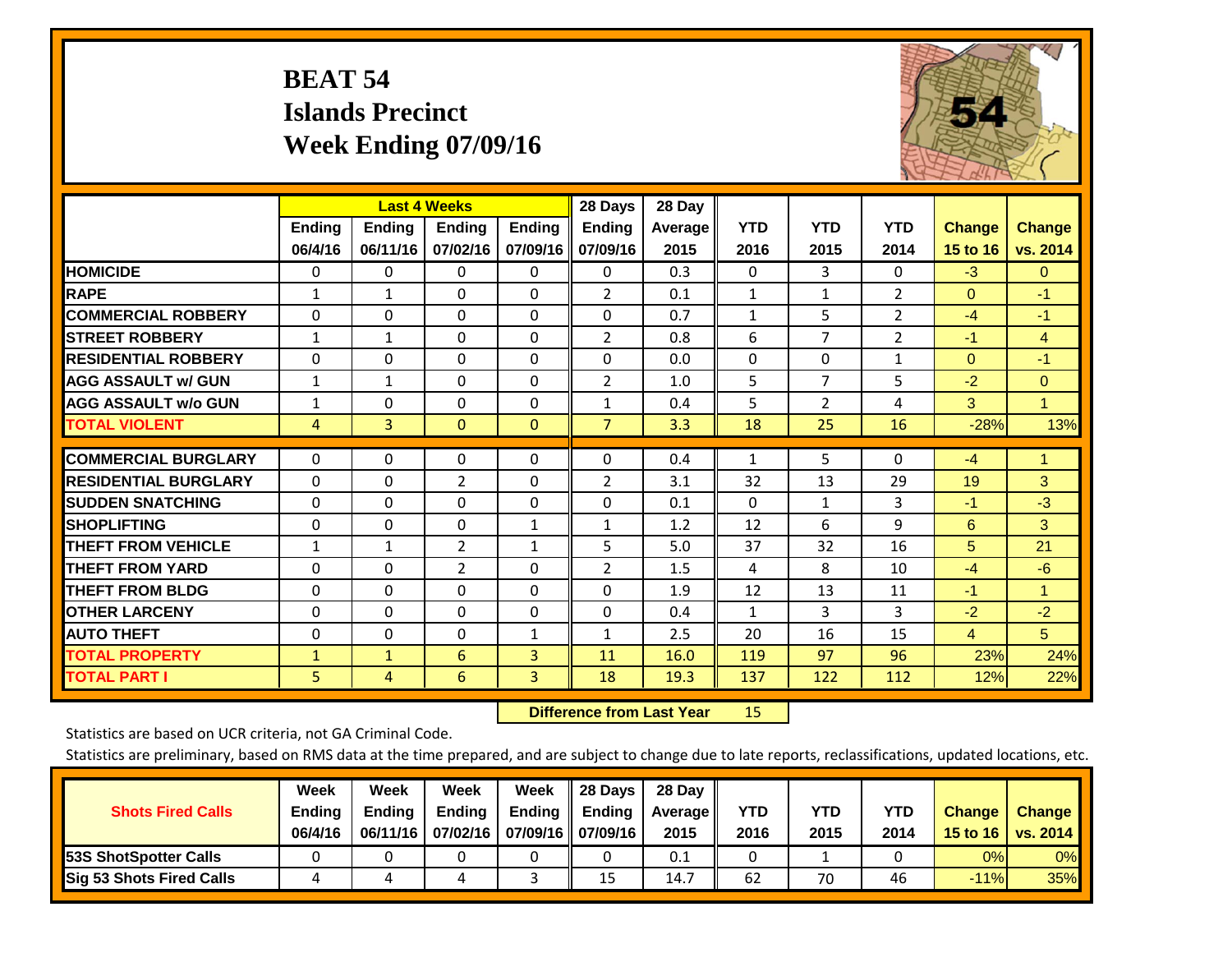# **BEAT 55 Islands Precinct Week Ending 07/09/16**



|                             | <b>Last 4 Weeks</b> |                |                |               | 28 Days        | 28 Day     |                |                |                |                |                      |
|-----------------------------|---------------------|----------------|----------------|---------------|----------------|------------|----------------|----------------|----------------|----------------|----------------------|
|                             | <b>Ending</b>       | <b>Ending</b>  | Ending         | <b>Ending</b> | <b>Ending</b>  | Average II | <b>YTD</b>     | <b>YTD</b>     | <b>YTD</b>     | <b>Change</b>  | <b>Change</b>        |
|                             | 06/4/16             | 06/11/16       | 07/02/16       | 07/09/16      | 07/09/16       | 2015       | 2016           | 2015           | 2014           | 15 to 16       | vs. 2014             |
| <b>HOMICIDE</b>             | 0                   | 0              | $\Omega$       | $\Omega$      | $\mathbf{0}$   | 0.1        | $\mathbf{0}$   | 1              | 1              | $-1$           | $-1$                 |
| <b>RAPE</b>                 | 0                   | $\Omega$       | $\Omega$       | $\Omega$      | $\Omega$       | 0.2        | 1              | $\Omega$       | $\mathbf{1}$   | 1              | $\mathbf{0}$         |
| <b>COMMERCIAL ROBBERY</b>   | $\Omega$            | 0              | $\Omega$       | 0             | $\Omega$       | 0.2        | 1              | $\mathbf{0}$   | 0              | $\overline{1}$ | $\blacktriangleleft$ |
| <b>ISTREET ROBBERY</b>      | $\Omega$            | $\Omega$       | $\Omega$       | $\Omega$      | $\Omega$       | 0.4        | $\mathbf{1}$   | $\overline{2}$ | $\mathbf{1}$   | -1             | $\Omega$             |
| <b>RESIDENTIAL ROBBERY</b>  | $\Omega$            | 0              | $\Omega$       | $\Omega$      | $\Omega$       | 0.2        | $\Omega$       | 1              | 0              | $-1$           | $\Omega$             |
| <b>AGG ASSAULT w/ GUN</b>   | $\Omega$            | 0              | $\mathbf{0}$   | $\mathbf{0}$  | $\Omega$       | 0.1        | $\Omega$       | $\mathbf{1}$   | 0              | $-1$           | $\mathbf{0}$         |
| <b>AGG ASSAULT w/o GUN</b>  | $\Omega$            | 0              | $\Omega$       | $\Omega$      | $\Omega$       | 0.2        | 3              | $\mathbf{0}$   | 0              | 3              | 3                    |
| <b>TOTAL VIOLENT</b>        | $\mathbf{0}$        | $\mathbf{0}$   | $\mathbf{0}$   | $\mathbf{0}$  | $\mathbf{0}$   | 1.2        | 6              | 5              | 3              | 20%            | 100%                 |
| <b>COMMERCIAL BURGLARY</b>  | $\Omega$            |                |                |               | $\Omega$       |            |                |                |                |                | $-1$                 |
|                             |                     | 0              | 0              | 0             |                | 0.4        | $\overline{2}$ | $\overline{2}$ | 3              | $\mathbf{0}$   |                      |
| <b>RESIDENTIAL BURGLARY</b> | 1                   | 1              | $\mathbf{0}$   | $\mathbf{0}$  | $\overline{2}$ | 4.9        | 23             | 29             | 21             | -6             | $\overline{2}$       |
| <b>ISUDDEN SNATCHING</b>    | 0                   | 0              | $\mathbf{0}$   | $\mathbf{0}$  | $\Omega$       | 0.0        | 4              | $\Omega$       | $\Omega$       | 4              | 4                    |
| <b>SHOPLIFTING</b>          | 1                   | 1              | $\overline{2}$ | 1             | 5              | 3.4        | 39             | 23             | 50             | 16             | $-11$                |
| <b>THEFT FROM VEHICLE</b>   | $\Omega$            | $\Omega$       | $\mathbf{1}$   | $\Omega$      | $\mathbf{1}$   | 5.1        | 23             | 27             | 35             | $-4$           | $-12$                |
| <b>THEFT FROM YARD</b>      | $\Omega$            | $\Omega$       | $\Omega$       | 0             | $\Omega$       | 2.8        | 12             | 20             | 17             | -8             | $-5$                 |
| <b>THEFT FROM BLDG</b>      | 0                   | 0              | $\Omega$       | $\mathbf{0}$  | $\Omega$       | 3.3        | 21             | 26             | 23             | $-5$           | $-2$                 |
| <b>OTHER LARCENY</b>        | $\Omega$            | 0              | $\Omega$       | 1             | 1              | 0.5        | 12             | 5.             | 3              | $\overline{7}$ | 9                    |
| <b>AUTO THEFT</b>           | 0                   | 0              | $\Omega$       | 1             | 1              | 1.3        | 10             | 4              | $\overline{2}$ | 6              | 8                    |
| <b>TOTAL PROPERTY</b>       | $\overline{2}$      | $\overline{2}$ | 3              | 3             | 10             | 21.6       | 146            | 136            | 154            | 7%             | $-5%$                |
| <b>TOTAL PART I</b>         | $\overline{2}$      | $\overline{2}$ | 3              | 3             | 10             | 22.8       | 152            | 141            | 157            | 8%             | $-3%$                |

 **Difference from Last Year**r 11

Statistics are based on UCR criteria, not GA Criminal Code.

| <b>Shots Fired Calls</b>        | Week<br><b>Ending</b><br>06/4/16 | Week<br><b>Endina</b><br>06/11/16 | Week<br>Ending<br>07/02/16 | Week<br>Ending | 28 Days<br><b>Ending</b><br>07/09/16    07/09/16 | 28 Day<br>Average II<br>2015 | YTD<br>2016 | YTD<br>2015 | <b>YTD</b><br>2014 | <b>Change</b><br>15 to 16 | <b>Change</b><br><b>vs. 2014</b> |
|---------------------------------|----------------------------------|-----------------------------------|----------------------------|----------------|--------------------------------------------------|------------------------------|-------------|-------------|--------------------|---------------------------|----------------------------------|
| <b>153S ShotSpotter Calls</b>   |                                  |                                   |                            |                |                                                  | 0.0                          |             |             |                    | 0%                        | 0%                               |
| <b>Sig 53 Shots Fired Calls</b> |                                  |                                   |                            |                |                                                  | 4.8                          | 36          | 32          | าง<br>ᅀᅩ           | 13%                       | 71%                              |